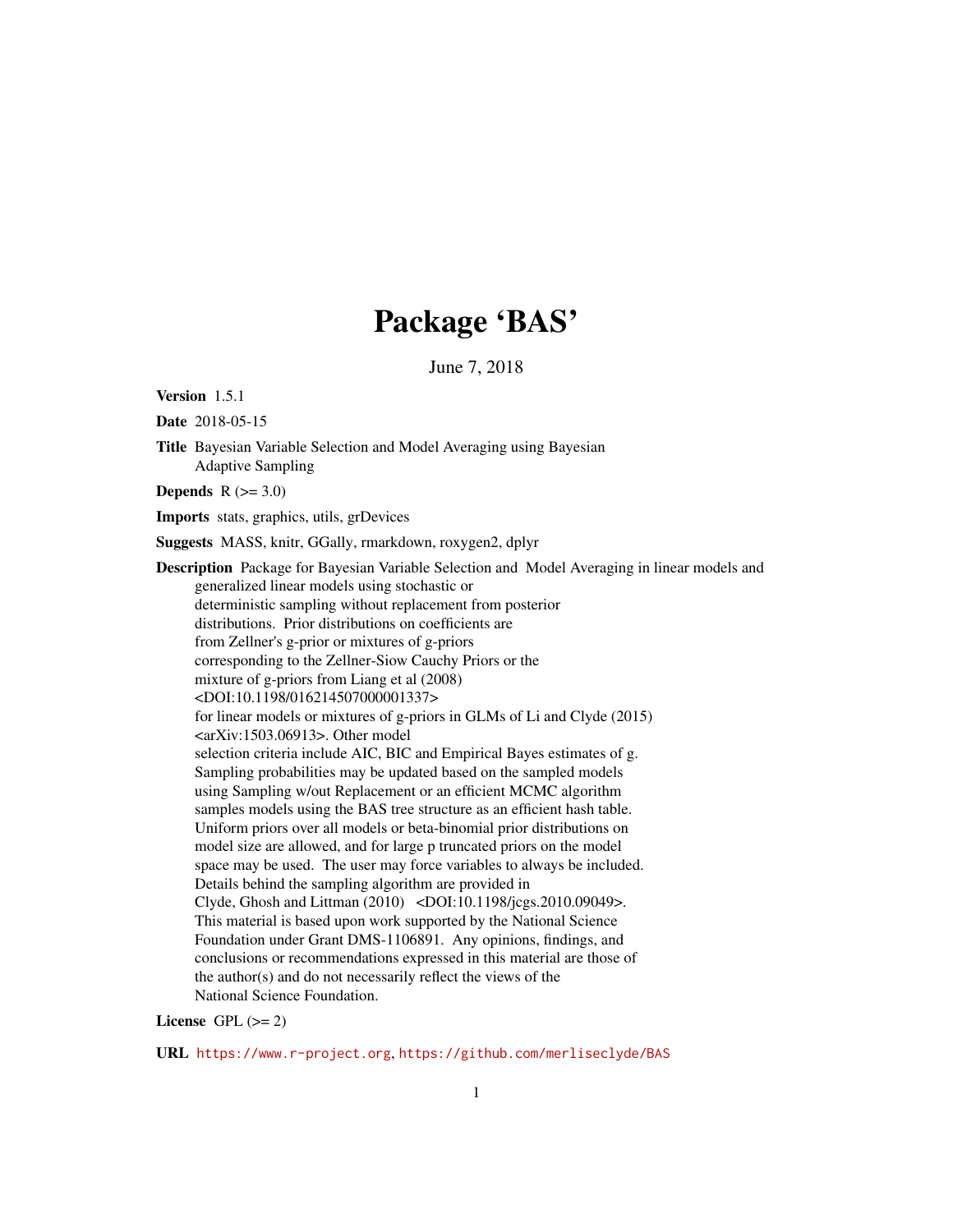# BugReports <https://github.com/merliseclyde/BAS/issues>

Repository CRAN

NeedsCompilation yes

ByteCompile yes

VignetteBuilder knitr

RoxygenNote 6.0.1

Author Merlise Clyde [aut, cre, cph] (<https://orcid.org/-5469>), Michael Littman [ctb], Quanli Wang [ctb], Joyee Ghosh [ctb], Yingbo Li [ctb]

Maintainer Merlise Clyde <clyde@duke.edu>

Date/Publication 2018-06-07 13:51:08 UTC

# R topics documented:

| $\mathbf{3}$ |
|--------------|
| 5            |
| 9            |
| 15           |
| 16           |
| 18           |
| 19           |
| 19           |
| 20           |
| 21           |
| 23           |
| 24           |
| 26           |
| 28           |
| 29           |
| 30           |
| 31           |
| 32           |
| 33           |
| 35           |
| 36           |
| 38           |
| 39           |
| 40           |
| 40           |
| 41           |
| 42           |
| 43           |
| 44           |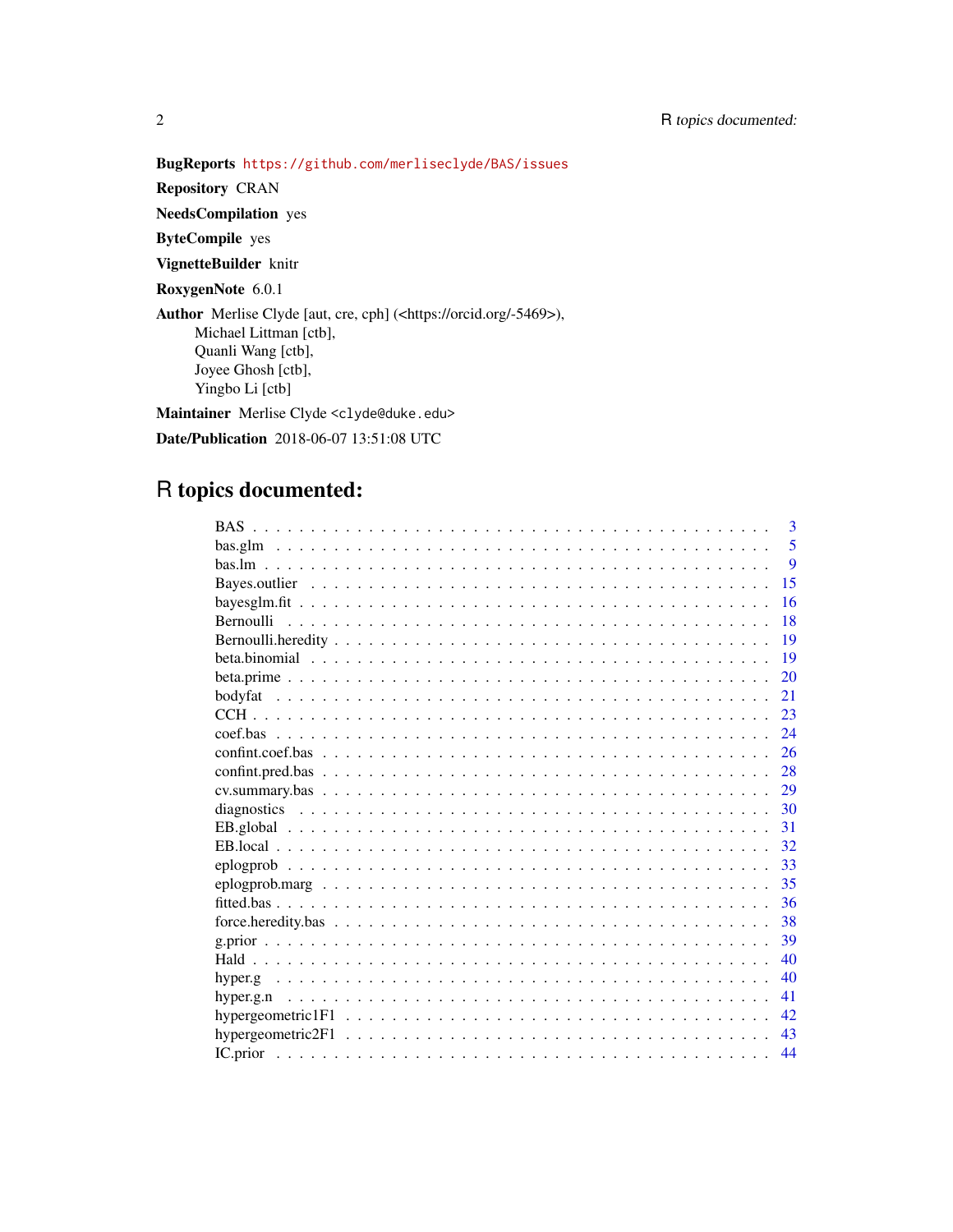<span id="page-2-0"></span>

|       | 47                                            |    |
|-------|-----------------------------------------------|----|
|       |                                               |    |
|       | 49                                            |    |
|       | .50<br>$list2matrix, which                  $ |    |
|       | -51                                           |    |
|       | 52                                            |    |
|       |                                               |    |
|       |                                               |    |
|       |                                               |    |
|       | - 58<br>$predict.basglm$                      |    |
|       |                                               |    |
|       | -61                                           |    |
|       | -62                                           |    |
|       |                                               | 63 |
|       |                                               |    |
|       | -65                                           |    |
|       |                                               | 66 |
|       |                                               | 67 |
|       |                                               | 68 |
|       |                                               | 69 |
|       | -70                                           |    |
|       | 71                                            |    |
|       |                                               |    |
|       |                                               |    |
| Index |                                               | 75 |
|       |                                               |    |

<span id="page-2-1"></span>BAS *BAS: Bayesian Model Averaging using Bayesian Adaptive Sampling*

# Description

Package for Bayesian Model Averaging in linear models using stochastic or deterministic sampling without replacement from posterior distributions. Prior distributions on coefficients are of the form of Zellner's g-prior or mixtures of g-priors. Options include the Zellner-Siow Cauchy Priors, the Liang et al hyper-g priors, Local and Global Empirical Bayes estimates of g, and other default model selection criteria such as AIC and BIC. Sampling probabilities may be updated based on the sampled models.

# Details

| Package:                             | <b>BAS</b>  |
|--------------------------------------|-------------|
| Depends:                             | $R (= 2.8)$ |
| License:                             | $GPI - 2$   |
| URL: http://www.stat.duke.edu/~clyde |             |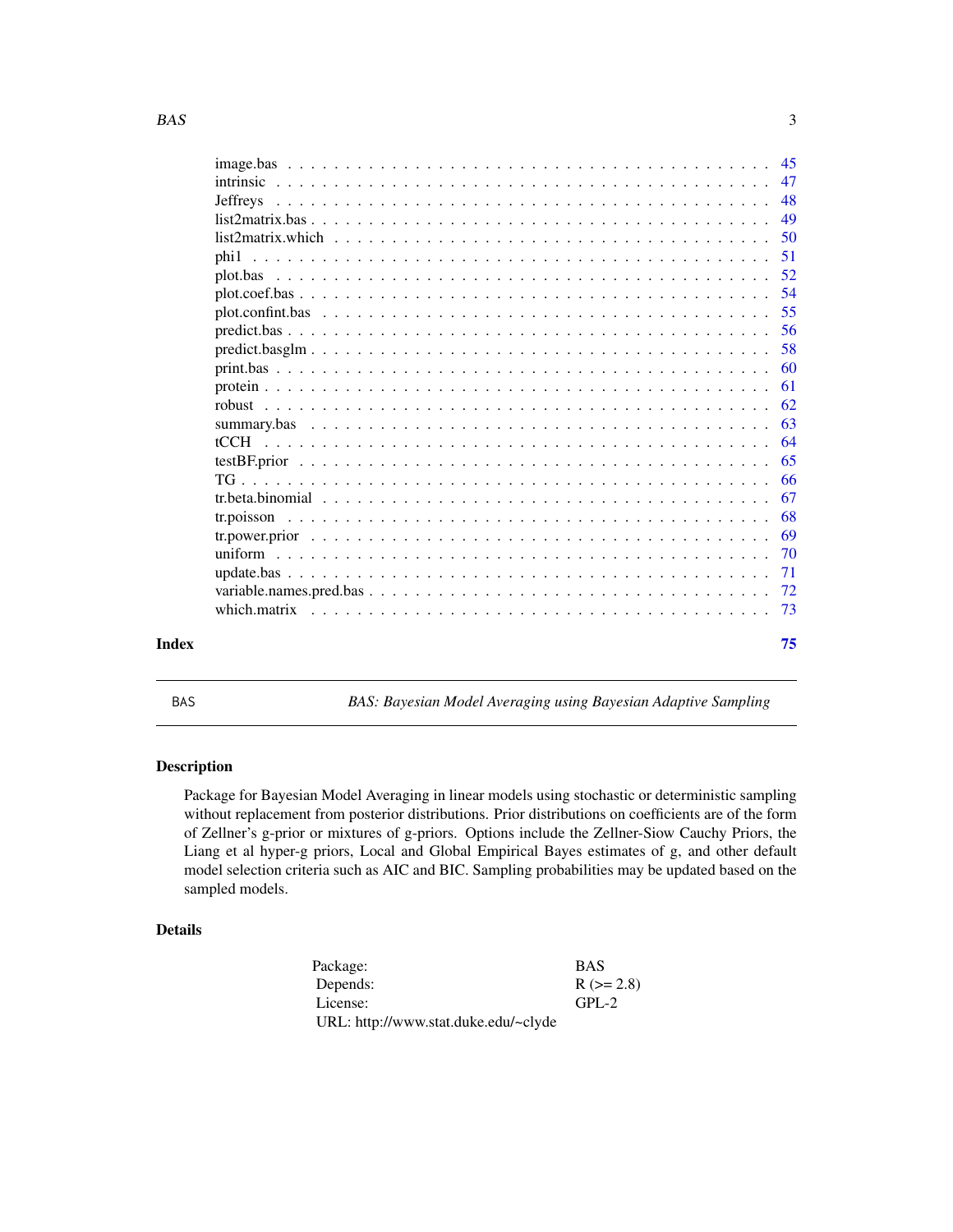Index:

## Author(s)

Merlise Clyde, Maintainer: Merlise Clyde <clyde@stat.duke.edu>

# References

Clyde, M. Ghosh, J. and Littman, M. (2010) Bayesian Adaptive Sampling for Variable Selection and Model Averaging. Journal of Computational Graphics and Statistics. 20:80-101 <http://dx.doi.org/10.1198/jcgs.2010.09049>

Clyde, M. and George, E. I. (2004) Model uncertainty. Statist. Sci., 19, 81-94. <http://dx.doi.org/10.1214/088342304000000035>

Clyde, M. (1999) Bayesian Model Averaging and Model Search Strategies (with discussion). In Bayesian Statistics 6. J.M. Bernardo, A.P. Dawid, J.O. Berger, and A.F.M. Smith eds. Oxford University Press, pages 157-185.

Li, Y. and Clyde, M. (2015) Mixtures of g-priors in Generalized Linear Models. [http://arxiv.](http://arxiv.org/abs/1503.06913) [org/abs/1503.06913](http://arxiv.org/abs/1503.06913)

Liang, F., Paulo, R., Molina, G., Clyde, M. and Berger, J.O. (2008) Mixtures of g-priors for Bayesian Variable Selection. Journal of the American Statistical Association. 103:410-423. <http://dx.doi.org/10.1198/016214507000001337>

# See Also

# [bas](#page-8-1)

Other bas methods: [bas.lm](#page-8-2), [coef.bas](#page-23-1), [confint.coef.bas](#page-25-1), [confint.pred.bas](#page-27-1), [diagnostics](#page-29-1), [fitted.bas](#page-35-1), [force.heredity.bas](#page-37-1), [image.bas](#page-44-1), [predict.basglm](#page-57-1), [predict.bas](#page-55-1), [summary.bas](#page-62-1), [update.bas](#page-70-1), [variable.names.pred.bas](#page-71-1)

# Examples

```
data("Hald")
hald.gprior = bas.lm(Y \sim ., data=Hald, alpha=13, prior="g-prior")
```

```
# more complete demos
```
demo(BAS.hald) ## Not run: demo(BAS.USCrime)

## End(Not run)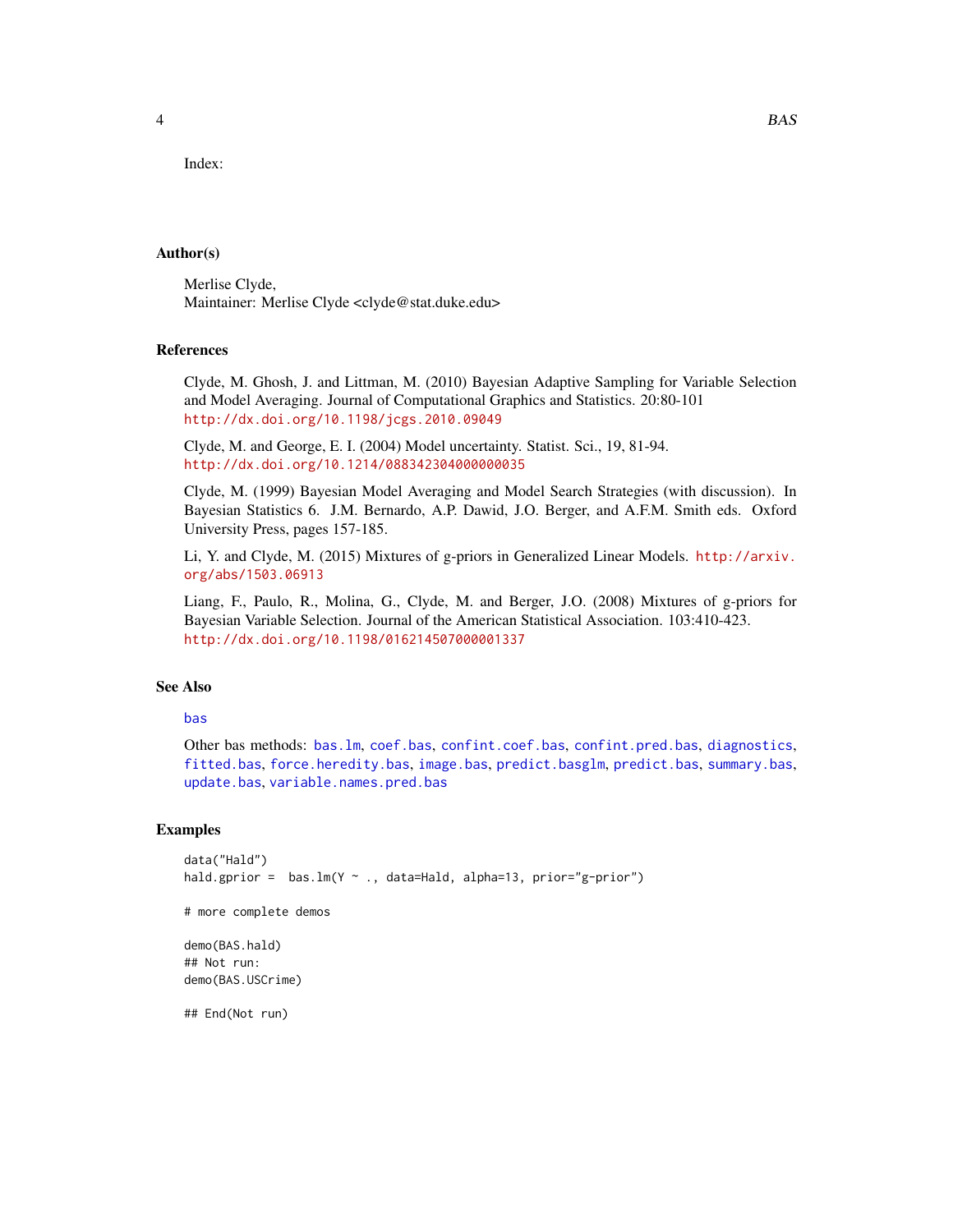<span id="page-4-1"></span><span id="page-4-0"></span>bas.glm *Bayesian Adaptive Sampling Without Replacement for Variable Selection in Generalized Linear Models*

#### Description

Sample with or without replacement from a posterior distribution on GLMs

# Usage

```
bas.glm(formula, family = binomial(link = "logit"), data, weights, subset,
 offset, na.action = "na.omit", n.models = NULL, betaprior = CCH(alpha =
  0.5, beta = as.numeric(nrow(data)), s = 0), modelprior = beta.binomial(1,
  1), initprobs = "Uniform", include.always = ~1, method = "MCMC",
  update = NULL, bestmodel = NULL, prob.rw = 0.5,
 MCMC.iterations = NULL, control = glm.control(), laplace = FALSE,
  renormalize = FALSE)
```

| formula    | generalized linear model formula for the full model with all predictors, $Y \sim X$ .<br>All code assumes that an intercept will be included in each model.                                                                                                                                                                                                                                         |
|------------|-----------------------------------------------------------------------------------------------------------------------------------------------------------------------------------------------------------------------------------------------------------------------------------------------------------------------------------------------------------------------------------------------------|
| family     | a description of the error distribution and link function for exponential family;<br>currently only 'binomial()' with the logistic link and 'poisson()' with the log<br>link are available.                                                                                                                                                                                                         |
| data       | data frame                                                                                                                                                                                                                                                                                                                                                                                          |
| weights    | optional vector of weights to be used in the fitting process. May be missing in<br>which case weights are 1.                                                                                                                                                                                                                                                                                        |
| subset     | subset of data used in fitting                                                                                                                                                                                                                                                                                                                                                                      |
| offset     | a priori known component to be included in the linear predictor; by default 0.                                                                                                                                                                                                                                                                                                                      |
| na.action  | a function which indicates what should happen when the data contain NAs. The<br>default is "na.omit".                                                                                                                                                                                                                                                                                               |
| n.models   | number of unique models to keep. If NULL, BAS will attempt to enumerate un-<br>less $p > 35$ or method="MCMC". For any of methods using MCMC algorithms<br>that sample with replacement, sampling will stop when the number of iterations<br>exceeds the min of 'n.models' or 'MCMC.iterations' and on exit 'n.models' is<br>updated to reflect the unique number of models that have been sampled. |
| betaprior  | Prior on coefficients for model coefficients (except intercept). Options include<br>g.prior, CCH, robust, intrinsic, beta.prime, EB.local, AIC, and BIC.                                                                                                                                                                                                                                            |
| modelprior | Family of prior distribution on the models. Choices include uniform, Bernoulli,<br>beta.binomial, truncated Beta-Binomial, tr.beta.binomial, and truncated<br>power family tr.power.prior.                                                                                                                                                                                                          |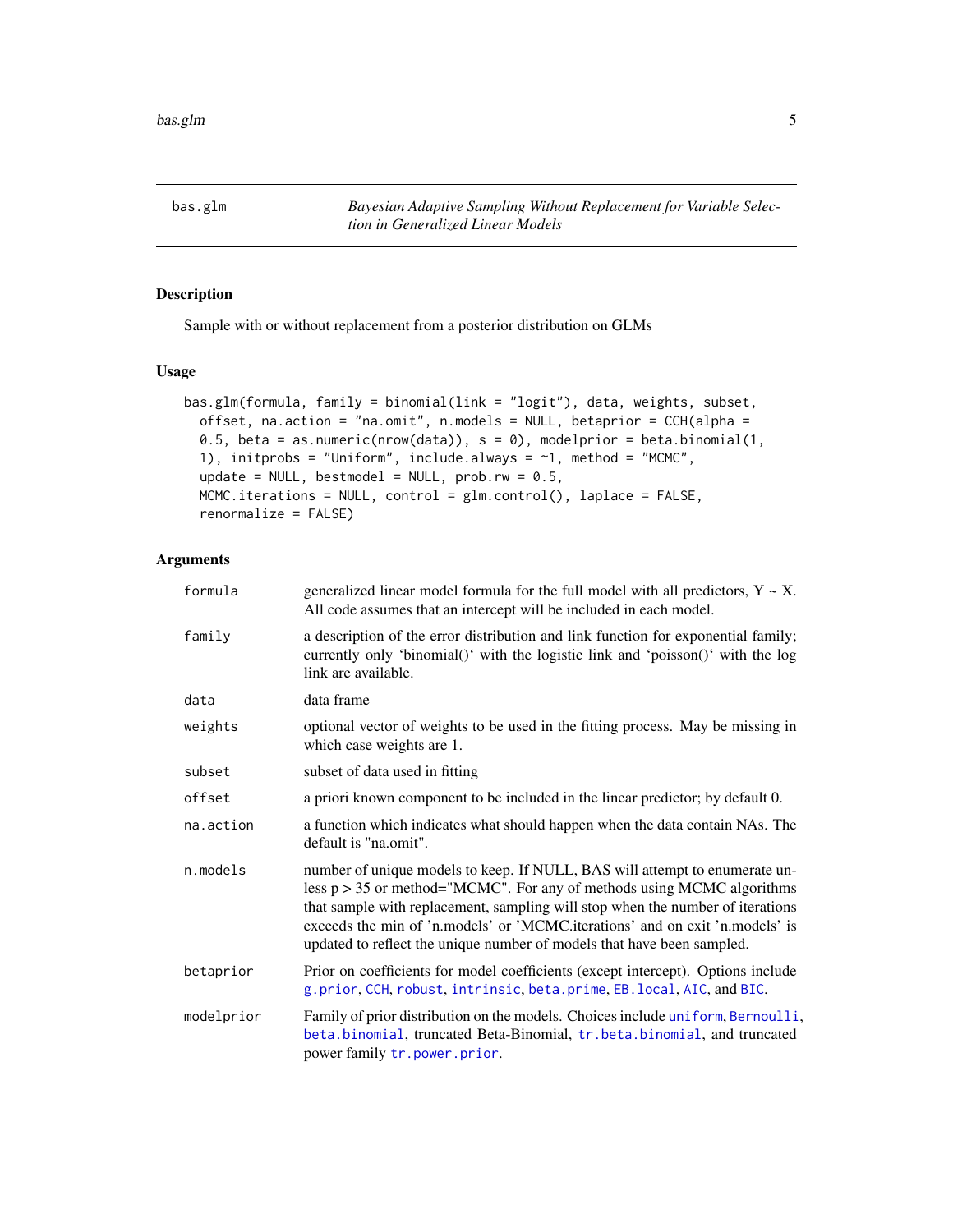| initprobs      | vector of length p with the initial inclusion probabilities used for sampling with-<br>out replacement (the intercept will be included with probability one and does<br>not need to be added here) or a character string giving the method used to con-<br>struct the sampling probabilities if "Uniform" each predictor variable is equally<br>likely to be sampled (equivalent to random sampling without replacement). If<br>"eplogp", use the eplogprob function to approximate the Bayes factor using<br>p-values to find initial marginal inclusion probabilities and sample without re-<br>placement using these inclusion probabilities, which may be updated using es-<br>timates of the marginal inclusion probabilities. "eplogp" assumes that MLEs<br>from the full model exist; for problems where that is not the case or 'p' is large,<br>initial sampling probabilities may be obtained using eplogprob. marg which fits<br>a model to each predictor separately. To run a Markov Chain to provide initial<br>estimates of marginal inclusion probabilities, use method="MCMC+BAS" be-<br>low. While the initprobs are not used in sampling for method="MCMC", this<br>determines the order of the variables in the lookup table and affects memory<br>allocation in large problems where enumeration is not feasible. For variables<br>that should always be included set the corresponding initprobs to 1, to override<br>the 'modelprior' or use 'include.always' to force these variables to always be<br>included in the model. |
|----------------|------------------------------------------------------------------------------------------------------------------------------------------------------------------------------------------------------------------------------------------------------------------------------------------------------------------------------------------------------------------------------------------------------------------------------------------------------------------------------------------------------------------------------------------------------------------------------------------------------------------------------------------------------------------------------------------------------------------------------------------------------------------------------------------------------------------------------------------------------------------------------------------------------------------------------------------------------------------------------------------------------------------------------------------------------------------------------------------------------------------------------------------------------------------------------------------------------------------------------------------------------------------------------------------------------------------------------------------------------------------------------------------------------------------------------------------------------------------------------------------------------------------------------------------------------|
| include.always | A formula with terms that should always be included in the model with proba-<br>bility one. By default this is $\sim 1$ meaning that the intercept is always included.<br>This will also overide any of the values in 'initprobs' above by setting them to<br>1.                                                                                                                                                                                                                                                                                                                                                                                                                                                                                                                                                                                                                                                                                                                                                                                                                                                                                                                                                                                                                                                                                                                                                                                                                                                                                     |
| method         | A character variable indicating which sampling method to use: method="BAS"<br>uses Bayesian Adaptive Sampling (without replacement) using the sampling<br>probabilities given in initprobs and updates using the marginal inclusion proba-<br>bilities to direct the search/sample; method="MCMC" combines a random walk<br>Metropolis Hastings (as in MC3 of Raftery et al 1997) with a random swap of a<br>variable included with a variable that is currently excluded (see Clyde, Ghosh,<br>and Littman (2010) for details); method="MCMC+BAS" runs an initial MCMC<br>as above to calculate marginal inclusion probabilities and then samples without<br>replacement as in BAS; method = "deterministic" runs an deterministic sam-                                                                                                                                                                                                                                                                                                                                                                                                                                                                                                                                                                                                                                                                                                                                                                                                             |

- pling using the initial probabilities (no updating); this is recommended for fast enumeration or if a model of independence is a good approximation to the joint posterior distribution of the model indicators. For BAS, the sampling probabilities can be updated as more models are sampled. (see 'update' below). We recommend "MCMC+BAS" or "MCMC" for high dimensional problems.
- update number of iterations between potential updates of the sampling probabilities in the "BAS" method. If NULL do not update, otherwise the algorithm will update using the marginal inclusion probabilities as they change while sampling takes place. For large model spaces, updating is recommended. If the model space will be enumerated, leave at the default.
- bestmodel optional binary vector representing a model to initialize the sampling. If NULL sampling starts with the null model
- prob.rw For any of the MCMC methods, probability of using the random-walk proposal; otherwise use a random "flip" move to propose a new model.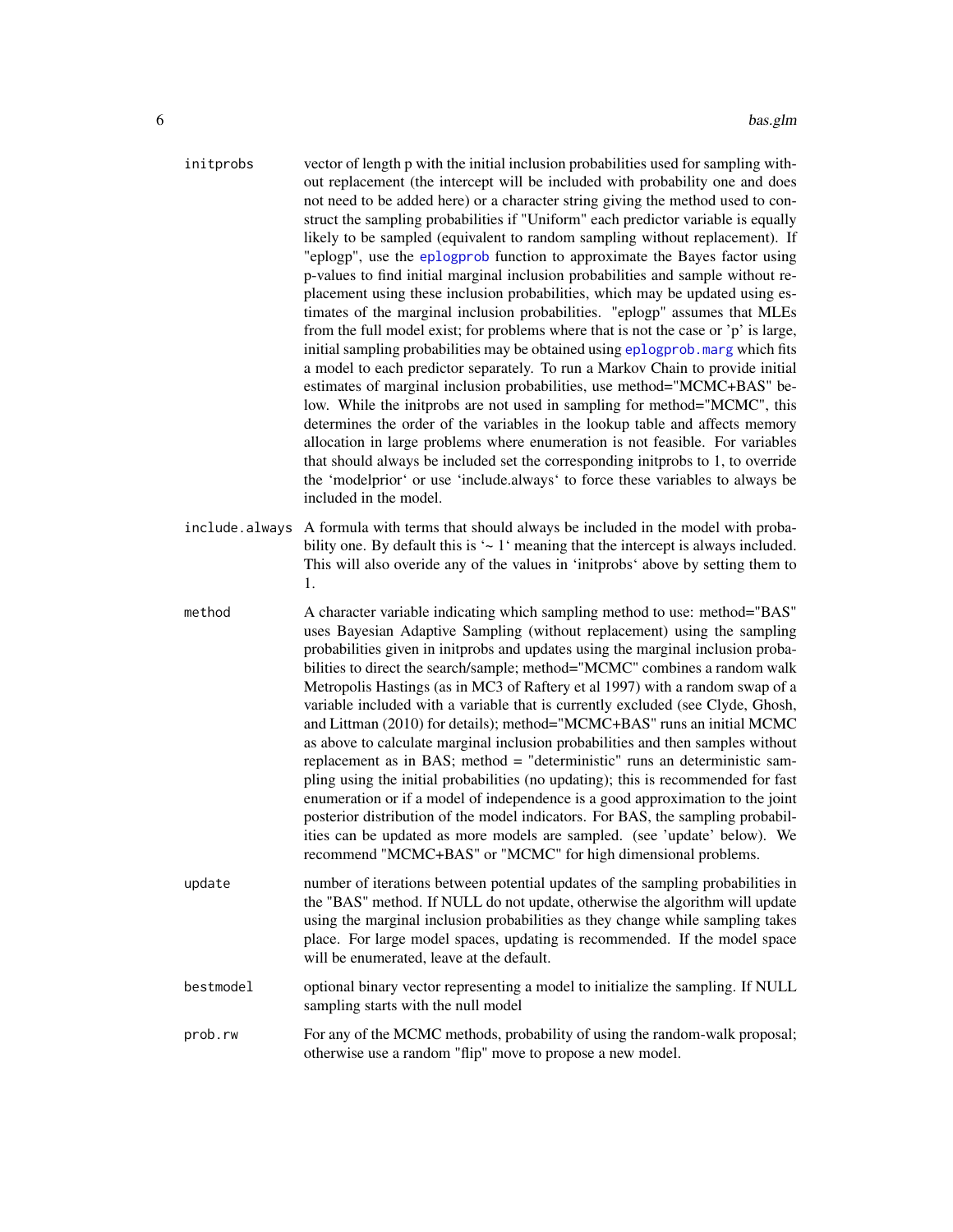#### bas.glm  $\sim$  7

| MCMC.iterations |                                                                                                                                                                                                                                                                   |  |
|-----------------|-------------------------------------------------------------------------------------------------------------------------------------------------------------------------------------------------------------------------------------------------------------------|--|
|                 | Number of models to sample when using any of the MCMC options; should be<br>greater than 'n models'.                                                                                                                                                              |  |
| control         | a list of parameters that control convergence in the fitting process. See the doc-<br>umentation for glm.control()                                                                                                                                                |  |
| laplace         | logical variable for whether to use a Laplace approximate for integration with<br>respect to g to obtain the marginal likelihood. If FALSE the Cephes library is<br>used which may be inaccurate for large n or large values of the Wald Chisquared<br>statistic. |  |
| renormalize     | logical variable for whether posterior probabilities should be based on renormal-<br>izing marginal likelihoods times prior probabilities or use Monte Carlo frequen-<br>cies. Applies only to MCMC sampling                                                      |  |

#### Details

BAS provides several search algorithms to find high probability models for use in Bayesian Model Averaging or Bayesian model selection. For p less than 20-25, BAS can enumerate all models depending on memory availability, for larger p, BAS samples without replacement using random or deterministic sampling. The Bayesian Adaptive Sampling algorithm of Clyde, Ghosh, Littman (2010) samples models without replacement using the initial sampling probabilities, and will optionally update the sampling probabilities every "update" models using the estimated marginal inclusion probabilties. BAS uses different methods to obtain the initprobs, which may impact the results in high-dimensional problems. The deterministic sampler provides a list of the top models in order of an approximation of independence using the provided initprobs. This may be effective after running the other algorithms to identify high probability models and works well if the correlations of variables are small to modest. The priors on coefficients are mixtures of g-priors that provide approximations to the power prior.

# Value

bas.glm returns an object of class basglm

An object of class basglm is a list containing at least the following components:

| postprobs    | the posterior probabilities of the models selected                                                             |
|--------------|----------------------------------------------------------------------------------------------------------------|
| priorprobs   | the prior probabilities of the models selected                                                                 |
| logmarg      | values of the log of the marginal likelihood for the models                                                    |
| n.vars       | total number of independent variables in the full model, including the intercept                               |
| size         | the number of independent variables in each of the models, includes the intercept                              |
| which        | a list of lists with one list per model with variables that are included in the model                          |
| probne0      | the posterior probability that each variable is non-zero                                                       |
| coefficients | list of lists with one list per model giving the GLM estimate of each (nonzero)<br>coefficient for each model. |
| se           | list of lists with one list per model giving the GLM standard error of each coef-<br>ficient for each model    |
| deviance     | the GLM deviance for each model                                                                                |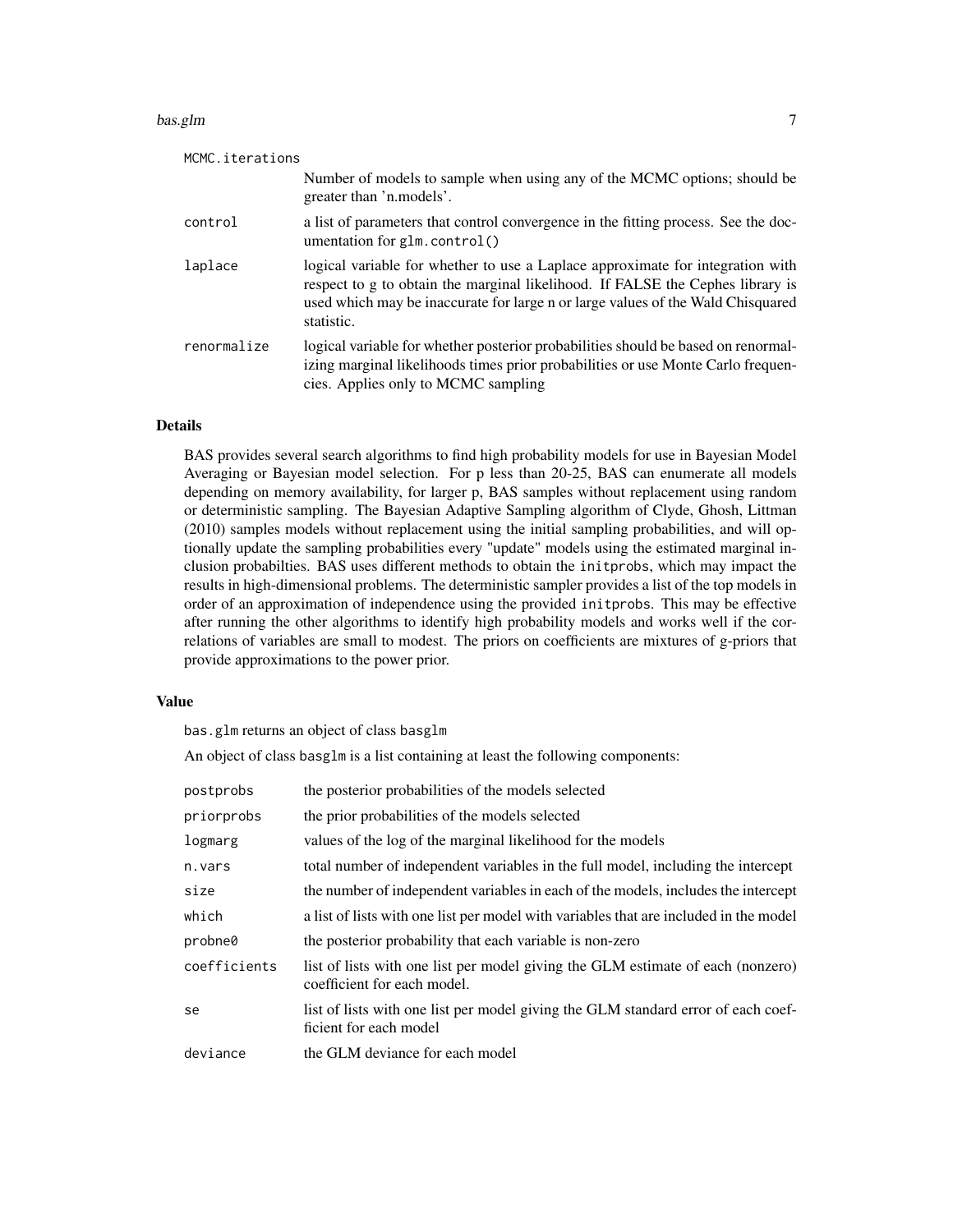8 bas.glm

| modelprior | the prior distribution on models that created the BMA object                 |
|------------|------------------------------------------------------------------------------|
| Q          | the Q statistic for each model used in the marginal likelihood approximation |
| Y          | response                                                                     |
| $\times$   | matrix of predictors                                                         |
| family     | family object from the original call                                         |
| betaprior  | family object for prior on coefficients, including hyperparameters           |
| modelprior | family object for prior on the models                                        |

#### Author(s)

```
Merlise Clyde (<clyde@stat.duke.edu>), Quanli Wang and Yingbo Li
```
# References

Li, Y. and Clyde, M. (2015) Mixtures of g-priors in Generalized Linear Models. [http://arxiv.](http://arxiv.org/abs/1503.06913) [org/abs/1503.06913](http://arxiv.org/abs/1503.06913)

Clyde, M. Ghosh, J. and Littman, M. (2010) Bayesian Adaptive Sampling for Variable Selection and Model Averaging. Journal of Computational Graphics and Statistics. 20:80-101 <http://dx.doi.org/10.1198/jcgs.2010.09049>

Raftery, A.E, Madigan, D. and Hoeting, J.A. (1997) Bayesian Model Averaging for Linear Regression Models. Journal of the American Statistical Association.

#### Examples

```
library(MASS)
data(Pima.tr)
# enumeration with default method="BAS"
pima.cch = bas.glm(type ~ ., data=Pima.tr, n.models= 2^7,
             method="BAS",
             betaprior=CCH(a=1, b=532/2, s=0), family=binomial(),
             modelprior=beta.binomial(1,1))
summary(pima.cch)
image(pima.cch)
pima.robust = bas.glm(type ~ ., data=Pima.tr, n.models= 2^7,
             method="MCMC", MCMC.iterations=20000,
             betaprior=robust(), family=binomial(),
             modelprior=beta.binomial(1,1))
pima.BIC = bas.glm(type ~ ., data=Pima.tr, n.models= 2^7,
             method="BAS+MCMC", MCMC.iterations=1000,
              betaprior=bic.prior(), family=binomial(),
             modelprior=uniform())
```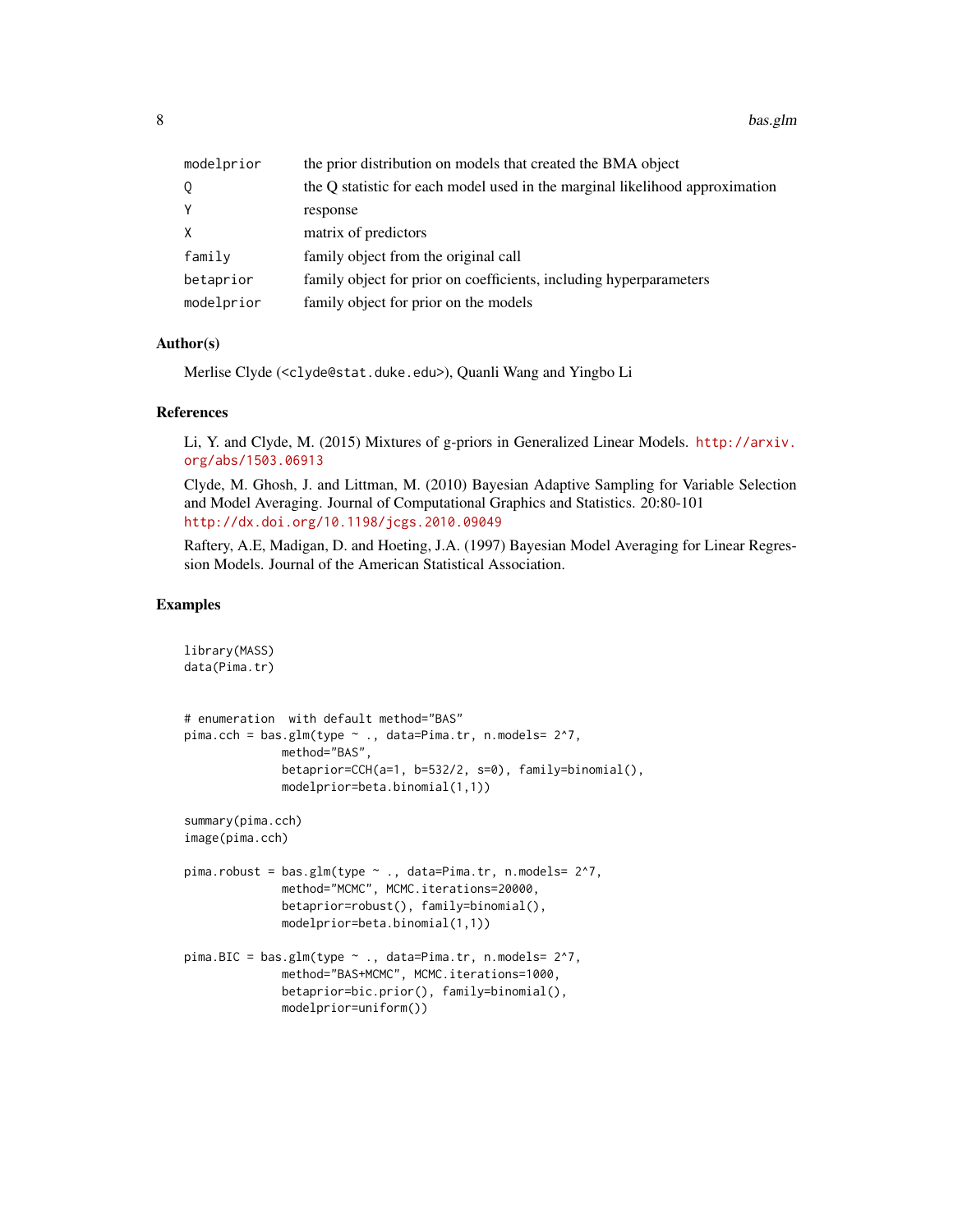<span id="page-8-2"></span><span id="page-8-0"></span>bas.lm *Bayesian Adaptive Sampling for Bayesian Model Averaging and Variable Selection in Linear Models*

# <span id="page-8-1"></span>Description

Sample without replacement from a posterior distribution on models

# Usage

```
bas.lm(formula, data, subset, weights, na.action = "na.omit",
 n.models = NULL, prior = "ZS-null", alpha = NULL,
 modelprior = beta.binomial(1, 1), initprobs = "Uniform",
  include.always = \sim1, method = "BAS", update = NULL, bestmodel = NULL,
 prob.local = 0, prob.rw = 0.5, MCMC.iterations = NULL, lambda = NULL,
  delta = 0.025, thin = 1, renormalize = FALSE)
```

| formula   | linear model formula for the full model with all predictors, $Y \sim X$ . All code<br>assumes that an intercept will be included in each model and that the X's will be<br>centered.                                                                                                                                                                                                                                                                                                                                                                                                                                                                                                         |
|-----------|----------------------------------------------------------------------------------------------------------------------------------------------------------------------------------------------------------------------------------------------------------------------------------------------------------------------------------------------------------------------------------------------------------------------------------------------------------------------------------------------------------------------------------------------------------------------------------------------------------------------------------------------------------------------------------------------|
| data      | a data frame. Factors will be converted to numerical vectors based on the using<br>'model.matrix'.                                                                                                                                                                                                                                                                                                                                                                                                                                                                                                                                                                                           |
| subset    | an optional vector specifying a subset of observations to be used in the fitting<br>process.                                                                                                                                                                                                                                                                                                                                                                                                                                                                                                                                                                                                 |
| weights   | an optional vector of weights to be used in the fitting process. Should be NULL<br>or a numeric vector. If non-NULL, Bayes estimates are obtained assuming that<br>$Y \sim N(Xb, sigma^2 \text{ diag}(1/weights)).$                                                                                                                                                                                                                                                                                                                                                                                                                                                                          |
| na.action | a function which indicates what should happen when the data contain NAs. The<br>default is "na.omit".                                                                                                                                                                                                                                                                                                                                                                                                                                                                                                                                                                                        |
| n.models  | number of models to sample either without replacement (method="BAS" or<br>"MCMC+BAS") or with replacement (method="MCMC"). If NULL, BAS with<br>method="BAS" will try to enumerate all 2^p models. If enumeration is not pos-<br>sible (memory or time) then a value should be supplied which controls the num-<br>ber of sampled models using 'n.models'. With method="MCMC", sampling<br>will stop once the min(n.models, MCMC.iterations) occurs so MCMC.iterations<br>be significantly larger than n.models in order to explore the model space. On<br>exit for method= "MCMC" this is the number of unique models that have been<br>sampled with counts stored in the output as "freq". |
| prior     | prior distribution for regression coefficients. Choices include<br>$\bullet$ "AIC"<br>$\cdot$ "BIC"<br>• "g-prior", Zellner's g prior where 'g' is specified using the argument 'alpha'                                                                                                                                                                                                                                                                                                                                                                                                                                                                                                      |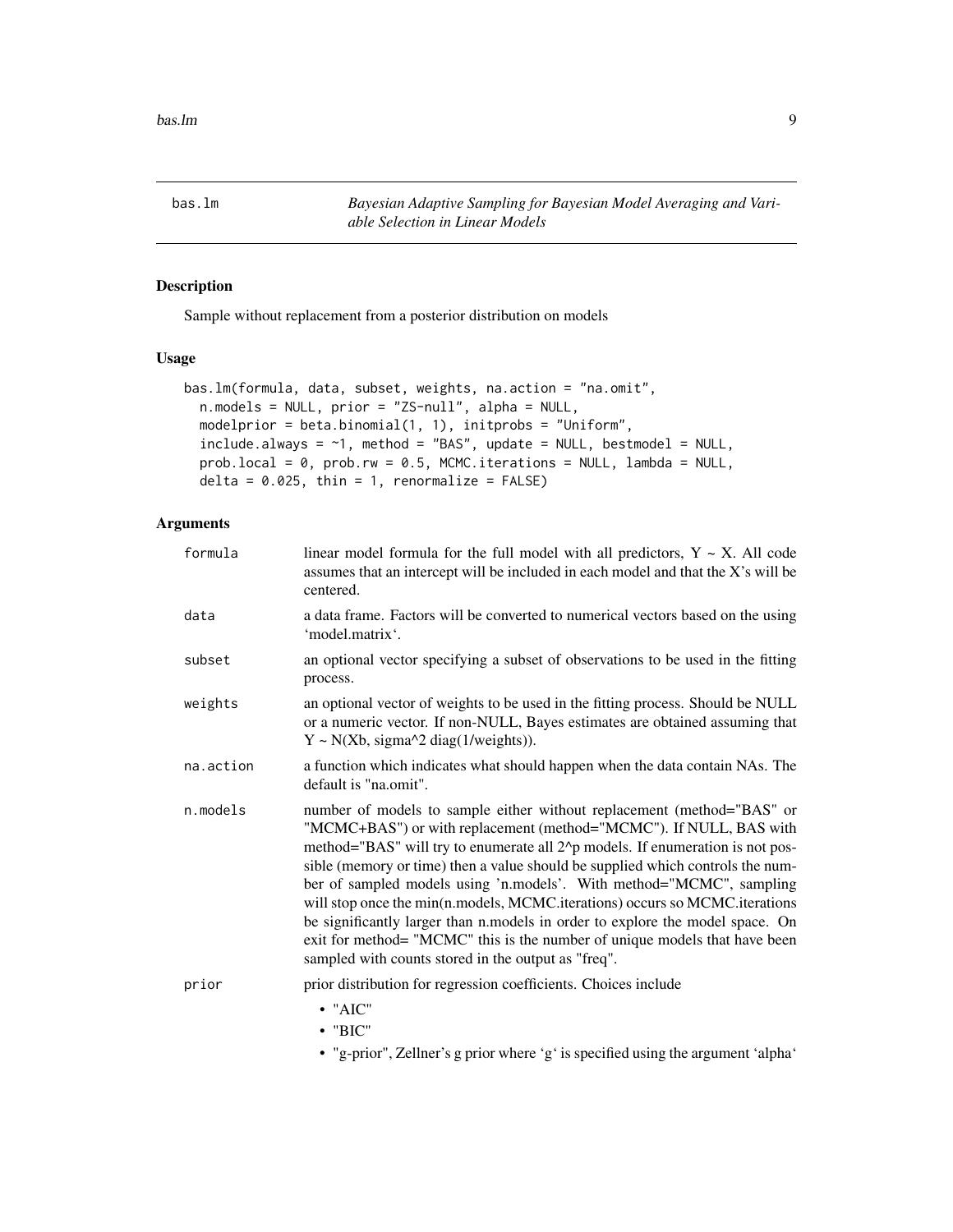|            | • "JZS" Jeffreys-Zellner-Siow prior which uses the Jeffreys prior on sigma<br>and the Zellner-Siow Cauchy prior on the coefficients. The optional param-<br>eter 'alpha' can be used to control the squared scale of the prior, where the<br>default is alpha=1. Setting 'alpha' is equal to rscale^2 in the BayesFactor<br>package of Morey. This uses QUADMATH for numerical integration of g.<br>• "ZS-null", a Laplace approximation to the 'JZS' prior for integration of g.<br>$alpha = 1$ only. We recommend using 'JZS' for accuracy and compatibility<br>with the BayesFactor package, although it is slower.<br>• "ZS-full" (to be deprecated)                                                                                                                                                                                                                                                                                                                                                                                                                                                                                                                                                                                                |
|------------|---------------------------------------------------------------------------------------------------------------------------------------------------------------------------------------------------------------------------------------------------------------------------------------------------------------------------------------------------------------------------------------------------------------------------------------------------------------------------------------------------------------------------------------------------------------------------------------------------------------------------------------------------------------------------------------------------------------------------------------------------------------------------------------------------------------------------------------------------------------------------------------------------------------------------------------------------------------------------------------------------------------------------------------------------------------------------------------------------------------------------------------------------------------------------------------------------------------------------------------------------------|
|            | • "hyper-g", a mixture of g-priors where the prior on $g/(1+g)$ is a Beta(1,<br>alpha/2) as in Liang et al (2008). This uses the Cephes library for evaluation<br>of the marginal likelihoods and may be numerically unstable for large n or<br>R2 close to 1. Default choice of alpha is 3.                                                                                                                                                                                                                                                                                                                                                                                                                                                                                                                                                                                                                                                                                                                                                                                                                                                                                                                                                            |
|            | • "hyper-g-laplace", Same as above but using a Laplace approximation to<br>integrate over the prior on g.                                                                                                                                                                                                                                                                                                                                                                                                                                                                                                                                                                                                                                                                                                                                                                                                                                                                                                                                                                                                                                                                                                                                               |
|            | • "hyper-g-n", a mixture of g-priors that where $u = g/n$ and $u \sim Beta(1, al-$<br>pha/2) to provide consistency when the null model is true.                                                                                                                                                                                                                                                                                                                                                                                                                                                                                                                                                                                                                                                                                                                                                                                                                                                                                                                                                                                                                                                                                                        |
|            | • "EB-local", use the MLE of g from the marginal likelihood within each<br>model                                                                                                                                                                                                                                                                                                                                                                                                                                                                                                                                                                                                                                                                                                                                                                                                                                                                                                                                                                                                                                                                                                                                                                        |
|            | • "EB-global" uses an EM algorithm to find a common or global estimate<br>of g, averaged over all models. When it is not possible to enumerate all<br>models, the EM algorithm uses only the models sampled under EB-local.                                                                                                                                                                                                                                                                                                                                                                                                                                                                                                                                                                                                                                                                                                                                                                                                                                                                                                                                                                                                                             |
| alpha      | optional hyperparameter in g-prior or hyper g-prior. For Zellner's g-prior, alpha<br>$=$ g, for the Liang et al hyper-g or hyper-g-n method, recommended choice is<br>alpha are between $(2 < a$ lpha $< 4)$ , with alpha = 3 the default. For the Zellner-<br>Siow prior alpha $= 1$ by default, but can be used to modify the rate parameter in<br>the gamma prior on g, $1/g \sim G(1/2, n*alpha/2)$ so that beta $\sim C(0, sigma^2)$ alpha<br>$(X'X/n)^{\wedge_{-1}}$ .                                                                                                                                                                                                                                                                                                                                                                                                                                                                                                                                                                                                                                                                                                                                                                            |
| modelprior | Family of prior distribution on the models. Choices include uniform Bernoulli<br>or beta.binomial, tr.beta.binomial, (with truncation) tr.poisson (a trun-<br>cated Poisson), and tr. power. prior (a truncated power family), with the de-<br>fault being a beta.binomial(1,1). Truncated versions are useful for $p > n$ .                                                                                                                                                                                                                                                                                                                                                                                                                                                                                                                                                                                                                                                                                                                                                                                                                                                                                                                            |
| initprobs  | Vector of length p or a character string specifying which method is used to create<br>the vector. This is used to order variables for sampling all methods for poten-<br>tially more efficient storage while sampling and provides the initial inclusion<br>probabilities used for sampling without replacement with method="BAS". Op-<br>tions for the character string giving the method are: "Uniform" or "uniform"<br>where each predictor variable is equally likely to be sampled (equivalent to ran-<br>dom sampling without replacement); "eplogp" uses the eplogprob function to<br>approximate the Bayes factor from p-values from the full model to find initial<br>marginal inclusion probabilities; "marg-eplogp" useseplogprob.marg function<br>to aproximate the Bayes factor from p-values from the full model each simple<br>linear regression. To run a Markov Chain to provide initial estimates of marginal<br>inclusion probabilities for "BAS", use method="MCMC+BAS" below. While<br>the initprobs are not used in sampling for method="MCMC", this determines<br>the order of the variables in the lookup table and affects memory allocation in<br>large problems where enumeration is not feasible. For variables that should |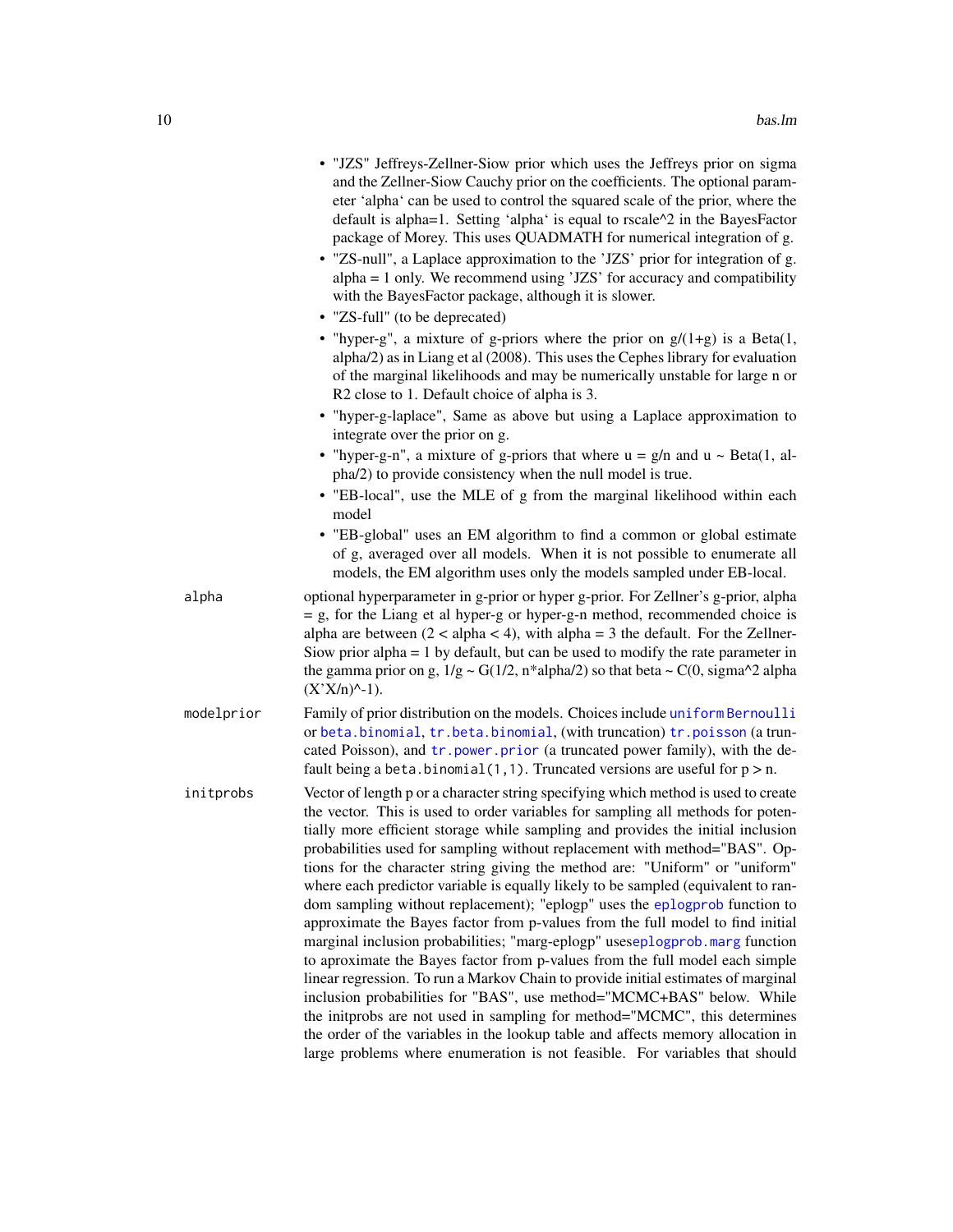|                 | always be included set the corresponding initprobs to 1, to override the 'model-<br>prior' or use 'include.always' to force these variables to always be included in<br>the model.                                                                                                                                                                                                      |
|-----------------|-----------------------------------------------------------------------------------------------------------------------------------------------------------------------------------------------------------------------------------------------------------------------------------------------------------------------------------------------------------------------------------------|
| include.always  | A formula with terms that should always be included in the model with proba-<br>bility one. By default this is $\sim 1$ meaning that the intercept is always included.<br>This will also overide any of the values in 'initprobs' above by setting them to<br>1.                                                                                                                        |
| method          | A character variable indicating which sampling method to use:                                                                                                                                                                                                                                                                                                                           |
|                 | • "deterministic" uses the "top k" algorithm described in Ghosh and Clyde<br>(2011) to sample models in order of approximate probability under condi-<br>tional independence using the "initprobs". This is the most efficient algo-<br>rithm for enumeration.                                                                                                                          |
|                 | • "BAS" uses Bayesian Adaptive Sampling (without replacement) using the<br>sampling probabilities given in initprobs under a model of conditional in-<br>dependence. These can be updated based on estimates of the marginal in-<br>clusion probabilities.                                                                                                                              |
|                 | • "MCMC" samples with replacement via a MCMC algorithm that combines<br>the birth/death random walk in Hoeting et al (1997) of MC3 with a ran-<br>dom swap move to interchange a variable in the model with one currently<br>excluded as described in Clyde, Ghosh and Littman (2010).                                                                                                  |
|                 | • "MCMC+BAS" runs an initial MCMC to calculate marginal inclusion prob-<br>abilities and then samples without replacement as in BAS. For BAS, the<br>sampling probabilities can be updated as more models are sampled. (see<br>update below).                                                                                                                                           |
| update          | number of iterations between potential updates of the sampling probabilities<br>for method "BAS" or "MCMC+BAS". If NULL do not update, otherwise the<br>algorithm will update using the marginal inclusion probabilities as they change<br>while sampling takes place. For large model spaces, updating is recommended.<br>If the model space will be enumerated, leave at the default. |
| bestmodel       | optional binary vector representing a model to initialize the sampling. If NULL<br>sampling starts with the null model                                                                                                                                                                                                                                                                  |
| prob.local      | A future option to allow sampling of models "near" the median probability<br>model. Not used at this time.                                                                                                                                                                                                                                                                              |
| prob.rw         | For any of the MCMC methods, probability of using the random-walk Metropo-<br>lis proposal; otherwise use a random "flip" move to propose swap a variable that<br>is excluded with a variable in the model.                                                                                                                                                                             |
| MCMC.iterations |                                                                                                                                                                                                                                                                                                                                                                                         |
|                 | Number of iterations for the MCMC sampler; the default is n.models*10 if not<br>set by the user.                                                                                                                                                                                                                                                                                        |
| lambda          | Parameter in the AMCMC algorithm (depracated).                                                                                                                                                                                                                                                                                                                                          |
| delta           | truncation parameter to prevent sampling probabilities to degenerate to 0 or 1<br>prior to enumeration for sampling without replacement.                                                                                                                                                                                                                                                |
| thin            | For "MCMC", thin the MCMC chain every "thin" iterations; default is no thin-<br>ning. For large p, thinning can be used to significantly reduce memory require-<br>ments as models and associated summaries are saved only every thin iterations.                                                                                                                                       |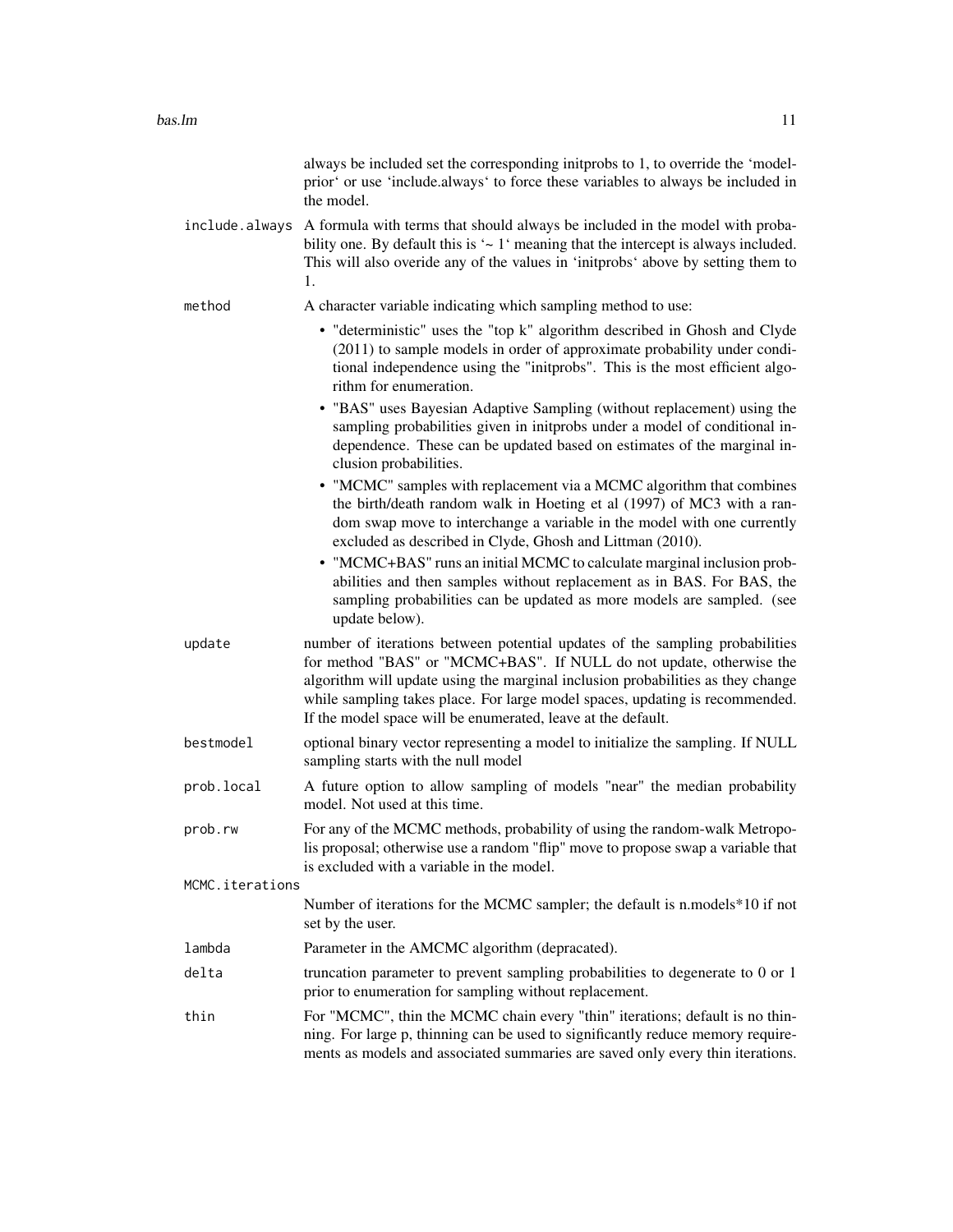For thin  $= p$ , the model and associated output are recorded every  $p$  iterations, similar to the Gibbs sampler in SSVS.

renormalize For MCMC sampling, should posterior probabilities be based on renormalizing the marginal likelihoods times prior probabilities (TRUE) or frequencies from MCMC. The latter are unbiased in long runs, while the former may have less variability. May be compared via the diagnostic plot function [diagnostics](#page-29-1). See details in Clyde and Ghosh (2012).

#### Details

BAS provides several algorithms to sample from posterior distributions of models for use in Bayesian Model Averaging or Bayesian variable selection. For p less than 20-25, BAS can enumerate all models depending on memory availability. As BAS saves all models, MLEs, standard errors, log marginal likelihoods, prior and posterior and probabilities memory requirements grow linearly with  $M^*p$  where M is the number of models and p is the number of predictors. For example, enumeration with p=21 with 2,097,152 takes just under 2 Gigabytes on a 64 bit machine to store all summaries that would be needed for model averaging. (A future version will likely include an option to not store all summaries if users do not plan on using model averaging or model selection on Best Predictive models.) For larger p, BAS samples without replacement using random or deterministic sampling. The Bayesian Adaptive Sampling algorithm of Clyde, Ghosh, Littman (2010) samples models without replacement using the initial sampling probabilities, and will optionally update the sampling probabilities every "update" models using the estimated marginal inclusion probabilties. BAS uses different methods to obtain the initprobs, which may impact the results in high-dimensional problems. The deterministic sampler provides a list of the top models in order of an approximation of independence using the provided initprobs. This may be effective after running the other algorithms to identify high probability models and works well if the correlations of variables are small to modest. We recommend "MCMC" for problems where enumeration is not feasible (memory or time constrained) or even modest p if the number of models sampled is not close to the number of possible models and/or there are significant correlations among the predictors as the bias in estimates of inclusion probabilities from "BAS" or "MSMS+BAS" may be large relative to the reduced variability from using the normalized model probabilities as shown in Clyde and Ghosh, 2012. Diagnostic plots with MCMC can be used to assess convergence. For large problems we recommend thinning with MCMC to reduce memory requirements. The priors on coefficients include Zellner's g-prior, the Hyper-g prior (Liang et al 2008, the Zellner-Siow Cauchy prior, Empirical Bayes (local and global) g-priors. AIC and BIC are also included, while a range of priors on the model space are available.

#### Value

bas returns an object of class bas

An object of class BAS is a list containing at least the following components:

| postprob       | the posterior probabilities of the models selected |
|----------------|----------------------------------------------------|
| priorprobs     | the prior probabilities of the models selected     |
| namesx         | the names of the variables                         |
| R <sub>2</sub> | R <sub>2</sub> values for the models               |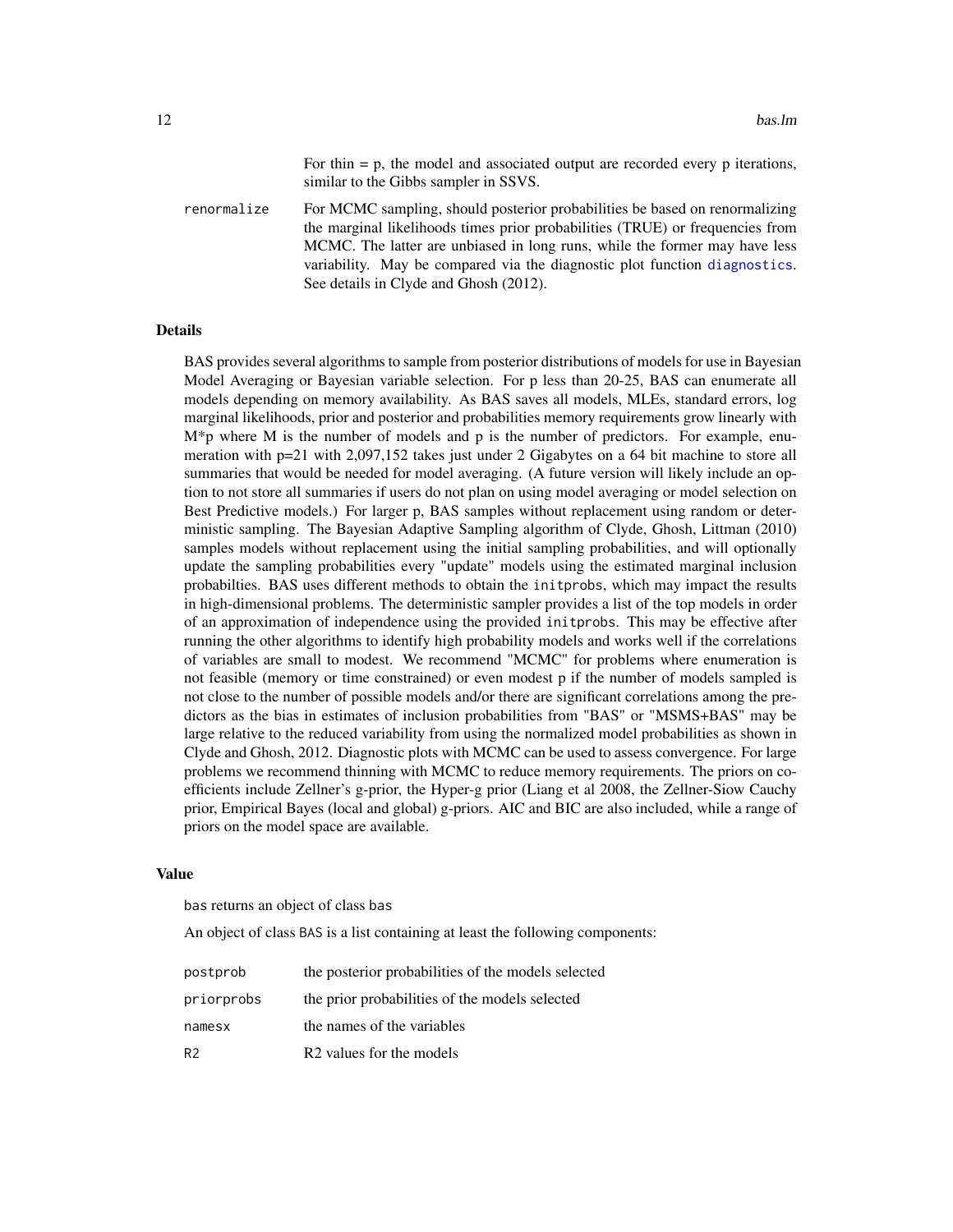#### bas.lm and the contract of the contract of the contract of the contract of the contract of the contract of the contract of the contract of the contract of the contract of the contract of the contract of the contract of the

| logmarg    | values of the log of the marginal likelihood for the models. This is equivalent to<br>the log Bayes Factor for comparing each model to a base model with intercept<br>only.                                                                                                                             |
|------------|---------------------------------------------------------------------------------------------------------------------------------------------------------------------------------------------------------------------------------------------------------------------------------------------------------|
| n.vars     | total number of independent variables in the full model, including the intercept                                                                                                                                                                                                                        |
| size       | the number of independent variables in each of the models, includes the intercept                                                                                                                                                                                                                       |
| which      | a list of lists with one list per model with variables that are included in the model                                                                                                                                                                                                                   |
| probne0    | the posterior probability that each variable is non-zero computed using the renor-<br>malized marginal likelihoods of sampled models. This may be biased if the<br>number of sampled models is much smaller than the total number of models.<br>Unbiased estimates may be obtained using method "MCMC". |
| mle        | list of lists with one list per model giving the MLE (OLS) estimate of each<br>(nonzero) coefficient for each model. NOTE: The intercept is the mean of Y as<br>each column of X has been centered by subtracting its mean.                                                                             |
| mle.se     | list of lists with one list per model giving the MLE (OLS) standard error of each<br>coefficient for each model                                                                                                                                                                                         |
| prior      | the name of the prior that created the BMA object                                                                                                                                                                                                                                                       |
| alpha      | value of hyperparameter in coefficient prior used to create the BMA object.                                                                                                                                                                                                                             |
| modelprior | the prior distribution on models that created the BMA object                                                                                                                                                                                                                                            |
| Y          | response                                                                                                                                                                                                                                                                                                |
| X          | matrix of predictors                                                                                                                                                                                                                                                                                    |
| mean.x     | vector of means for each column of X (used in predict.bas)                                                                                                                                                                                                                                              |

The function summary. bas, is used to print a summary of the results. The function plot. bas is used to plot posterior distributions for the coefficients and image. bas provides an image of the distribution over models. Posterior summaries of coefficients can be extracted using [coefficients.bas](#page-23-2). Fitted values and predictions can be obtained using the S3 functions [fitted.bas](#page-35-1) and [predict.bas](#page-55-1). BAS objects may be updated to use a different prior (without rerunning the sampler) using the function [update.bas](#page-70-1). For MCMC sampling [diagnostics](#page-29-1) can be used to assess whether the MCMC has run long enough so that the posterior probabilities are stable. For more details see the associated demos and vignette.

#### Author(s)

Merlise Clyde (<clyde@duke.edu>) and Michael Littman

# References

Clyde, M. Ghosh, J. and Littman, M. (2010) Bayesian Adaptive Sampling for Variable Selection and Model Averaging. Journal of Computational Graphics and Statistics. 20:80-101 <http://dx.doi.org/10.1198/jcgs.2010.09049>

Clyde, M. and Ghosh. J. (2012) Finite population estimators in stochastic search variable selection. Biometrika, 99 (4), 981-988. <http://dx.doi.org/10.1093/biomet/ass040>

Clyde, M. and George, E. I. (2004) Model Uncertainty. Statist. Sci., 19, 81-94. <http://dx.doi.org/10.1214/088342304000000035>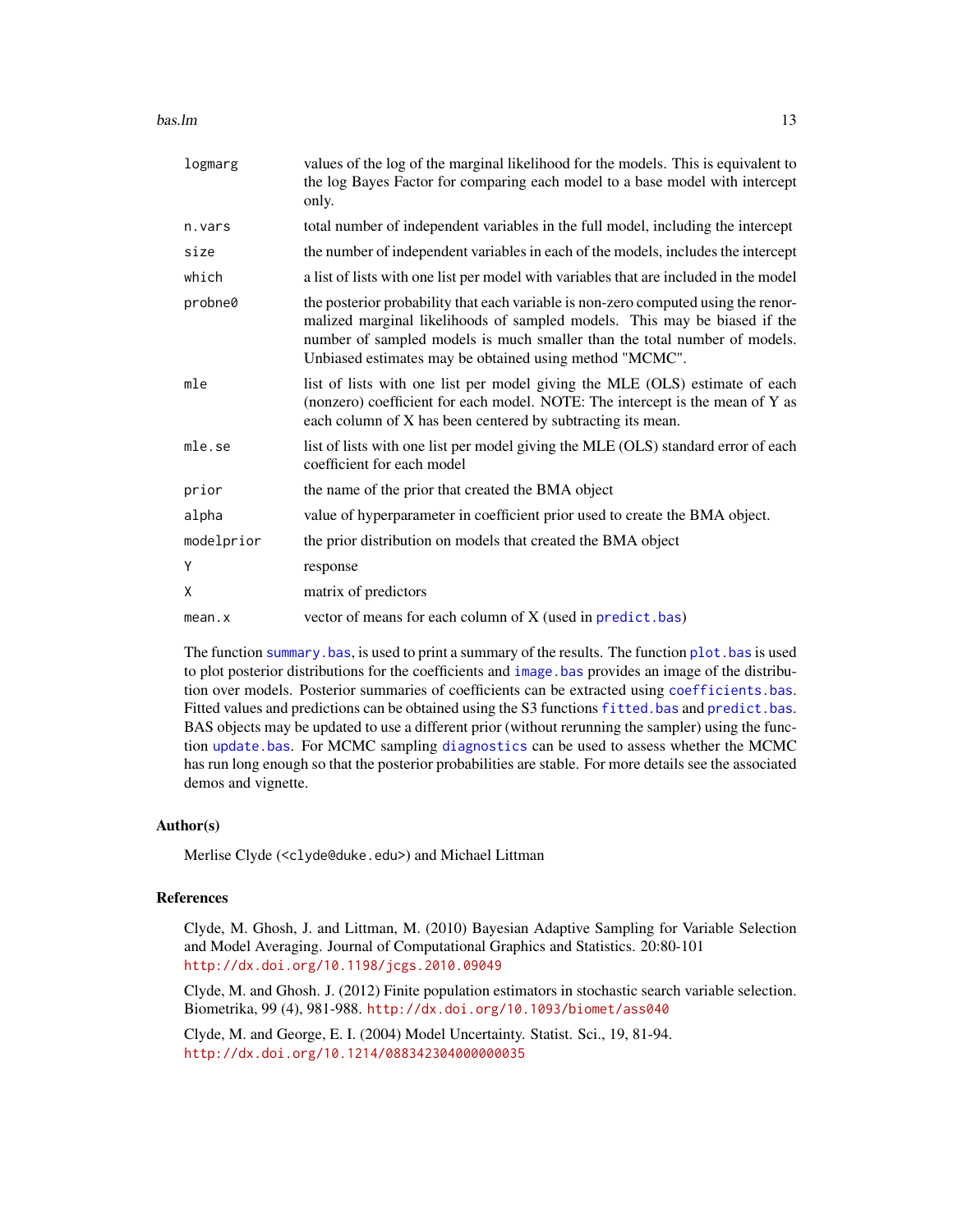Clyde, M. (1999) Bayesian Model Averaging and Model Search Strategies (with discussion). In Bayesian Statistics 6. J.M. Bernardo, A.P. Dawid, J.O. Berger, and A.F.M. Smith eds. Oxford University Press, pages 157-185.

Hoeting, J. A., Madigan, D., Raftery, A. E. and Volinsky, C. T. (1999) Bayesian model averaging: a tutorial (with discussion). Statist. Sci., 14, 382-401. <http://dx.doi.org/10.1214/ss/1009212519>

Liang, F., Paulo, R., Molina, G., Clyde, M. and Berger, J.O. (2008) Mixtures of g-priors for Bayesian Variable Selection. Journal of the American Statistical Association. 103:410-423. <http://dx.doi.org/10.1198/016214507000001337>

Zellner, A. (1986) On assessing prior distributions and Bayesian regression analysis with g-prior distributions. In Bayesian Inference and Decision Techniques: Essays in Honor of Bruno de Finetti, pp. 233-243. North-Holland/Elsevier.

Zellner, A. and Siow, A. (1980) Posterior odds ratios for selected regression hypotheses. In Bayesian Statistics: Proceedings of the First International Meeting held in Valencia (Spain), pp. 585-603.

Rouder, J. N., Speckman, P. L., Sun, D., Morey, R. D., \& Iverson, G. (2009). Bayesian t-tests for accepting and rejecting the null hypothesis. Psychonomic Bulletin & Review, 16, 225-237

Rouder, J. N., Morey, R. D., Speckman, P. L., Province, J. M., (2012) Default Bayes Factors for ANOVA Designs. Journal of Mathematical Psychology. 56. p. 356-374.

# See Also

[summary.bas](#page-62-1), [coefficients.bas](#page-23-2), [print.bas](#page-59-1), [predict.bas](#page-55-1), [fitted.bas](#page-35-1) [plot.bas](#page-51-1), [image.bas](#page-44-1), [eplogprob](#page-32-1), [update.bas](#page-70-1)

Other bas methods: [BAS](#page-2-1), [coef.bas](#page-23-1), [confint.coef.bas](#page-25-1), [confint.pred.bas](#page-27-1), [diagnostics](#page-29-1), [fitted.bas](#page-35-1), [force.heredity.bas](#page-37-1), [image.bas](#page-44-1), [predict.basglm](#page-57-1), [predict.bas](#page-55-1), [summary.bas](#page-62-1), [update.bas](#page-70-1), [variable.names.pred.bas](#page-71-1)

#### Examples

```
library(MASS)
data(UScrime)
crime.bic = bas.lm(log(y) \sim log(M) + So + log(Ed) +
                    log(Po1) + log(Po2) +log(LF) + log(M.F) + log(Pop) + log(NW) +log(U1) + log(U2) + log(GDP) + log(Ineq) +log(Prob) + log(Time),
                    data=UScrime, n.models=2^15, prior="BIC",
                    modelprior=beta.binomial(1,1),
                    initprobs= "eplogp")
# use MCMC rather than enumeration
crime.mcmc = bas.lm(log(y) \sim log(M) + So + log(Ed) +
```

```
log(Po1) + log(Po2) +log(LF) + log(M.F) + log(Pop) + log(NW) +log(U1) + log(U2) + log(GDP) + log(Ineq) +log(Prob) + log(Time),
```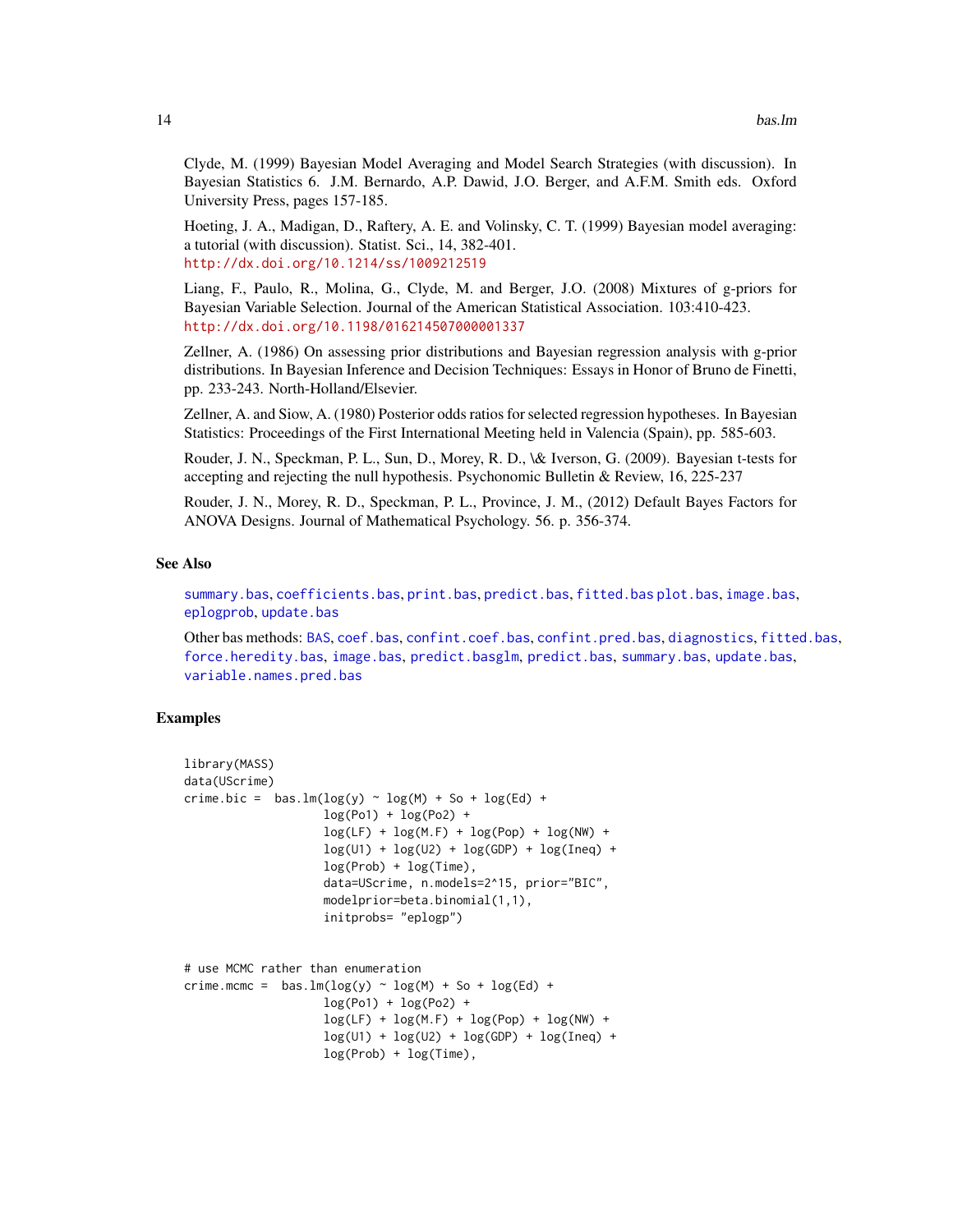# <span id="page-14-0"></span>Bayes.outlier 15

data=UScrime, method="MCMC", MCMC.iterations=20000, prior="BIC", modelprior=beta.binomial(1,1), initprobs= "eplogp")

summary(crime.bic) plot(crime.bic) image(crime.bic, subset=-1) # more complete demo's demo(BAS.hald) ## Not run: demo(BAS.USCrime)

Bayes.outlier *Bayesian Outlier Detection*

#### Description

Calculate the posterior probability that the absolute value of error exceeds more than k standard deviations P(lepsilon\_j| > k sigma | data) under the model  $Y = X B +$  epsilon, with epsilon ~ N(0, sigma^2 I) based on the paper by Chaloner & Brant Biometrika (1988). Either k or the prior probability of there being no outliers must be provided. This only uses the reference prior p(B, sigma) = 1; other priors and model averaging to come.

#### Usage

Bayes.outlier(lmobj, k, prior.prob)

# Arguments

| lmobi      | An object of class 'lm'                                                                                                                       |
|------------|-----------------------------------------------------------------------------------------------------------------------------------------------|
| k          | number of standard deviations used in calcuating probability of an individual<br>case being an outlier, $P($ lerror $ $ > $k$ sigma $ $ data) |
| prior.prob | The prior probability of there being no outliers in the sample of size n                                                                      |

# Value

Returns a list of three items:

| e            | residuals                                           |
|--------------|-----------------------------------------------------|
| hat          | leverage values                                     |
| prob.outlier | posterior probabilities of a point being an outlier |
| prior.prob   | prior probability of a point being an outlier       |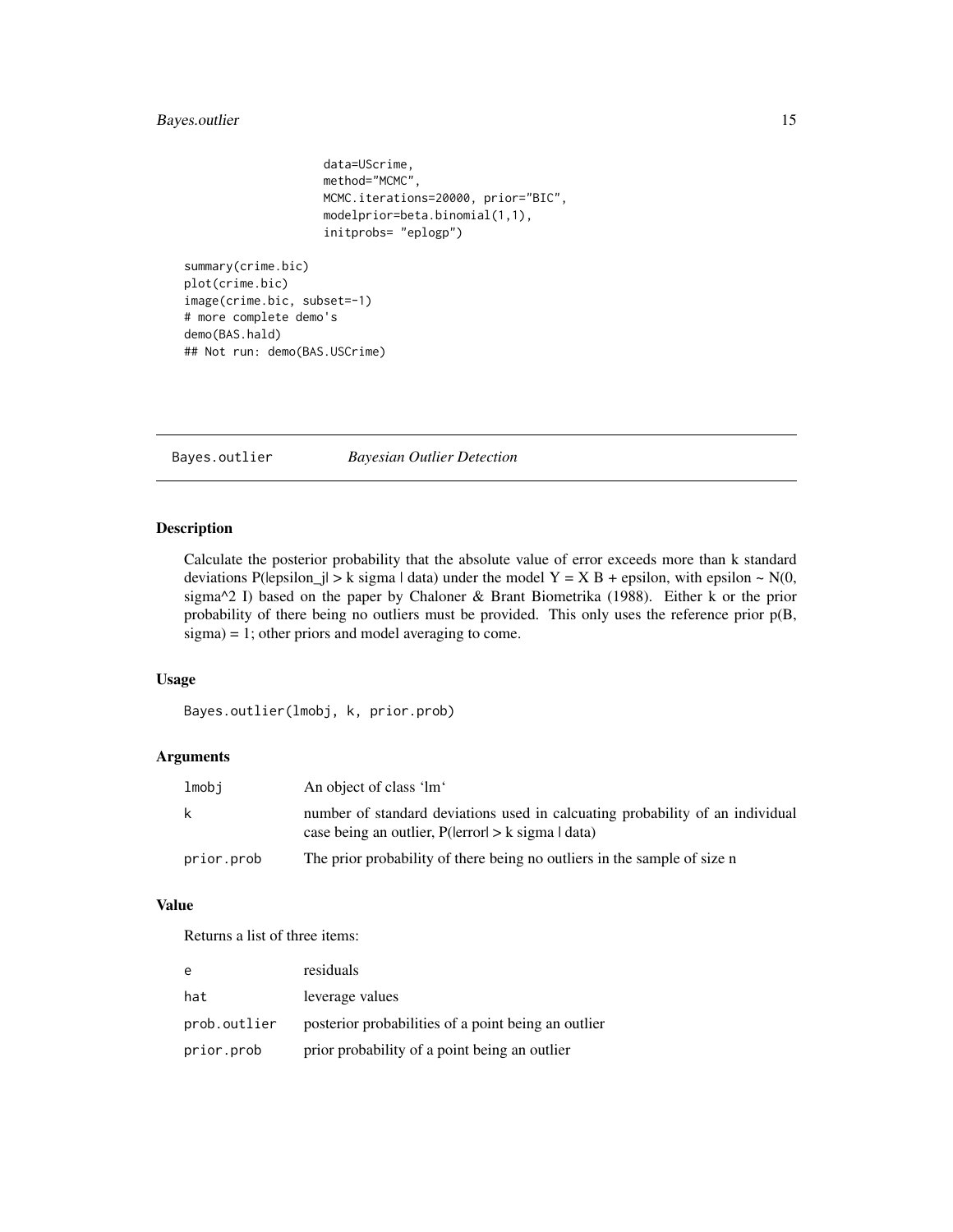# References

Chaloner & Brant (1988) A Bayesian Approach to Outlier Detection and Residual Analysis Biometrika (1988) 75, 651-659

# Examples

```
library(MASS)
data(stackloss)
stack.lm =lm(stack.loss ~ ., data=stackloss)
stack.outliers = Bayes.outlier(stack.lm, k=3)
plot(stack.outliers$prob.outlier, type="h", ylab="Posterior Probability")
# adjust for sample size for calculating prior prob that a
# a case is an outlier
stack.outliers = Bayes.outlier(stack.lm, prior.prob=0.95)
# cases where posterior probability exceeds prior probability
which(stack.outliers$prob.outlier > stack.outliers$prior.prob)
```

| bayesglm.fit | Fitting Generalized Linear Models and Bayesian marginal likelihood |
|--------------|--------------------------------------------------------------------|
|              | evaluation                                                         |

## Description

A version of glm.fit rewritten in C; also returns marginal likelihoods for Bayesian model comparison

#### Usage

```
bayesglm.fit(x, y, weights = rep(1, nobs), start = NULL, etastart = NULL,
 mustart = NULL, offset = rep(0, nobs), family = binomial(),
  coefprior = bic.print(nobs), control = glm.control(), intercept = TRUE)
```

| $\mathsf{x}$ | design matrix                                                                                                                                                                                      |
|--------------|----------------------------------------------------------------------------------------------------------------------------------------------------------------------------------------------------|
| У            | response                                                                                                                                                                                           |
| weights      | optional vector of weights to be used in the fitting process. Should be NULL or<br>a numeric vector.                                                                                               |
| start        | starting value for coefficients in the linear predictor                                                                                                                                            |
| etastart     | starting values for the linear predictor                                                                                                                                                           |
| mustart      | starting values for the vectors of means                                                                                                                                                           |
| offset       | a priori known component to be included in the linear predictor                                                                                                                                    |
| family       | a description of the error distribution and link function for exponential family;<br>currently only binomial() and poisson() with canonical links are implemented.                                 |
| coefprior    | function specifying prior distribution on coefficients with optional hyperparame-<br>ters leading to marginal likelihood calculations; options include bic.prior(), aic.prior(),<br>and ic.prior() |

<span id="page-15-0"></span>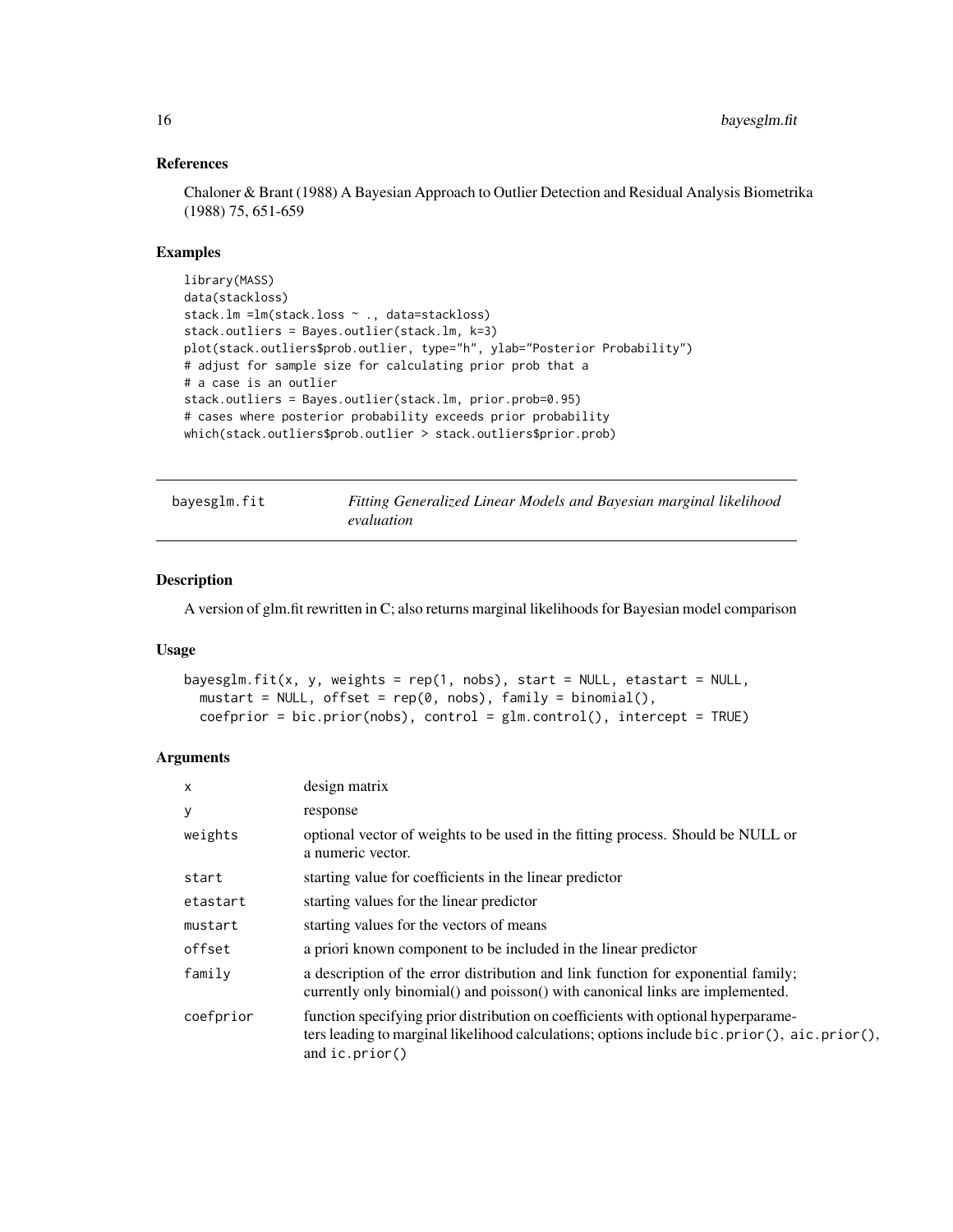# bayesglm.fit 17

| control   | a list of parameters that control convergence in the fitting process. See the doc- |
|-----------|------------------------------------------------------------------------------------|
|           | umentation for $glm$ control()                                                     |
| intercept | should an intercept be included in the null model?                                 |

# Details

C version of glm-fit. For different prior choices returns, marginal likelihood of model using a Laplace approximation.

# Value

| coefficients | <b>MLEs</b>                                                                                            |
|--------------|--------------------------------------------------------------------------------------------------------|
| se           | Standard errors of coefficients based on the sqrt of the diagonal of the inverse<br>information matrix |
| mu           | fitted mean                                                                                            |
| rank         | numeric rank of the fitted linear model                                                                |
| deviance     | minus twice the log likelihood evaluated at the MLEs                                                   |
| g            | value of g in g-priors                                                                                 |
| shrinkage    | shrinkage factor for coefficients in linear predictor                                                  |
| RegSS        | quadratic form beta'I(beta) beta used in shrinkage                                                     |
| logmarglik   | the log marginal or integrated log likelihood (up to a constant)                                       |

# Author(s)

Merlise Clyde translated the glm. fit from R base into C using the .Call interface

#### References

[glm](#page-0-0)

# See Also

[bic.prior](#page-43-1)

# Examples

```
## Not run:
require(MASS)
library(MASS)
data(Pima.tr)
Y = as.numeric(Pina.tr$type) - 1X = \text{cbind}(1, \text{as.matrix}(Pima.tr[, 1:7]))out = bayesglm.fit(X, Y, family=binomial(),coefprior=bic.prior(n=length(Y)))
out$coef
out$se
# using built in function
glm(type ~ ., family=binomial(), data=Pima.tr)
```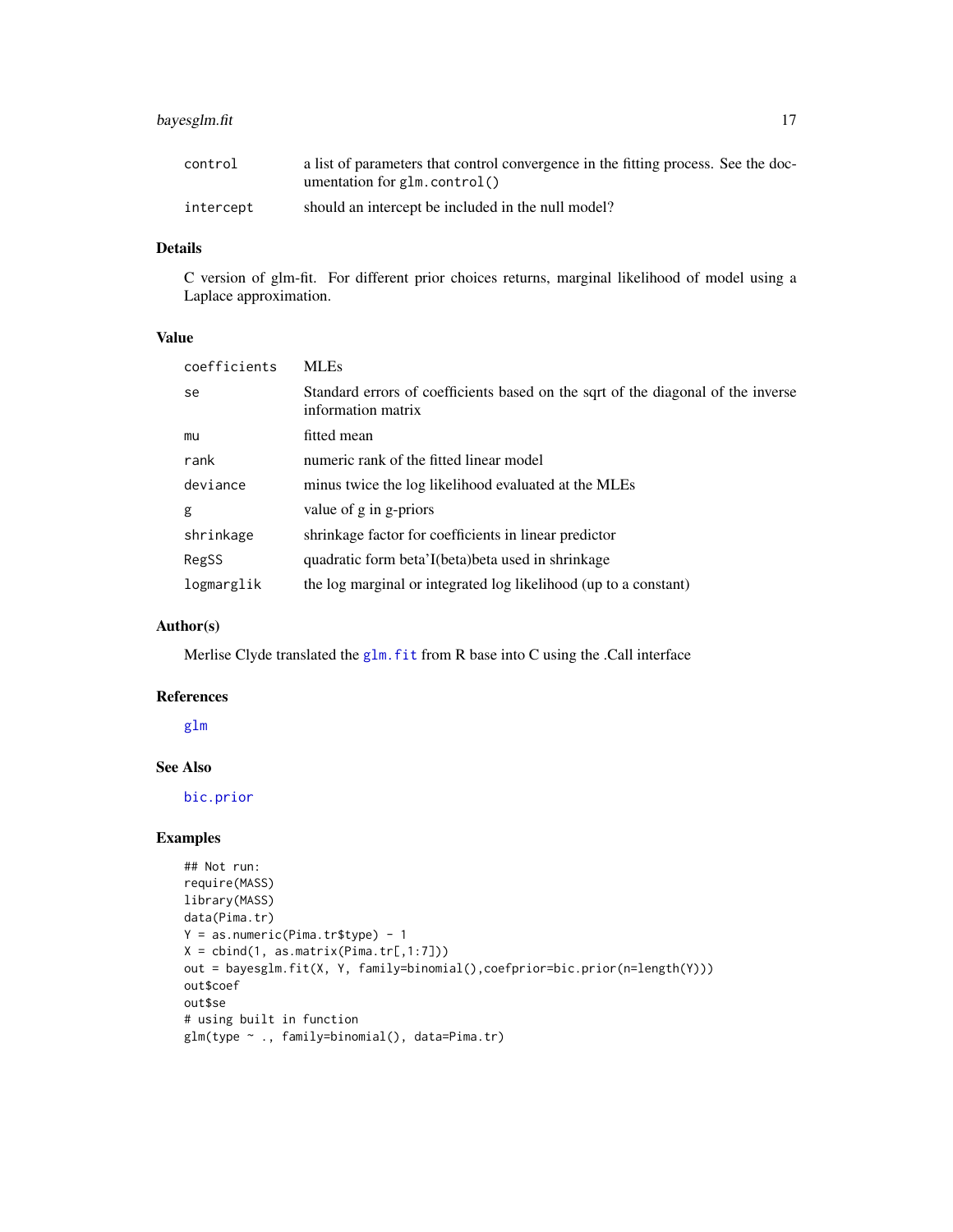<span id="page-17-0"></span>18 Bernoulli

## End(Not run)

#### <span id="page-17-1"></span>Bernoulli *Independent Bernoulli Prior Distribution for Models*

#### Description

Creates an object representing the prior distribution on models for BAS.

#### Usage

 $Bernoulli(probs = 0.5)$ 

# Arguments

probs a scalar or vector of prior inclusion probabilities. If a scalar, the values is replicated for all variables ans a 1 is added for the intercept. BAS checks to see if the length is equal to the dimension of the parameter vector for the full model and addas a 1 to include the intercept.

#### Details

The independent Bernoulli prior distribution is a commonly used prior in BMA, with the Uniform distribution a special case with probs=.5. If all indicator variables have a independent Bernoulli distributions with common probability probs, the distribution on model size binomial(p, probs) distribution.

# Value

returns an object of class "prior", with the family and hyerparameters.

#### Author(s)

Merlise Clyde

# See Also

[bas.lm](#page-8-2), [beta.binomial](#page-18-1),[uniform](#page-69-1)

Other priors modelpriors: [Bernoulli.heredity](#page-18-2), [beta.binomial](#page-18-1), [tr.beta.binomial](#page-66-1), [tr.poisson](#page-67-1), [tr.power.prior](#page-68-1), [uniform](#page-69-1)

# Examples

Bernoulli(.9)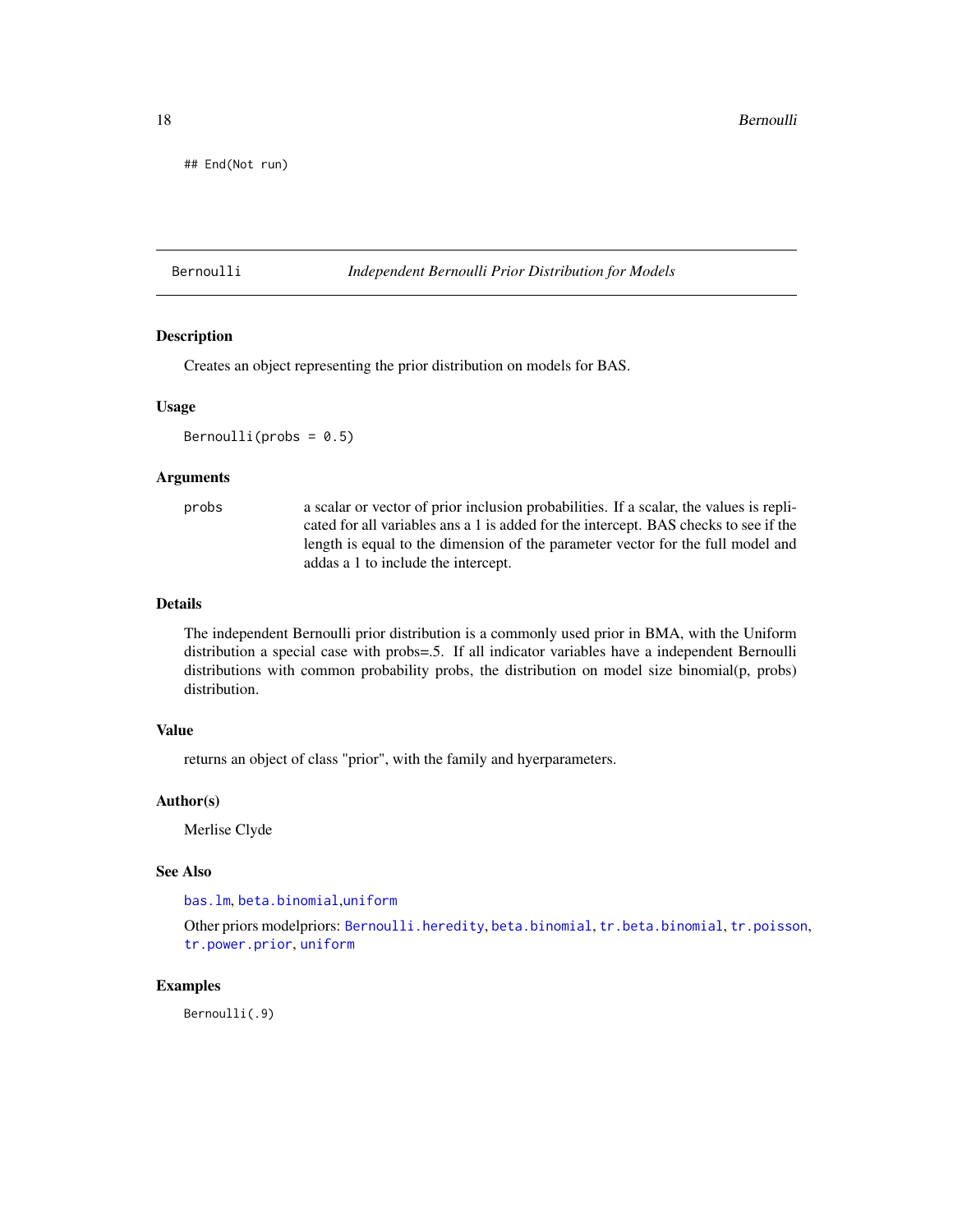<span id="page-18-2"></span><span id="page-18-0"></span>Bernoulli.heredity *Independent Bernoulli prior on models that with constraints for model hierarchy induced by interactions*

# **Description**

Independent Bernoulli prior on models that with constraints for model hierarchy induced by interactions

#### Usage

Bernoulli.heredity( $pi = 0.5$ , parents)

#### Arguments

| рi      | Bernoulli probability that term is included                                     |
|---------|---------------------------------------------------------------------------------|
| parents | matrix of terms and parents with indicators of which terms are parents for each |
|         | term                                                                            |

#### See Also

Other priors modelpriors: [Bernoulli](#page-17-1), [beta.binomial](#page-18-1), [tr.beta.binomial](#page-66-1), [tr.poisson](#page-67-1), [tr.power.prior](#page-68-1), [uniform](#page-69-1)

<span id="page-18-1"></span>

| beta.binomial | <b>Beta-Binomial Prior Distribution for Models</b> |
|---------------|----------------------------------------------------|
|               |                                                    |

### Description

Creates an object representing the prior distribution on models for BAS.

#### Usage

```
beta.binomial(alpha = 1, beta = 1)
```
#### Arguments

| alpha | parameter in the beta prior distribution |  |
|-------|------------------------------------------|--|
| beta  | parameter in the beta prior distribution |  |

#### Details

The beta-binomial distribution on model size is obtained by assigning each variable inclusion indicator independent Bernoulli distributions with probability w, and then giving w a beta(alpha,beta) distribution. Marginalizing over w leads to the distribution on model size having the beta-binomial distribution. The default hyperparaeters lead to a uniform distribution over model size.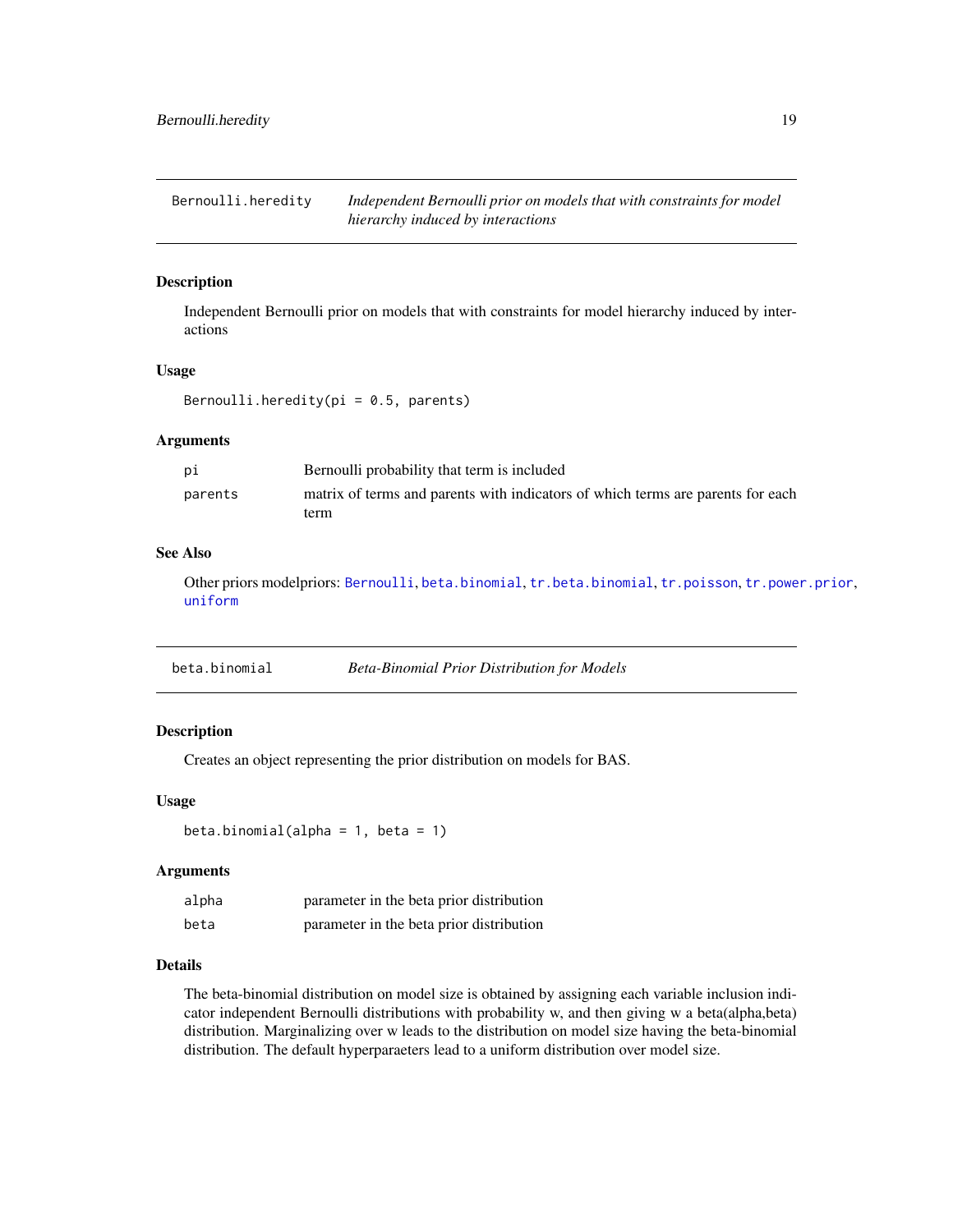returns an object of class "prior", with the family and hyerparameters.

#### Author(s)

Merlise Clyde

# See Also

[bas.lm](#page-8-2), [Bernoulli](#page-17-1),[uniform](#page-69-1)

Other priors modelpriors: [Bernoulli.heredity](#page-18-2), [Bernoulli](#page-17-1), [tr.beta.binomial](#page-66-1), [tr.poisson](#page-67-1), [tr.power.prior](#page-68-1), [uniform](#page-69-1)

#### Examples

beta.binomial(1,10) #' @family priors modelpriors

<span id="page-19-1"></span>beta.prime *Beta-Prime Prior Distribution for Coefficients in BMA Model*

## Description

Creates an object representing the Beta-Prime prior that is mixture of g-priors on coefficients for BAS.

#### Usage

 $beta.prime(n = NULL)$ 

#### Arguments

n the sample size; if NULL, the value derived from the data in the call to 'bas.glm' will be used.

#### Details

Creates a structure used for [bas.glm](#page-4-1).

#### Value

returns an object of class "prior", with the family and hyerparameters.

# Author(s)

Merlise Clyde

<span id="page-19-0"></span>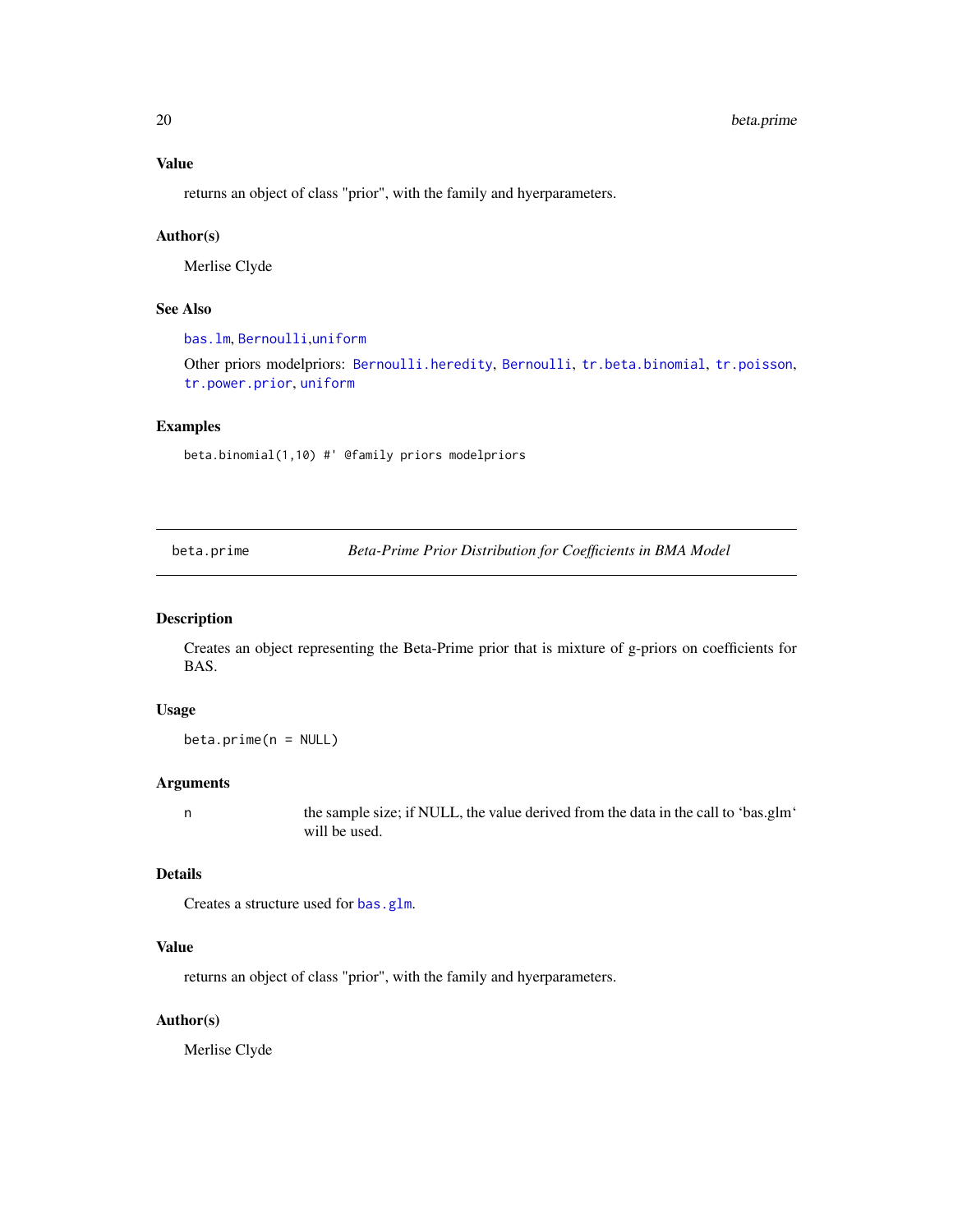#### <span id="page-20-0"></span>bodyfat 21

# See Also

#### **[CCH](#page-22-1)**

Other beta priors: [CCH](#page-22-1), [EB.local](#page-31-1), [IC.prior](#page-43-2), [Jeffreys](#page-47-1), [TG](#page-65-1), [g.prior](#page-38-1), [hyper.g.n](#page-40-1), [hyper.g](#page-39-1), [intrinsic](#page-46-1), [robust](#page-61-1), [tCCH](#page-63-1), [testBF.prior](#page-64-1)

# **Examples**

beta.prime(n=100)

bodyfat *Bodyfat Data*

# Description

Lists estimates of the percentage of body fat determined by underwater weighing and various body circumference measurements for 252 men. Accurate measurement of body fat is inconvenient/costly and it is desirable to have easy methods of estimating body fat that are not inconvenient/costly.

# Format

A data frame with 252 observations on the following 15 variables.

list("Density") a numeric vector for the density determined from underwater weighing

list("Bodyfat") percent body fat from Siri's (1956) equation

list("Age") age of individual in years

list("Weight") weight of the individual in pounds

list("Height") height of individual in inches

list("Neck") neck circumference in centimeters (cm)

list("Chest") chest circumference (cm)

list("Abdomen") abdomen circumference (cm)

list("Hip") hip circumference (cm)

list("Thigh") thigh circumference (cm)

list("Knee") knee circumference (cm)

list("Ankle") ankle circumference (cm)

list("Biceps") bicep (extended) circumference (cm)

list("Forearm") forearm circumference (cm)

list("Wrist") wrist circumference (cm)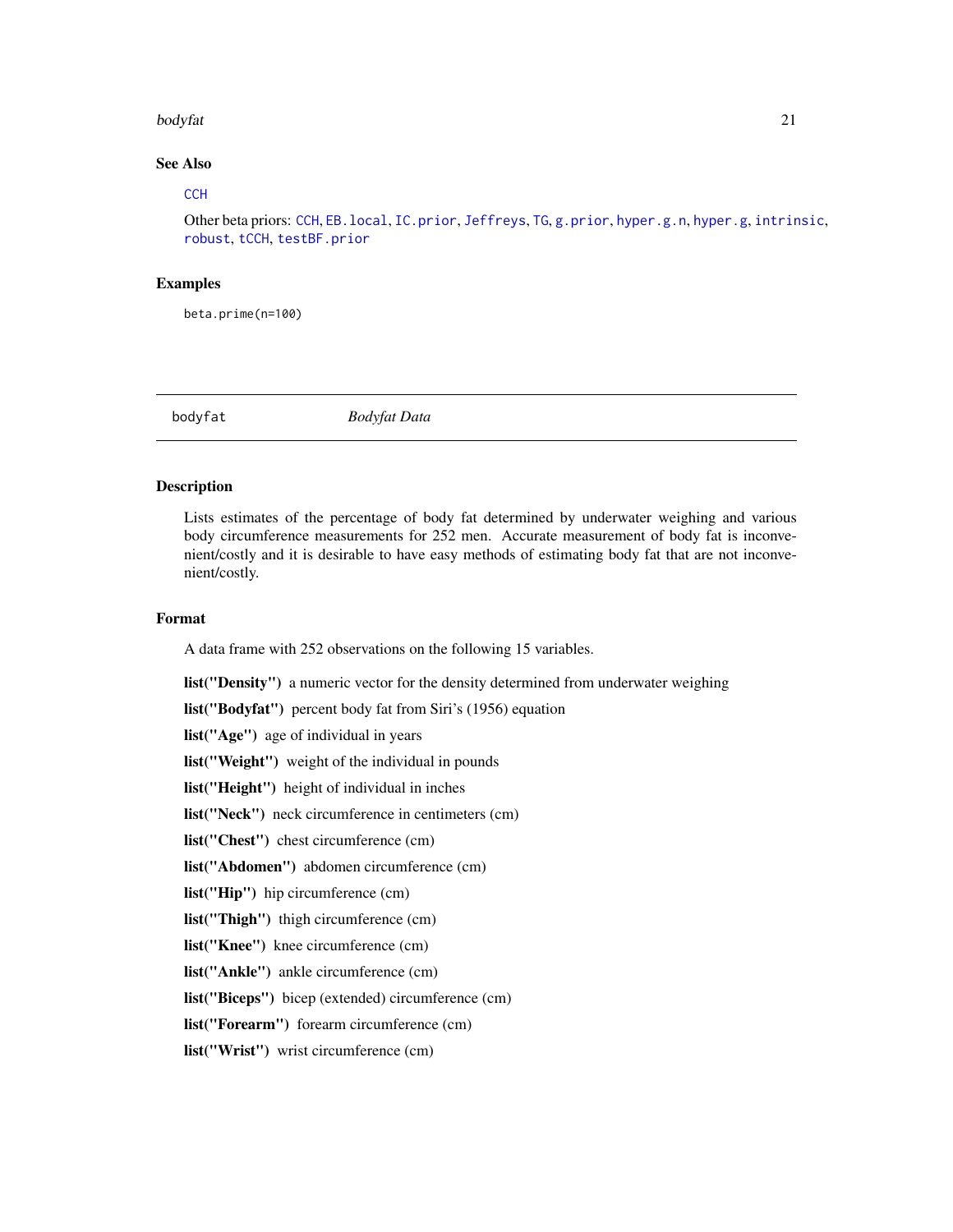#### Details

A variety of popular health books suggest that the readers assess their health, at least in part, by estimating their percentage of body fat. In Bailey (1994), for instance, the reader can estimate body fat from tables using their age and various skin-fold measurements obtained by using a caliper. Other texts give predictive equations for body fat using body circumference measurements (e.g. abdominal circumference) and/or skin-fold measurements. See, for instance, Behnke and Wilmore (1974), pp. 66-67; Wilmore (1976), p. 247; or Katch and McArdle (1977), pp. 120-132).#

Percentage of body fat for an individual can be estimated once body density has been determined. Folks (e.g. Siri (1956)) assume that the body consists of two components - lean body tissue and fat tissue. Letting

 $D = Body Density (gm/cm<sup>2</sup>)$  A = proportion of lean body tissue B = proportion of fat tissue  $(A+B=1)$  a = density of lean body tissue (gm/cm^3) b = density of fat tissue (gm/cm^3)

we have  $D = 1/[(A/a) + (B/b)]$  and solving for B we find  $B = (1/D)^*[ab/(a-b)]$ .  $[b/(a-b)]$ .

Using the estimates  $a=1.10$  gm/cm<sup> $\land$ 3</sup> and b=0.90 gm/cm $\land$ 3 (see Katch and McArdle (1977), p. 111 or Wilmore (1976), p. 123) we come up with "Siri's equation":

Percentage of Body Fat (i.e.  $100*B$ ) = 495/D - 450.#

Volume, and hence body density, can be accurately measured a variety of ways. The technique of underwater weighing "computes body volume as the difference between body weight measured in air and weight measured during water submersion. In other words, body volume is equal to the loss of weight in water with the appropriate temperature correction for the water's density" (Katch and McArdle (1977), p. 113). Using this technique,

Body Density =  $WA/[(WA-WW)/c.f. - LV]$ 

where WA = Weight in air (kg) WW = Weight in water (kg) c.f. = Water correction factor (=1 at 39.2 deg F as one-gram of water occupies exactly one cm^3 at this temperature, =.997 at 76-78 deg F) LV = Residual Lung Volume (liters)

(Katch and McArdle (1977), p. 115). Other methods of determining body volume are given in Behnke and Wilmore (1974), p. 22 ff.

Measurement standards are apparently those listed in Behnke and Wilmore (1974), pp. 45-48 where, for instance, the abdomen circumference is measured "laterally, at the level of the iliac crests, and anteriorly, at the umbilicus".)

#### Source

These data are used to produce the predictive equations for lean body weight given in the abstract "Generalized body composition prediction equation for men using simple measurement techniques", K.W. Penrose, A.G. Nelson, A.G. Fisher, FACSM, Human Performance Research Center, Brigham Young University, Provo, Utah 84602 as listed in \_Medicine and Science in Sports and Exercise, vol. 17, no. 2, April 1985, p. 189. (The predictive equations were obtained from the first 143 of the 252 cases that are listed below). The data were generously supplied by Dr. A. Garth Fisher who gave permission to freely distribute the data and use for non-commercial purposes.

#### References

Bailey, Covert (1994). Smart Exercise: Burning Fat, Getting Fit, Houghton-Mifflin Co., Boston, pp. 179-186.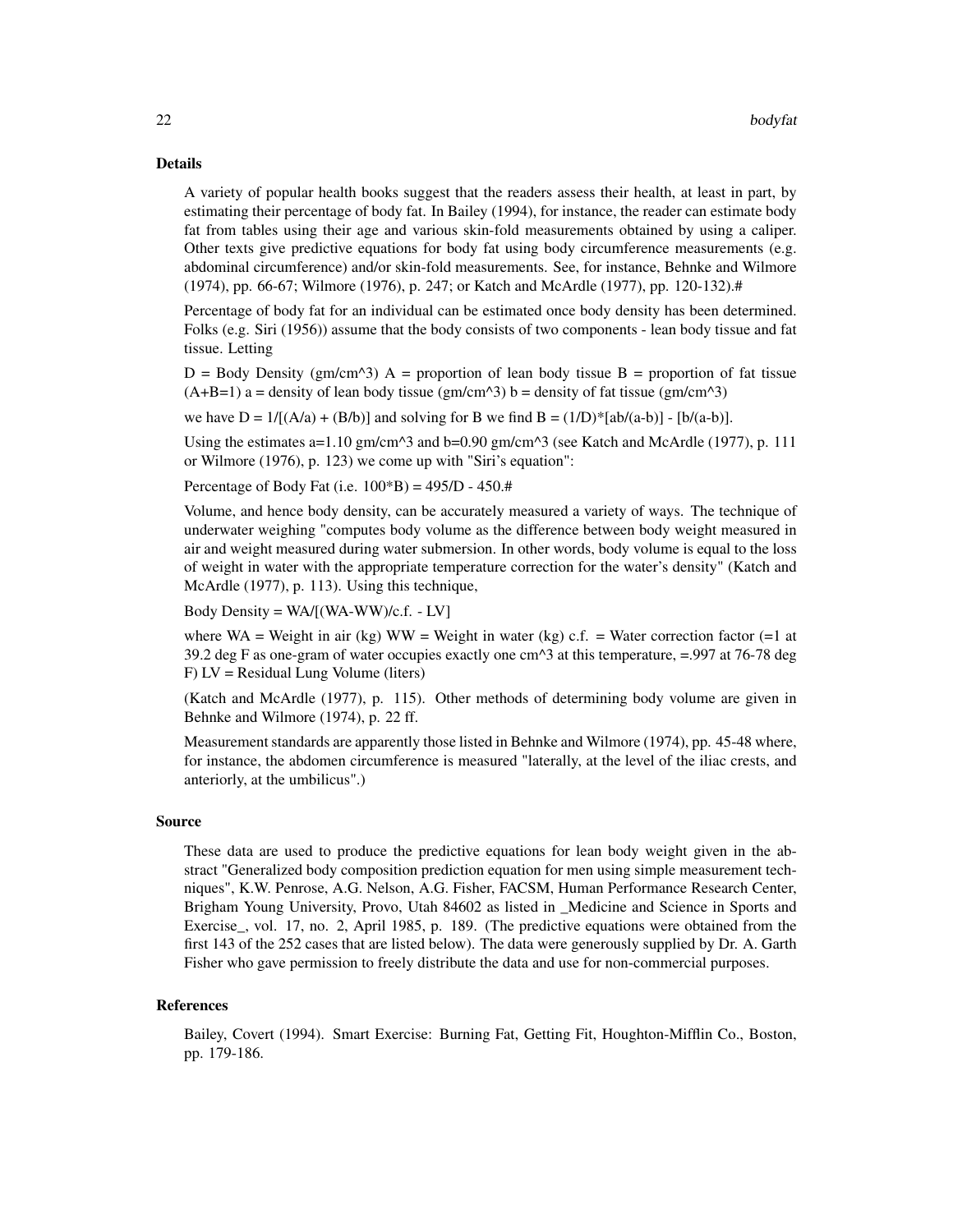<span id="page-22-0"></span>Behnke, A.R. and Wilmore, J.H. (1974). Evaluation and Regulation of Body Build and Composition, Prentice-Hall, Englewood Cliffs, N.J.

Siri, W.E. (1956), "Gross composition of the body", in Advances in Biological and Medical Physics, vol. IV, edited by J.H. Lawrence and C.A. Tobias, Academic Press, Inc., New York.

Katch, Frank and McArdle, William (1977). Nutrition, Weight Control, and Exercise, Houghton Mifflin Co., Boston.

Wilmore, Jack (1976). Athletic Training and Physical Fitness: Physiological Principles of the Conditioning Process, Allyn and Bacon, Inc., Boston.

# Examples

```
data(bodyfat)
bodyfat.bas = bas.lm(Bodyfat ~ Abdomen, data=bodyfat, prior="ZS-null")
summary(bodyfat.bas)
plot(Bodyfat ~ Abdomen, data=bodyfat, xlab="abdomen circumference (cm)")
betas = coef(bodyfat.bas)$postmean # current version has that intercept is ybar
betas[1] = betas[1] - betas[2]*bodyfat.bas$mean.x
abline(betas)
abline(coef(lm(Bodyfat ~ Abdomen, data=bodyfat)), col=2, lty=2)
```
<span id="page-22-1"></span>CCH *Generalized g-Prior Distribution for Coefficients in BMA Models*

# Description

Creates an object representing the CCH mixture of g-priors on coefficients for BAS .

#### Usage

 $CCH(alpha, beta, s = 0)$ 

#### Arguments

| alpha | a scalar $> 0$ , recommended alpha=.5 (betaprime) or 1 for CCH. The hyper.g(alpha)<br>is equivalent to $CCH(alpha - 2, 2, 0)$ . Liang et al recommended values in the<br>range $2 <$ alpha_h $\leq$ = 4 |
|-------|---------------------------------------------------------------------------------------------------------------------------------------------------------------------------------------------------------|
| beta  | a scalar $> 0$ . The value is not updated by the data; beta should be a function of n<br>for consistency under the null model. The hyper-g corresponds to $b = 2$                                       |
| -S    | a scalar, recommended $s=0$                                                                                                                                                                             |

# Details

Creates a structure used for [bas.glm](#page-4-1).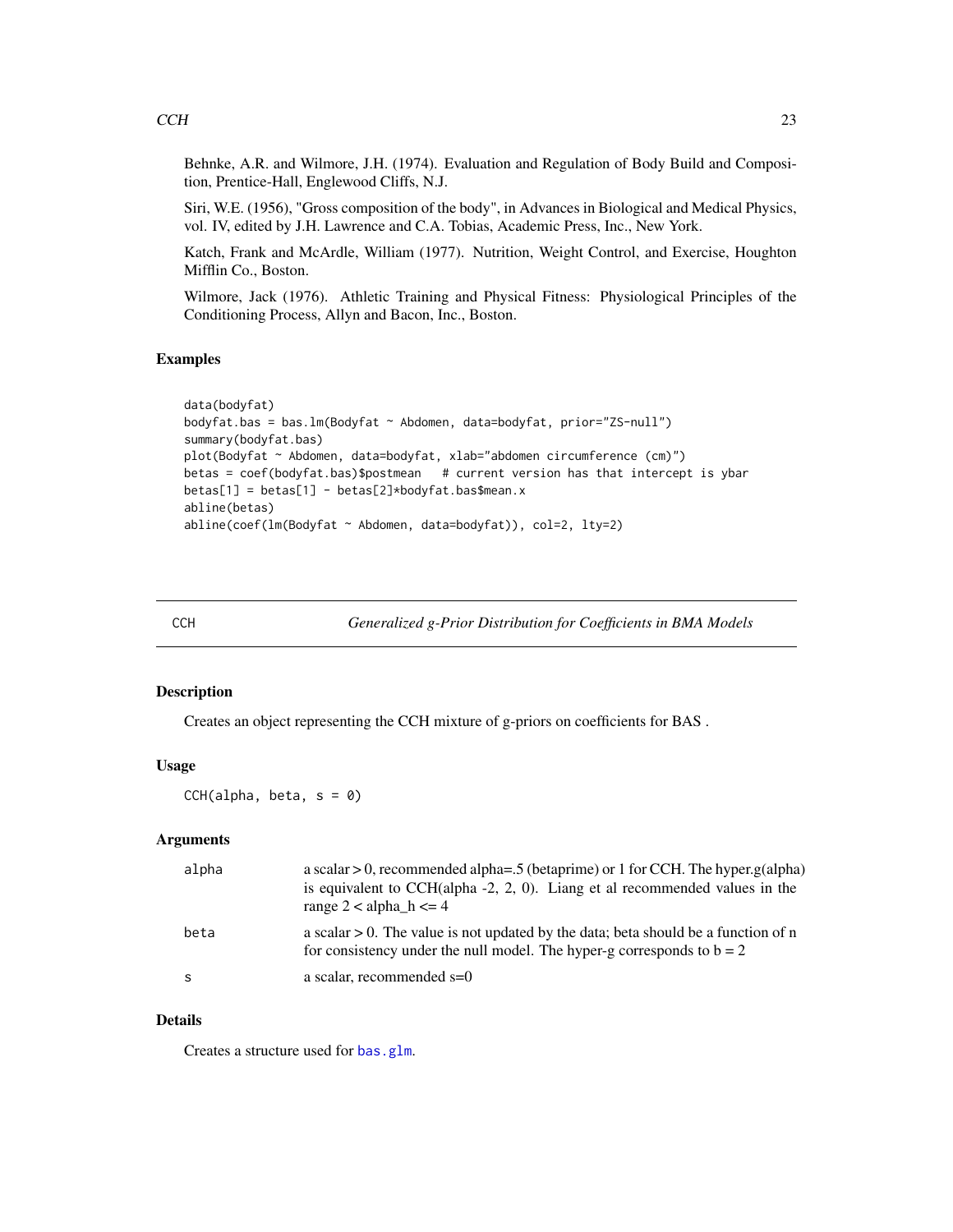#### Value

returns an object of class "prior", with the family and hyperparameters.

#### Author(s)

Merlise A Clyde

# See Also

[IC.prior](#page-43-2), [bic.prior](#page-43-1), [bas.glm](#page-4-1)

Other beta priors: EB. local, IC. prior, [Jeffreys](#page-47-1), [TG](#page-65-1), [beta.prime](#page-19-1), [g.prior](#page-38-1), [hyper.g.n](#page-40-1), [hyper.g](#page-39-1), [intrinsic](#page-46-1), [robust](#page-61-1), [tCCH](#page-63-1), [testBF.prior](#page-64-1)

#### Examples

CCH(alpha=.5, beta=100, s=0)

<span id="page-23-1"></span>coef.bas *Coefficients of a Bayesian Model Average object*

# <span id="page-23-2"></span>Description

Extract conditional posterior means and standard deviations, marginal posterior means and standard deviations, posterior probabilities, and marginal inclusions probabilities under Bayesian Model Averaging from an object of class 'bas'

Print coefficients generated from coef.bas

#### Usage

```
## S3 method for class 'bas'
coef(object, n.models, estimator = "BMA", ...)
## S3 method for class 'coef.bas'
print(x, digits = max(3, getOption("digits") - 3), ...)
```

| object    | object of class 'bas' created by BAS                                                                                                                                                                 |
|-----------|------------------------------------------------------------------------------------------------------------------------------------------------------------------------------------------------------|
| n.models  | Number of top models to report in the printed summary, for coef the default is<br>to use all models. To extract summaries for the Highest Probability Model, use<br>$n$ models=1 or estimator="HPM". |
| estimator | return summaries for a selected model, rather than using BMA. Options are<br>'HPM' (highest posterior probability model), 'MPM' (median probability model),<br>and 'BMA'                             |
| .         | other optional arguments                                                                                                                                                                             |
|           |                                                                                                                                                                                                      |

<span id="page-23-0"></span>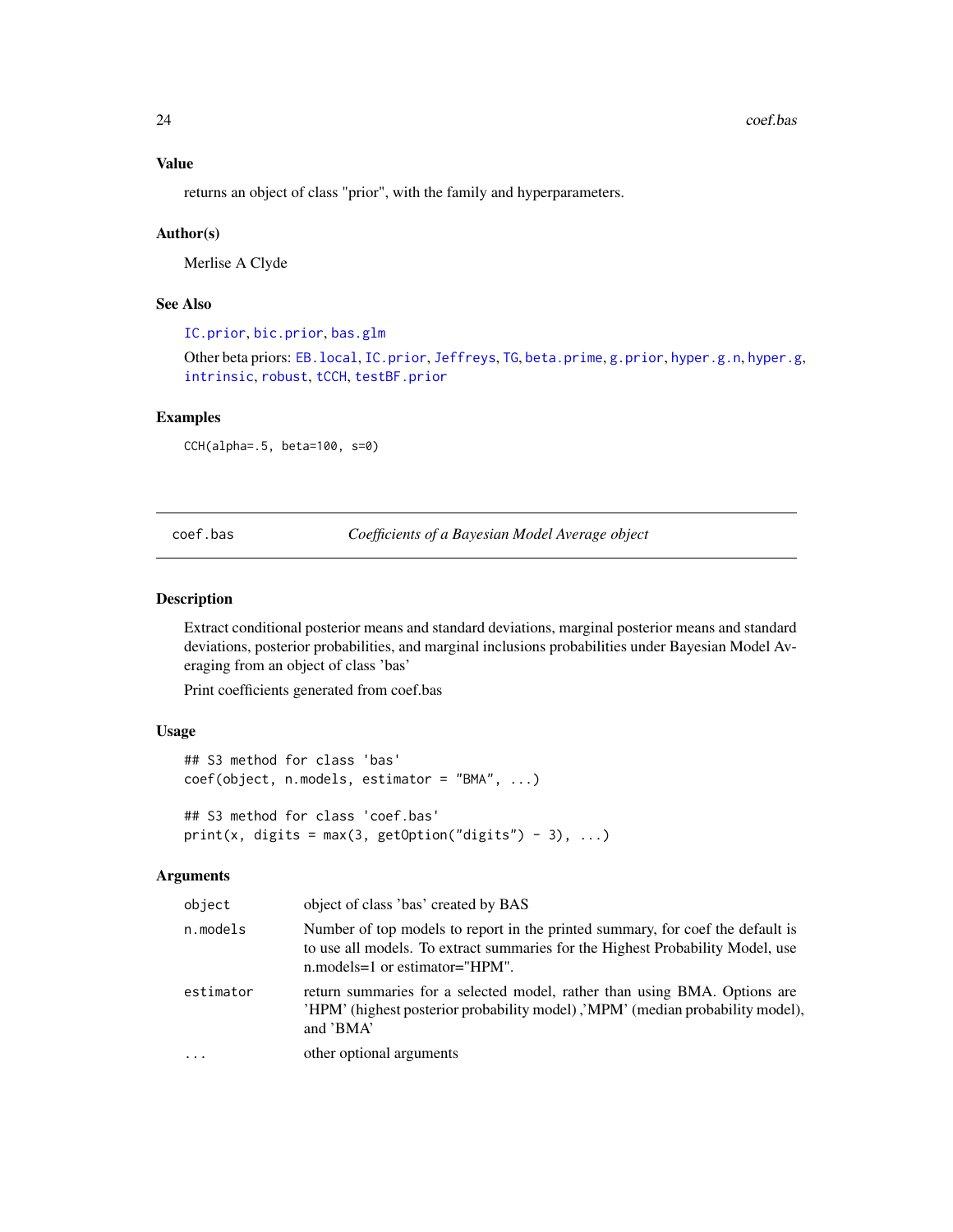#### coef.bas 25

| x      | object of class 'coef.bas' to print   |
|--------|---------------------------------------|
| digits | number of significant digits to print |

#### Details

Calculates posterior means and (approximate) standard deviations of the regression coefficients under Bayesian Model averaging using g-priors and mixtures of g-priors. Print returns overall summaries. For fully Bayesian methods that place a prior on g, the posterior standard deviations do not take into account full uncertainty regarding g. Will be updated in future releases.

# Value

coefficients returns an object of class coef.bas with the following:

| conditionalmeans |                                                                                                     |
|------------------|-----------------------------------------------------------------------------------------------------|
|                  | a matrix with conditional posterior means for each model                                            |
| conditionalsd    | standard deviations for each model                                                                  |
| postmean         | marginal posterior means of each regression coefficient using BMA                                   |
| postsd           | marginal posterior standard deviations using BMA                                                    |
| postne0          | vector of posterior inclusion probabilities, marginal probability that a coefficient<br>is non-zero |

#### Note

With highly correlated variables, marginal summaries may not be representative of the joint distribution. Use [plot.coef.bas](#page-53-1) to view distributions. The value reported for the intercept is under the centered parameterization. Under the Gaussian error model it will be centered at the sample mean of Y.

# Author(s)

Merlise Clyde <clyde@stat.duke.edu>

#### References

Liang, F., Paulo, R., Molina, G., Clyde, M. and Berger, J.O. (2005) Mixtures of g-priors for Bayesian Variable Selection. Journal of the American Statistical Association. 103:410-423. <http://dx.doi.org/10.1198/016214507000001337>

# See Also

#### [bas](#page-8-1), [confint.coef.bas](#page-25-1)

Other bas methods: [BAS](#page-2-1), [bas.lm](#page-8-2), [confint.coef.bas](#page-25-1), [confint.pred.bas](#page-27-1), [diagnostics](#page-29-1), [fitted.bas](#page-35-1), [force.heredity.bas](#page-37-1), [image.bas](#page-44-1), [predict.basglm](#page-57-1), [predict.bas](#page-55-1), [summary.bas](#page-62-1), [update.bas](#page-70-1), [variable.names.pred.bas](#page-71-1)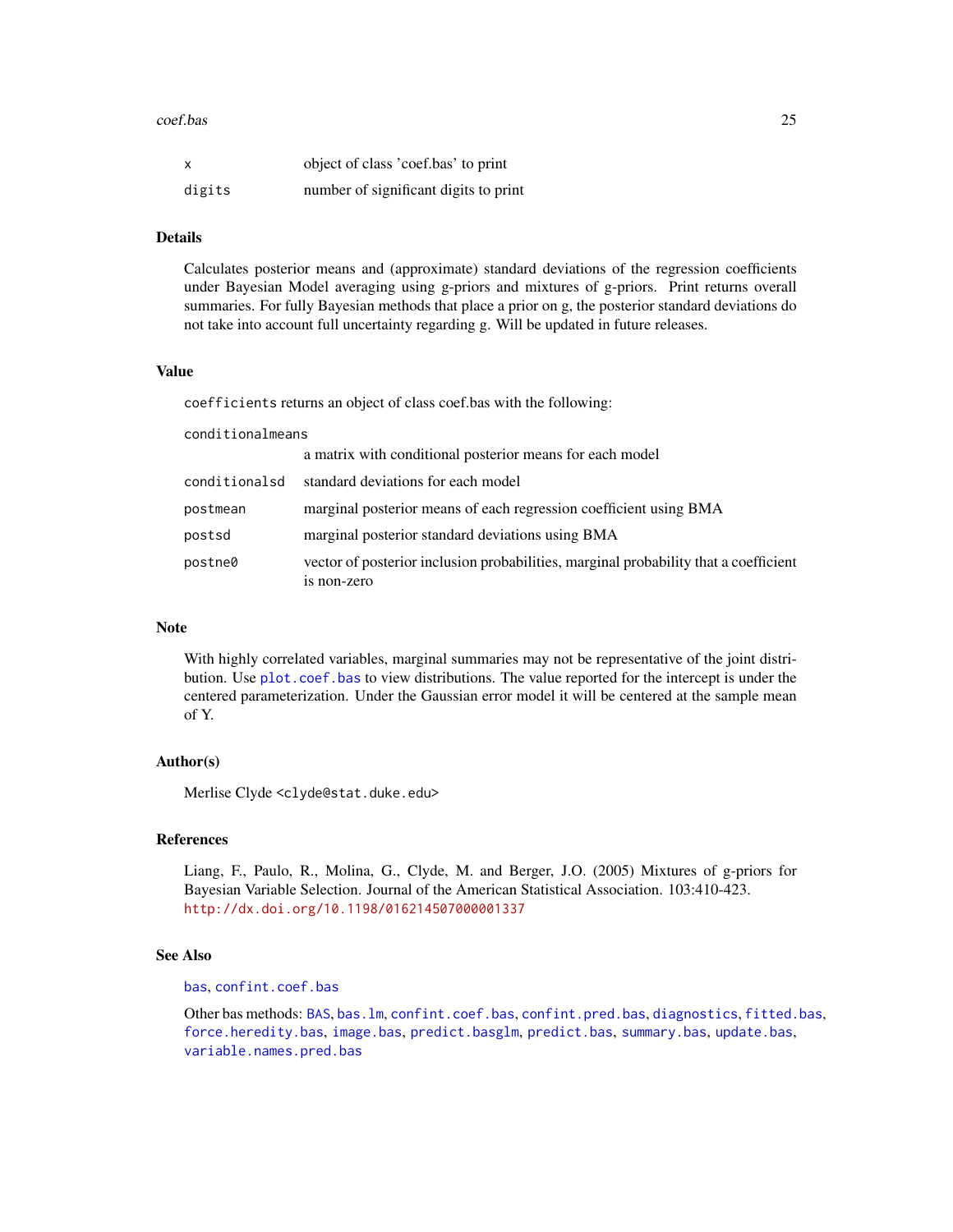# Examples

```
data("Hald")
hald.gprior = bas.lm(Y \sim ., data=Hald, n.models=2^4, alpha=13,prior="ZS-null", initprobs="Uniform", update=10)
coef.hald.gprior = coefficients(hald.gprior)
coef.hald.gprior
plot(coef.hald.gprior)
confint(coef.hald.gprior)
#Estimation under Median Probability Model
coef.hald.gprior = coefficients(hald.gprior, estimator="MPM")
coef.hald.gprior
plot(coef.hald.gprior)
plot(confint(coef.hald.gprior))
coef.hald.gprior = coefficients(hald.gprior, estimator="HPM")
coef.hald.gprior
plot(coef.hald.gprior)
confint(coef.hald.gprior)
# To add estimation under Best Predictive Model
```
<span id="page-25-1"></span>

| confint.coef.bas | Compute Credible Intervals for BAS regression coefficients from BAS |
|------------------|---------------------------------------------------------------------|
|                  | objects                                                             |

# Description

Uses Monte Carlo simulations using posterior means and standard deviations of coefficents to generate draws from the posterior distributions and returns highest posterior density (HPD) credible intervals. If the number of models equals one, then use the t distribution to find intervals. These currently condition on the estimate of \$g\$. than the description above ~~

# Usage

```
## S3 method for class 'coef.bas'
confint(object, parm, level = 0.95, nsim = 10000, ...)
```

| object | a coef.bas object                                                                                                                                                           |
|--------|-----------------------------------------------------------------------------------------------------------------------------------------------------------------------------|
| parm   | a specification of which parameters are to be given credible intervals, either a<br>vector of numbers or a vector of names. If missing, all parameters are consid-<br>ered. |

<span id="page-25-0"></span>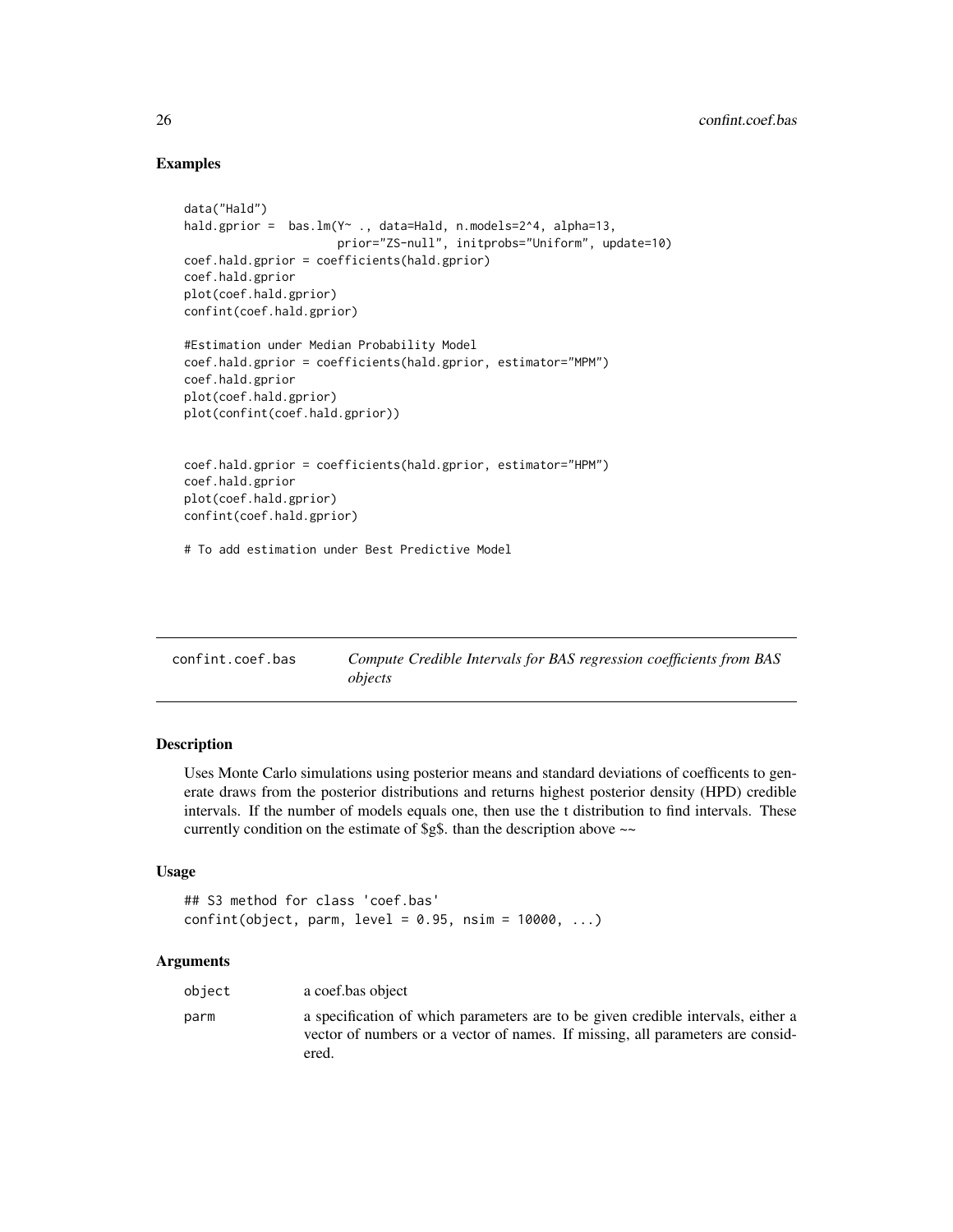# confint.coef.bas 27

| level                   | the probability coverage required                                                                               |
|-------------------------|-----------------------------------------------------------------------------------------------------------------|
| nsim                    | number of Monte Carlo draws from the posterior distribution. Used when num-<br>ber of models is greater than 1. |
| $\cdot$ $\cdot$ $\cdot$ | other arguments to passed; none currently                                                                       |

# Value

A matrix (or vector) with columns giving lower and upper HPD credible limits for each parameter. These will be labeled as 1-level)/2 and 1 - (1-level)/2 in percent (by default 2.5 and 97.5).

# Note

For mixture of g-priors these are approximate. This uses Monte Carlo sampling so results may be subject to Monte Carlo variation and larger values of nsim may be needed to reduce variability.

# Author(s)

Merlise A Clyde

#### See Also

Other CI methods: [confint.pred.bas](#page-27-1), [plot.confint.bas](#page-54-1)

Other bas methods: [BAS](#page-2-1), [bas.lm](#page-8-2), [coef.bas](#page-23-1), [confint.pred.bas](#page-27-1), [diagnostics](#page-29-1), [fitted.bas](#page-35-1), [force.heredity.bas](#page-37-1), [image.bas](#page-44-1), [predict.basglm](#page-57-1), [predict.bas](#page-55-1), [summary.bas](#page-62-1), [update.bas](#page-70-1), [variable.names.pred.bas](#page-71-1)

# Examples

```
data("Hald")
hald.gprior = bas.lm(Y~ ., data=Hald, alpha=13,
                            prior="g-prior")
coef.hald = coef(hald.gprior)
confint(coef.hald)
confint(coef.hald, approx=FALSE, nsim=5000)
# extract just the coefficient of X4
confint(coef.hald, parm="X4")
```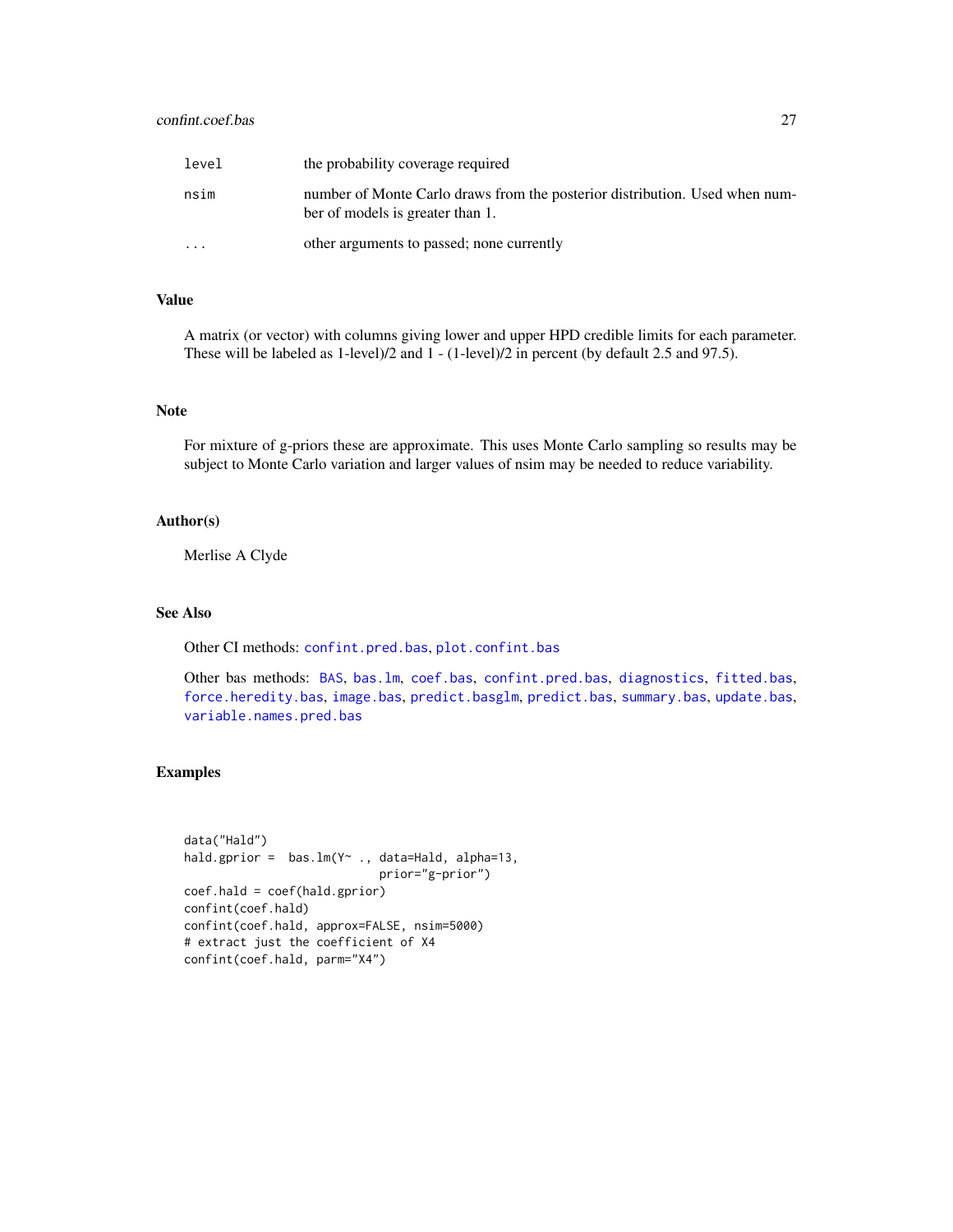<span id="page-27-1"></span><span id="page-27-0"></span>

#### Description

Compute credible intervals for in-sample or out of sample prediction or for the regression function

### Usage

```
## S3 method for class 'pred.bas'
confint(object, parm, level = 0.95, nsim = 10000, ...)
```
#### **Arguments**

| object    | an object created by predict.bas                                        |
|-----------|-------------------------------------------------------------------------|
| parm      | character variable, "mean" or "pred". If missing parm='pred'.           |
| level     | the nominal level of the (point-wise) credible interval                 |
| nsim      | number of Monte Carlo simulations for sampling methods with BMA         |
| $\ddotsc$ | optional arguments to pass on to next function call; none at this time. |

# Details

This constructs approximate 95 percent Highest Posterior Density intervals for 'pred.bas' objects. If the estimator is based on model selection, the intervals use a Student t distribution using the estimate of g. If the estimator is based on BMA, then nsim draws from the mixture of Student t distributions are obtained with the HPD interval obtained from the Monte Carlo draws.

# Value

a matrix with lower and upper level \* 100 percent credible intervals for either the mean of the regression function or predicted values.

# Author(s)

Merlise A Clyde

#### See Also

#### [predict.bas](#page-55-1)

Other bas methods: [BAS](#page-2-1), [bas.lm](#page-8-2), [coef.bas](#page-23-1), [confint.coef.bas](#page-25-1), [diagnostics](#page-29-1), [fitted.bas](#page-35-1), [force.heredity.bas](#page-37-1), [image.bas](#page-44-1), [predict.basglm](#page-57-1), [predict.bas](#page-55-1), [summary.bas](#page-62-1), [update.bas](#page-70-1), [variable.names.pred.bas](#page-71-1)

Other CI methods: [confint.coef.bas](#page-25-1), [plot.confint.bas](#page-54-1)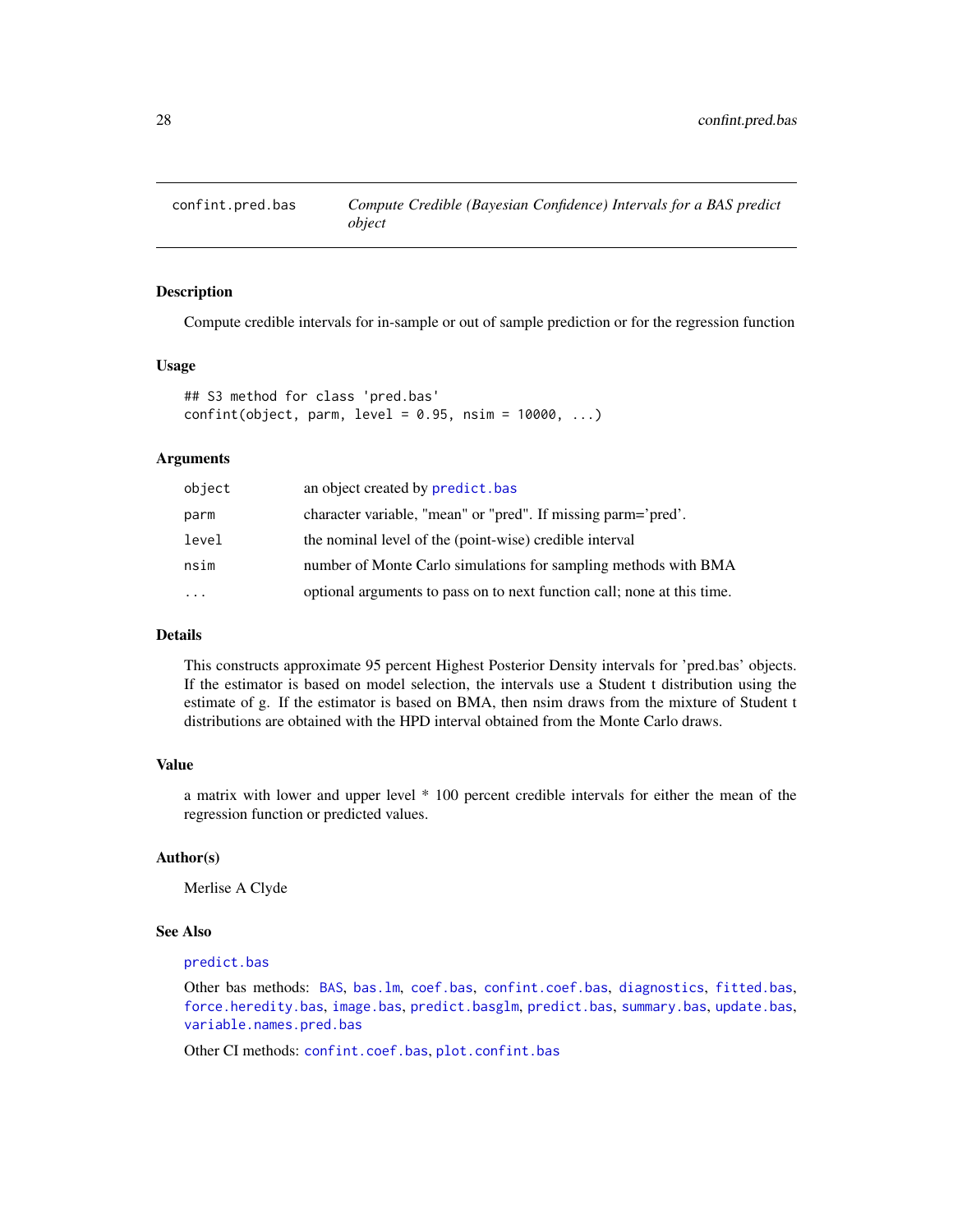# <span id="page-28-0"></span>cv.summary.bas 29

# Examples

```
data("Hald")
hald.gprior = bas.lm(Y~ ., data=Hald, alpha=13, prior="g-prior")
hald.pred = predict(hald.gprior, estimator="BPM", predict=FALSE, se.fit=TRUE)
confint(hald.pred, parm="mean")
confint(hald.pred) #default
hald.pred = predict(hald.gprior, estimator="BMA", predict=FALSE, se.fit=TRUE)
confint(hald.pred)
```
cv.summary.bas *Summaries for Out of Sample Prediction*

# Description

Compute average prediction error from out of sample predictions

#### Usage

```
cv.summary.bas(pred, ytrue, score = "squared-error")
```
#### Arguments

| pred  | fitted or predicted value from the output from <b>predict</b> , bas                                    |
|-------|--------------------------------------------------------------------------------------------------------|
| ytrue | vector of left out response values                                                                     |
| score | function used to summarize error rate. Either "squared-error", "percent-explained",<br>or "miss-class" |

#### Value

For squared error, the average prediction error for the Bayesian estimator error = sqrt(sum(ytrue yhat)^2/npred) while for binary data the misclassification rate is more appropriate. For continuous data the "percent-explained" reports ar, similar to an out of sample R2.

#### Author(s)

Merlise Clyde <clyde@stat.duke.edu>

# See Also

[predict.bas](#page-55-1)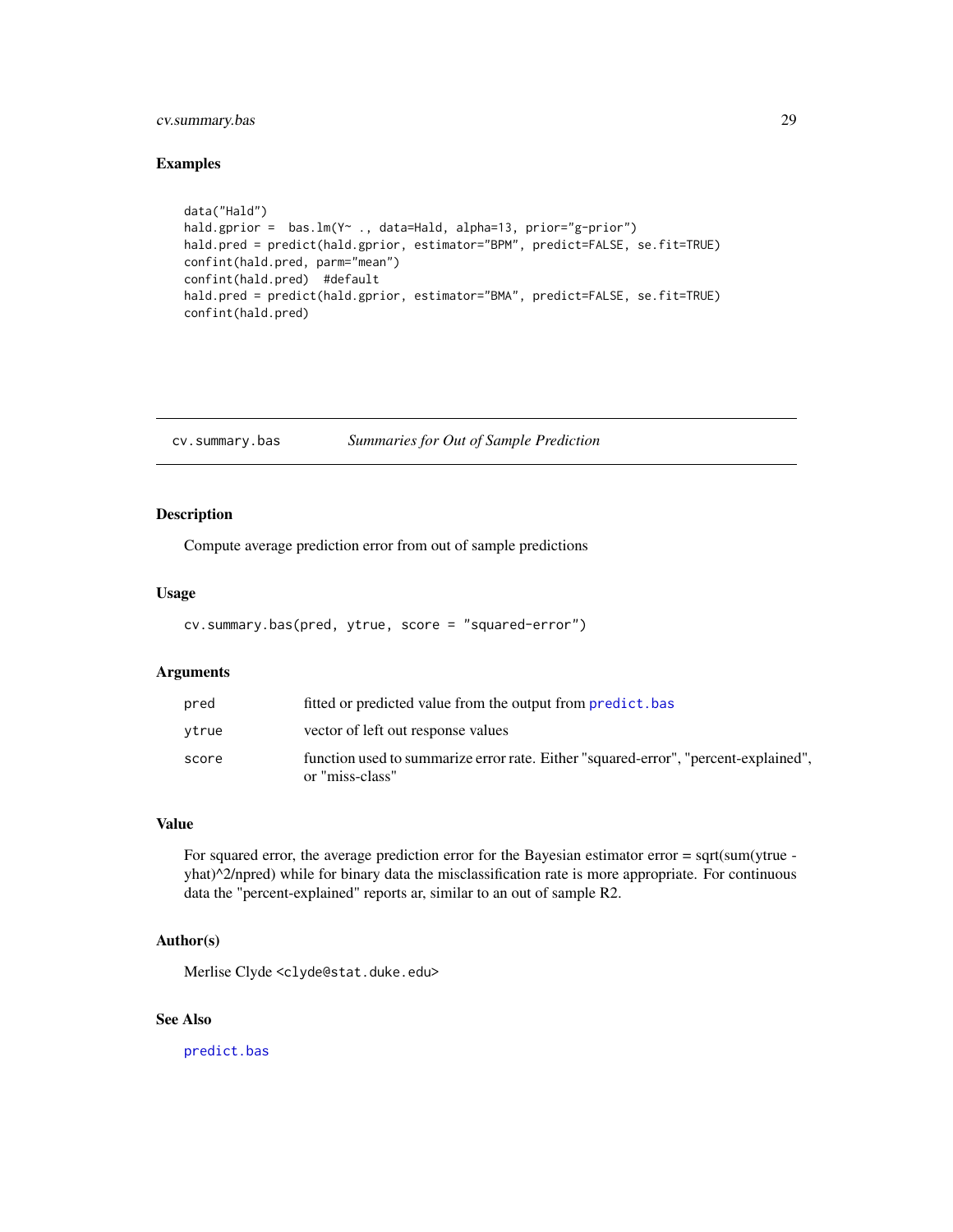# Examples

```
## Not run:
library(foreign)
cognitive = read.dta("http://www.stat.columbia.edu/~gelman/arm/examples/child.iq/kidiq.dta")
cognitive$mom_work = as.numeric(cognitive$mom_work > 1)
cognitive$mom_hs = as.numeric(cognitive$mom_hs > 0)
colnames(cognitive) = c("kid_score", "hs","iq", "work", "age")
set.seed(42)
n = nrow(cognitive)
test = sample(1:n, size=round(.20*n), replace=FALSE)
testdata = cognitive[test,]
traindata = cognitive[-test,]
cog_train = bas.lm(kid_score ~ ., prior="BIC", modelprior=uniform(), data=traindata)
yhat = predict(cog_train, newdata=testdata, estimator="BMA", se=F)
cv.summary.bas(yhat$fit, testdata$kid_score)
```
## End(Not run)

<span id="page-29-1"></span>diagnostics *BAS MCMC diagnostic plot*

#### **Description**

Function to help assess convergence of MCMC sampling for bas objects.

#### Usage

```
diagnostics(obj, type = c("pip", "model"), ...)
```
# Arguments

| obi      | an object created by bas. Im or bas. glm                                                                                                 |
|----------|------------------------------------------------------------------------------------------------------------------------------------------|
| type     | type of diagnostic plot. If "pip" the marginal inclusion probabilities are used,<br>while if "model", plot posterior model probabilities |
| $\cdots$ | additional graphics parameters to be passed to plot                                                                                      |

#### Details

BAS calculates posterior model probabilities in two ways when method="MCMC". The first is using the relative Monte Carlo frequencies of sampled models. The second is to renormalize the marginal likelihood times prior probabilities over the sampled models. If the markov chain has converged, these two quantities should be the same and fall on a 1-1 line. If not, running longer may be required. If the chain has not converged, the Monte Carlo frequencies may have less bias, although may exhibit more variability on repeated runs.

<span id="page-29-0"></span>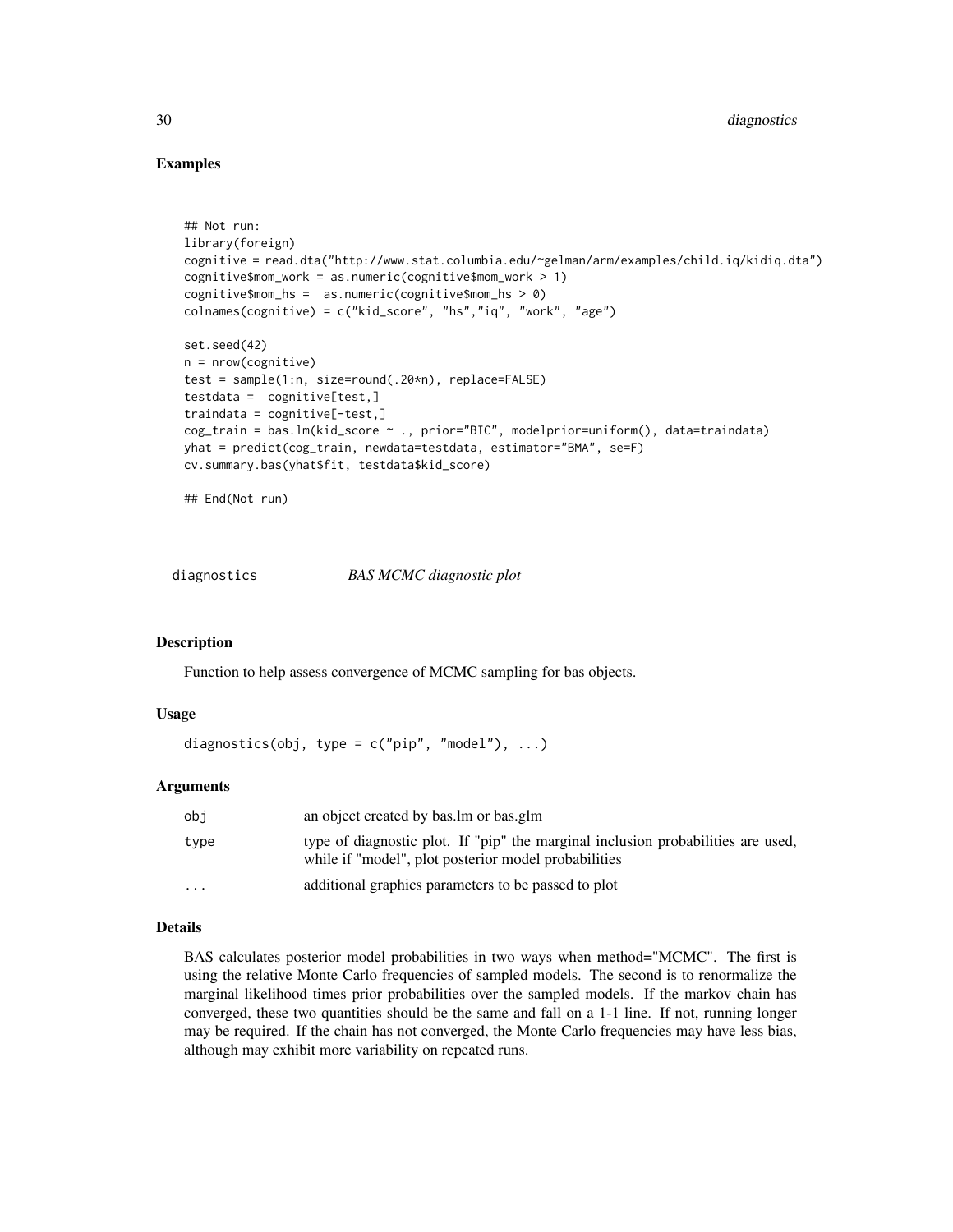#### <span id="page-30-0"></span>EB.global 31

# Value

a plot with of the marginal inclusion probabilities (pip) estimated by MCMC and renormalized marginal likelihoods times prior probabilities or model probabilities.

# Author(s)

```
Merlise Clyde (<clyde@duke.edu>)
```
# See Also

Other bas methods: [BAS](#page-2-1), [bas.lm](#page-8-2), [coef.bas](#page-23-1), [confint.coef.bas](#page-25-1), [confint.pred.bas](#page-27-1), [fitted.bas](#page-35-1), [force.heredity.bas](#page-37-1), [image.bas](#page-44-1), [predict.basglm](#page-57-1), [predict.bas](#page-55-1), [summary.bas](#page-62-1), [update.bas](#page-70-1), [variable.names.pred.bas](#page-71-1)

# Examples

```
library(MASS)
data(UScrime)
UScriptime[, -2] = log(UScriptime[, -2])crime.ZS = bas.lm(y \sim .,data=UScrime,
                    prior="ZS-null",
                   modelprior=uniform(),
                   method = "MCMC",
                   MCMC.iter = 1000) # short run for the example
diagnostics(crime.ZS)
```
EB.global *Find the global Empirical Bayes estimates for BMA*

# Description

Finds the global Empirical Bayes estimates of g in Zellner's g-prior and model probabilities

#### Usage

EB.global(object, tol =  $0.1$ , g. $0 =$  NULL, max.iterations = 100)

| object | A 'bas' object created by bas                                    |
|--------|------------------------------------------------------------------|
| tol    | tolerance for estimating g                                       |
| g.0    | initial value for g                                              |
|        | max.iterations Maximum number of iterations for the EM algorithm |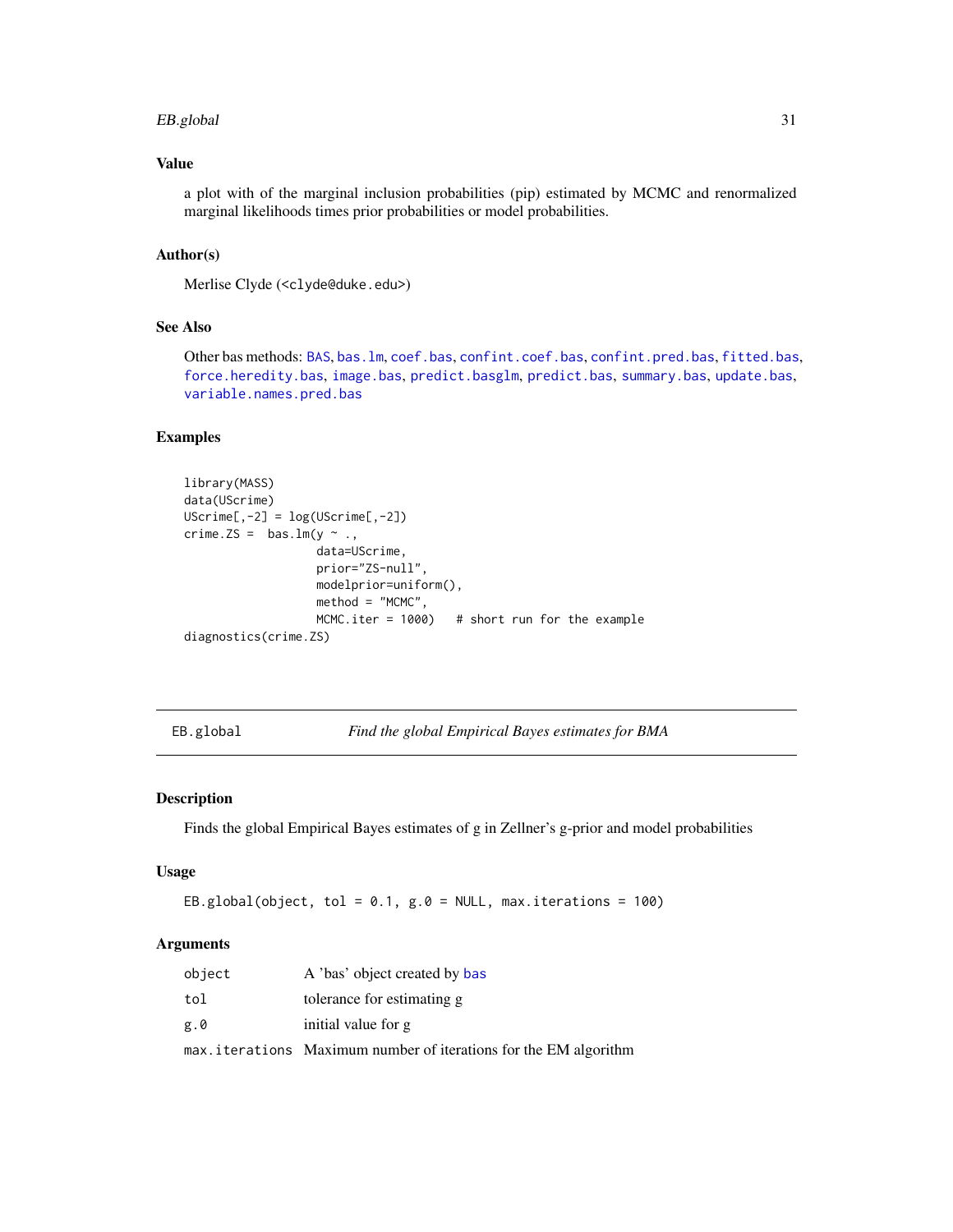# <span id="page-31-0"></span>Details

Uses the EM algorithm in Liang et al to estimate the type II MLE of g in Zellner's g prior

#### Value

An object of class 'bas' using Zellner's g prior with an estimate of g based on all models

# Author(s)

Merlise Clyde <clyde@stat.duke.edu>

#### References

Liang, F., Paulo, R., Molina, G., Clyde, M. and Berger, J.O. (2008) Mixtures of g-priors for Bayesian Variable Selection. Journal of the American Statistical Association. 103:410-423. <http://dx.doi.org/10.1198/016214507000001337>

### See Also

[bas](#page-8-1), [update](#page-70-2)

#### Examples

```
library(MASS)
data(UScrime)
UScriptime[, -2] = log(UScriptime[, -2])# EB local uses a different g within each model
crime.EBL = bas.lm(y \sim ., data=UScrime, n.models=2^15,prior="EB-local", initprobs= "eplogp")
# use a common (global) estimate of g
crime.EBG = EB.global(crime.EBL)
```
<span id="page-31-1"></span>

EB.local *Empirical Bayes Prior Distribution for Coefficients in BMA Model*

#### Description

Creates an object representing the EB prior for BAS GLM.

# Usage

EB.local()

#### Details

Creates a structure used for [bas.glm](#page-4-1).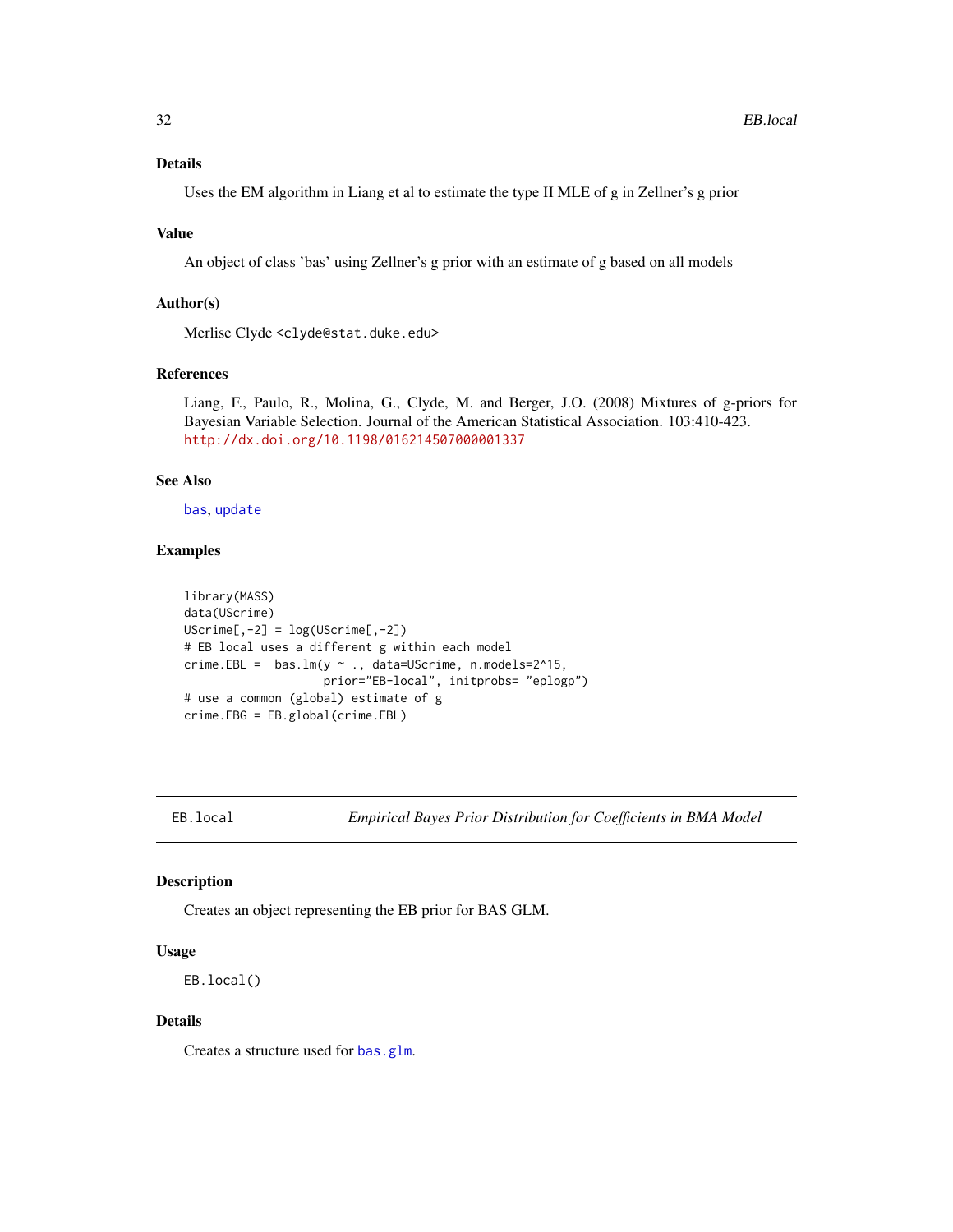#### <span id="page-32-0"></span>eplogprob 33

# Value

returns an object of class "prior", with the family and hyerparameters.

# Author(s)

Merlise Clyde

# See Also

[CCH](#page-22-1) and [bas.glm](#page-4-1)

Other beta priors: [CCH](#page-22-1), [IC.prior](#page-43-2), [Jeffreys](#page-47-1), [TG](#page-65-1), [beta.prime](#page-19-1), [g.prior](#page-38-1), [hyper.g.n](#page-40-1), [hyper.g](#page-39-1), [intrinsic](#page-46-1), [robust](#page-61-1), [tCCH](#page-63-1), [testBF.prior](#page-64-1)

#### Examples

EB.local()

<span id="page-32-1"></span>

| eplogprob |                     | eplogprob - Compute approximate marginal inclusion probabilities |  |  |
|-----------|---------------------|------------------------------------------------------------------|--|--|
|           | <i>from pyalues</i> |                                                                  |  |  |

#### Description

eplogprob calculates approximate marginal posterior inclusion probabilities from p-values computed from a linear model using a lower bound approximation to Bayes factors. Used to obtain initial inclusion probabilities for sampling using Bayesian Adaptive Sampling bas.lm

#### Usage

```
eplogprob(lm.obj, thresh = 0.5, max = 0.99, int = TRUE)
```

| $lm.$ obj | a linear model object                                                                                                             |
|-----------|-----------------------------------------------------------------------------------------------------------------------------------|
| thresh    | the value of the inclusion probability when if the p-value $> 1/\exp(1)$ , where the<br>lower bound approximation is not valid.   |
| max       | maximum value of the inclusion probability; used for the bas. Im function to<br>keep initial inclusion probabilities away from 1. |
| int       | If the Intercept is included in the linear model, set the marginal inclusion prob-<br>ability corresponding to the intercept to 1 |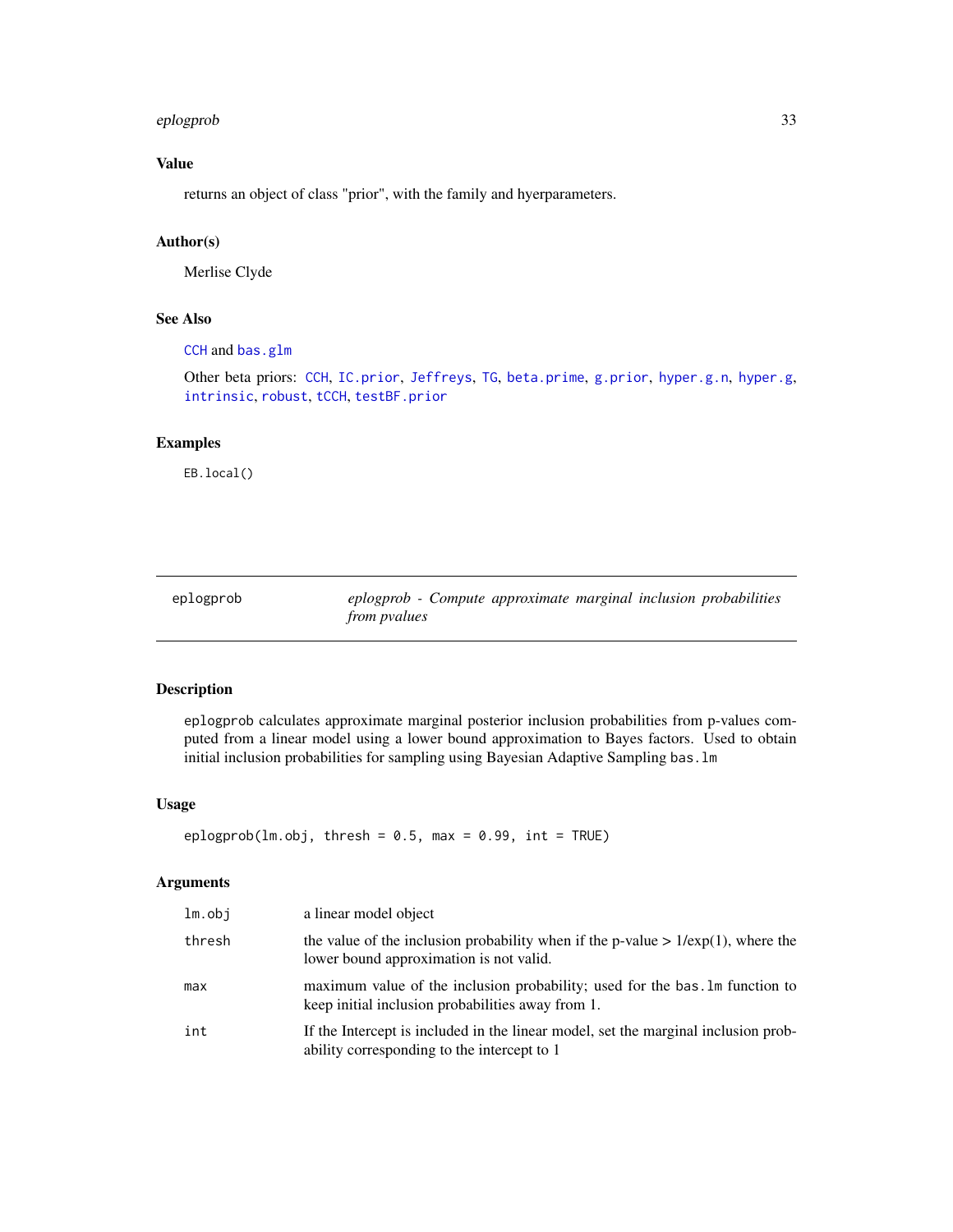# Details

Sellke, Bayarri and Berger (2001) provide a simple calibration of p-values

 $BF(p) = -e p log(p)$ 

which provide a lower bound to a Bayes factor for comparing H0: beta = 0 versus H1: beta not equal to 0, when the p-value p is less than 1/e. Using equal prior odds on the hypotheses H0 and H1, the approximate marginal posterior inclusion probability

 $p(\text{beta } != 0 | \text{data }) = 1/(1 + BF(p))$ 

When  $p > 1/e$ , we set the marginal inclusion probability to 0.5 or the value given by thresh.

#### Value

eplogprob returns a vector of marginal posterior inclusion probabilities for each of the variables in the linear model. If int = TRUE, then the inclusion probability for the intercept is set to 1. If the model is not full rank, variables that are linearly dependent base on the QR factorization will have NA for their p-values. In bas.lm, where the probabilities are used for sampling, the inclusion probability is set to 0.

#### Author(s)

Merlise Clyde <clyde@stat.duke.edu>

#### References

Sellke, Thomas, Bayarri, M. J., and Berger, James O. (2001), "Calibration of p-values for testing precise null hypotheses", The American Statistician, 55, 62-71.

#### See Also

[bas](#page-8-1)

#### Examples

```
library(MASS)
data(UScrime)
UScriptime[, -2] = log(UScriptime[, -2])eplogprob(lm(y ~ ., data=UScrime))
```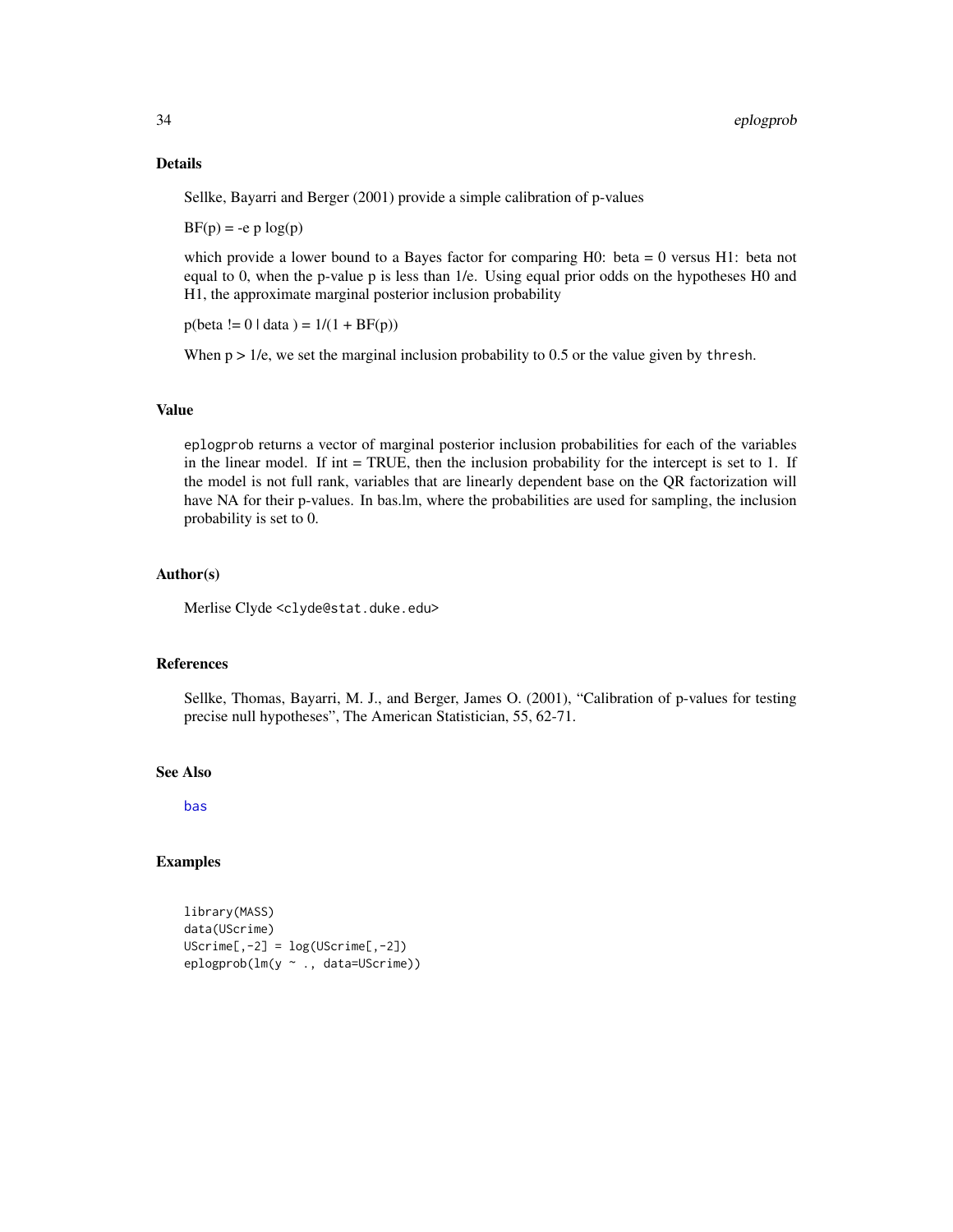<span id="page-34-1"></span><span id="page-34-0"></span>eplogprob.marg *eplogprob.marg - Compute approximate marginal inclusion probabilities from pvalues*

# Description

eplogprob.marg calculates approximate marginal posterior inclusion probabilities from p-values computed from a series of simple linear regression models using a lower bound approximation to Bayes factors. Used to order variables and if appropriate obtain initial inclusion probabilities for sampling using Bayesian Adaptive Sampling bas.lm

# Usage

```
eplogprob.marg(Y, X, thresh = 0.5, max = 0.99, int = TRUE)
```
#### Arguments

| $\mathsf{Y}$ | response variable                                                                                                                 |
|--------------|-----------------------------------------------------------------------------------------------------------------------------------|
| $\times$     | design matrix with a column of ones for the intercept                                                                             |
| thresh       | the value of the inclusion probability when if the p-value $> 1/\exp(1)$ , where the<br>lower bound approximation is not valid.   |
| max          | maximum value of the inclusion probability; used for the bas. In function to<br>keep initial inclusion probabilities away from 1. |
| int          | If the Intercept is included in the linear model, set the marginal inclusion prob-<br>ability corresponding to the intercept to 1 |

# Details

Sellke, Bayarri and Berger (2001) provide a simple calibration of p-values

 $BF(p) = -e p log(p)$ 

which provide a lower bound to a Bayes factor for comparing  $H0$ : beta = 0 versus  $H1$ : beta not equal to 0, when the p-value p is less than 1/e. Using equal prior odds on the hypotheses H0 and H1, the approximate marginal posterior inclusion probability

 $p(\text{beta } != 0 | \text{data }) = 1/(1 + BF(p))$ 

When  $p > 1/e$ , we set the marginal inclusion probability to 0.5 or the value given by thresh. For the eplogprob.marg the marginal p-values are obtained using statistics from the p simple linear regressions

 $P(F > (n-2) R2/(1 - R2))$  where  $F \sim F(1, n-2)$  where R2 is the square of the correlation coefficient between  $y$  and  $X_i$ .

# Value

eplogprob.prob returns a vector of marginal posterior inclusion probabilities for each of the variables in the linear model. If int = TRUE, then the inclusion probability for the intercept is set to 1.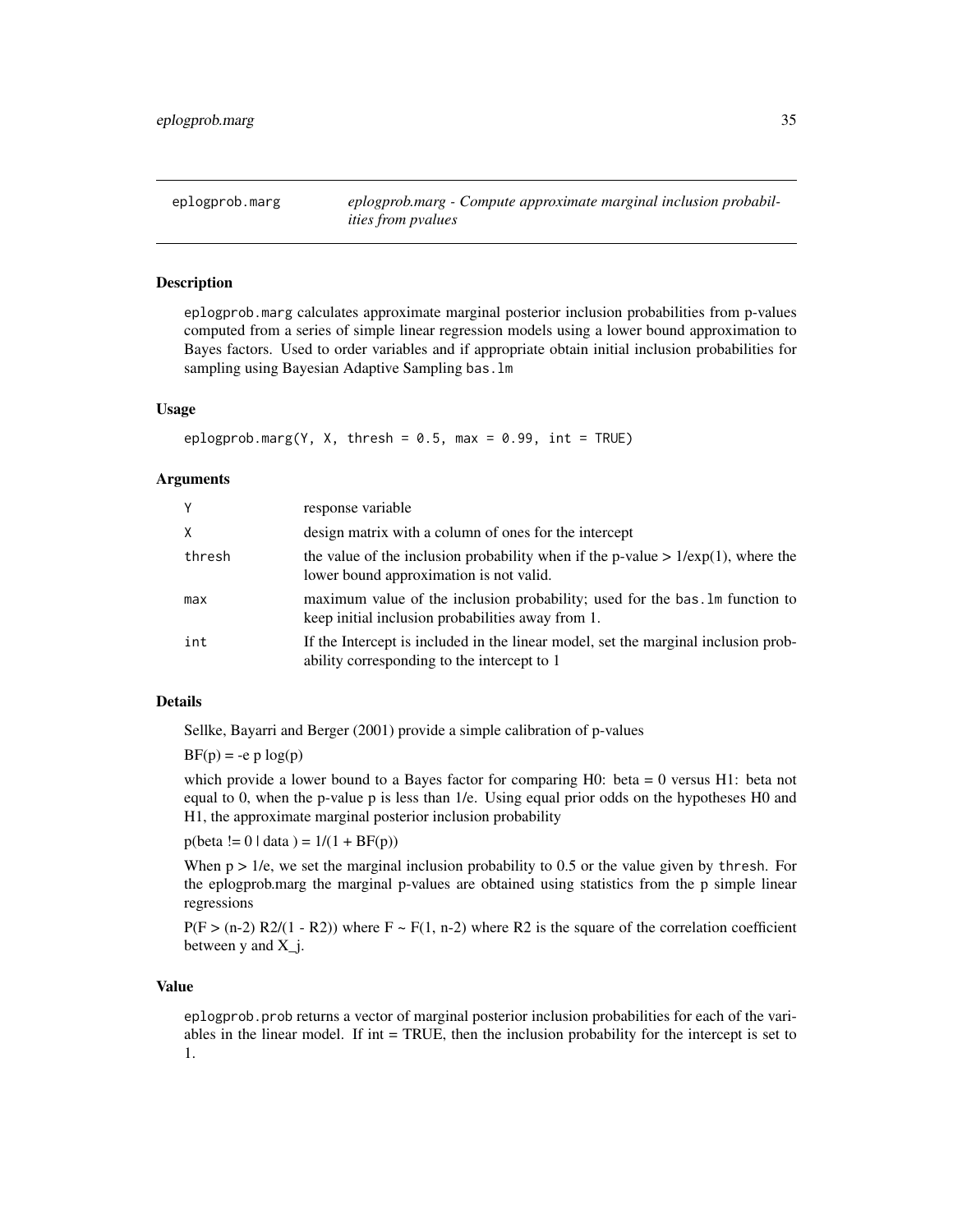# <span id="page-35-0"></span>Author(s)

Merlise Clyde <clyde@stat.duke.edu>

# References

Sellke, Thomas, Bayarri, M. J., and Berger, James O. (2001), "Calibration of p-values for testing precise null hypotheses", The American Statistician, 55, 62-71.

# See Also

[bas](#page-8-1)

# Examples

```
library(MASS)
data(UScrime)
UScript = log(UScript = 2])eplogprob(lm(y ~ ., data=UScrime))
```
<span id="page-35-1"></span>fitted.bas *Fitted values for a BAS BMA objects*

# Description

Calculate fitted values for a BAS BMA object

#### Usage

```
## S3 method for class 'bas'
fitted(object, type = "response", estimator = "BMA",
  top = NULL, na.action = na.pass, ...)
```

| object    | An object of class 'bas' as created by bas                                                                                                                                                                                                                                                                                                                        |
|-----------|-------------------------------------------------------------------------------------------------------------------------------------------------------------------------------------------------------------------------------------------------------------------------------------------------------------------------------------------------------------------|
| type      | type equals "response" is currently the only option. Prior to version 1.2.2 type<br>was used to specify the type of estimator. In order to be consistent with the<br>predict bas function this has been deprecated and replaced with the estimator<br>option below                                                                                                |
| estimator | estimator type of fitted value to return. Default is to use BMA with all models.<br>Options include<br>'HPM' the highest probability model<br>'BMA' Bayesian model averaging, using optionally only the 'top' models<br>'MPM' the median probability model of Barbieri and Berger. 'BPM' the model<br>that is closest to BMA predictions under squared error loss |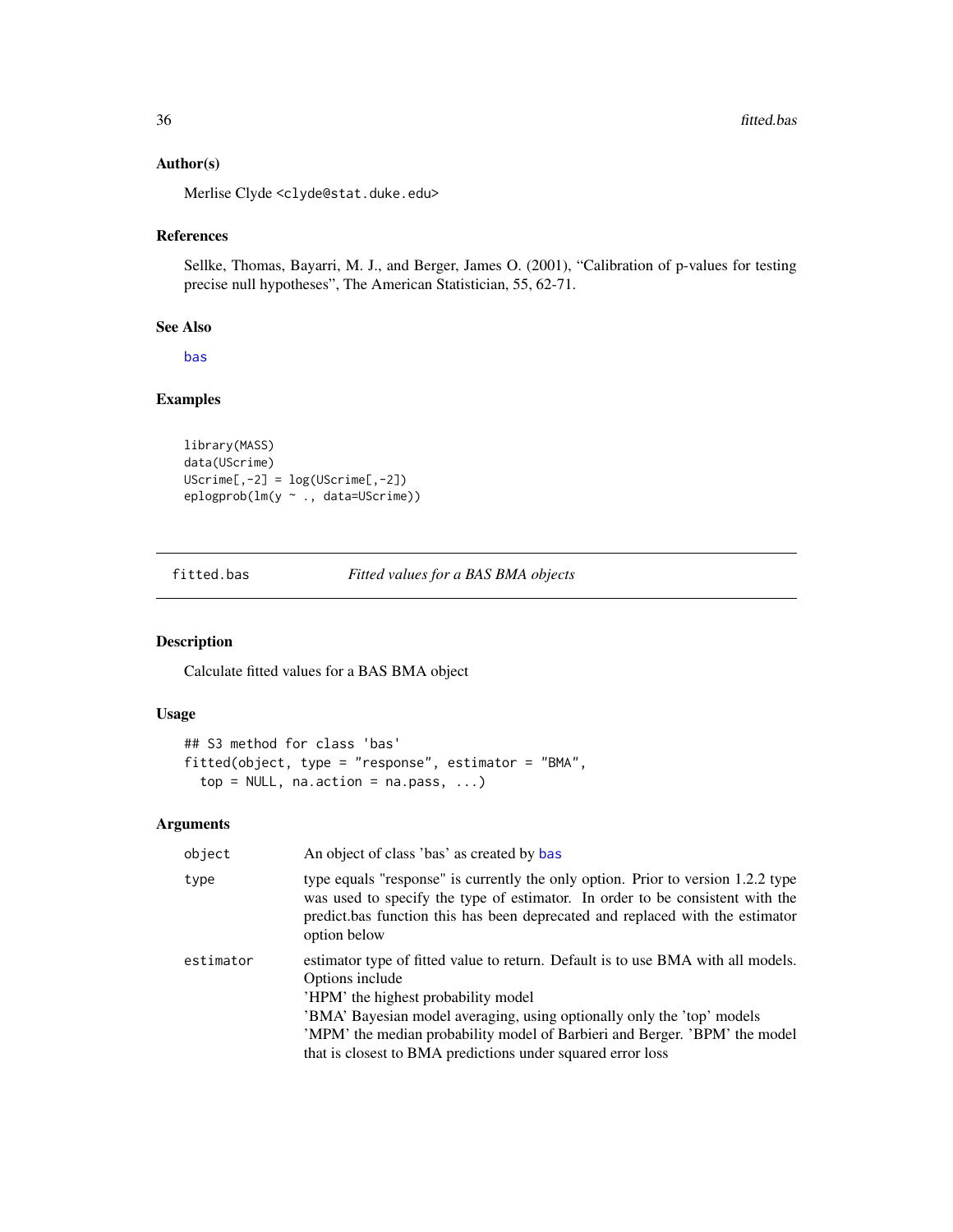#### fitted.bas 37

| top       | optional argument specifying that the 'top' models will be used in constructing<br>the BMA prediction, if NULL all models will be used. If top=1, then this is<br>equivalent to 'HPM' |
|-----------|---------------------------------------------------------------------------------------------------------------------------------------------------------------------------------------|
| na.action | function determining what should be done with missing values in newdata. The<br>default is to predict NA.                                                                             |
| .         | optional arguments, not used currently                                                                                                                                                |

#### Details

Calculates fitted values at observed design matrix using either the highest probability model, 'HPM', the posterior mean (under BMA) 'BMA', the median probability model 'MPM' or the best predictive model 'BPM". The median probability model is defined by including variable where the marginal inclusion probability is greater than or equal to 1/2. For type="BMA", the weighted average may be based on using a subset of the highest probability models if an optional argument is given for top. By default BMA uses all sampled models, which may take a while to compute if the number of variables or number of models is large. The "BPM" is found be computing the squared distance of the vector of fitted values for a model and the fitted values under BMA and returns the model with the smallest distance. In the presence of multicollinearity this may be quite different from the MPM, with extreme collinearity may drop relevant predictors.

## Value

A vector of length n of fitted values.

## Author(s)

Merlise Clyde <clyde@AT@stat.duke.edu>

## References

Barbieri, M. and Berger, J.O. (2004) Optimal predictive model selection. Annals of Statistics. 32, 870-897.

[https://projecteuclid.org/euclid.aos/1085408489&url=/UI/1.0/Summarize/euclid.aos](https://projecteuclid.org/euclid.aos/1085408489&url=/UI/1.0/Summarize/euclid.aos/1085408489)/ [1085408489](https://projecteuclid.org/euclid.aos/1085408489&url=/UI/1.0/Summarize/euclid.aos/1085408489)

Clyde, M. Ghosh, J. and Littman, M. (2010) Bayesian Adaptive Sampling for Variable Selection and Model Averaging. Journal of Computational Graphics and Statistics. 20:80-101 <http://dx.doi.org/10.1198/jcgs.2010.09049>

#### See Also

## [predict.bas](#page-55-0)

Other bas methods: [BAS](#page-2-0), [bas.lm](#page-8-0), [coef.bas](#page-23-0), [confint.coef.bas](#page-25-0), [confint.pred.bas](#page-27-0), [diagnostics](#page-29-0), [force.heredity.bas](#page-37-0), [image.bas](#page-44-0), [predict.basglm](#page-57-0), [predict.bas](#page-55-0), [summary.bas](#page-62-0), [update.bas](#page-70-0), [variable.names.pred.bas](#page-71-0)

Other predict methods: [predict.basglm](#page-57-0), [predict.bas](#page-55-0), [variable.names.pred.bas](#page-71-0)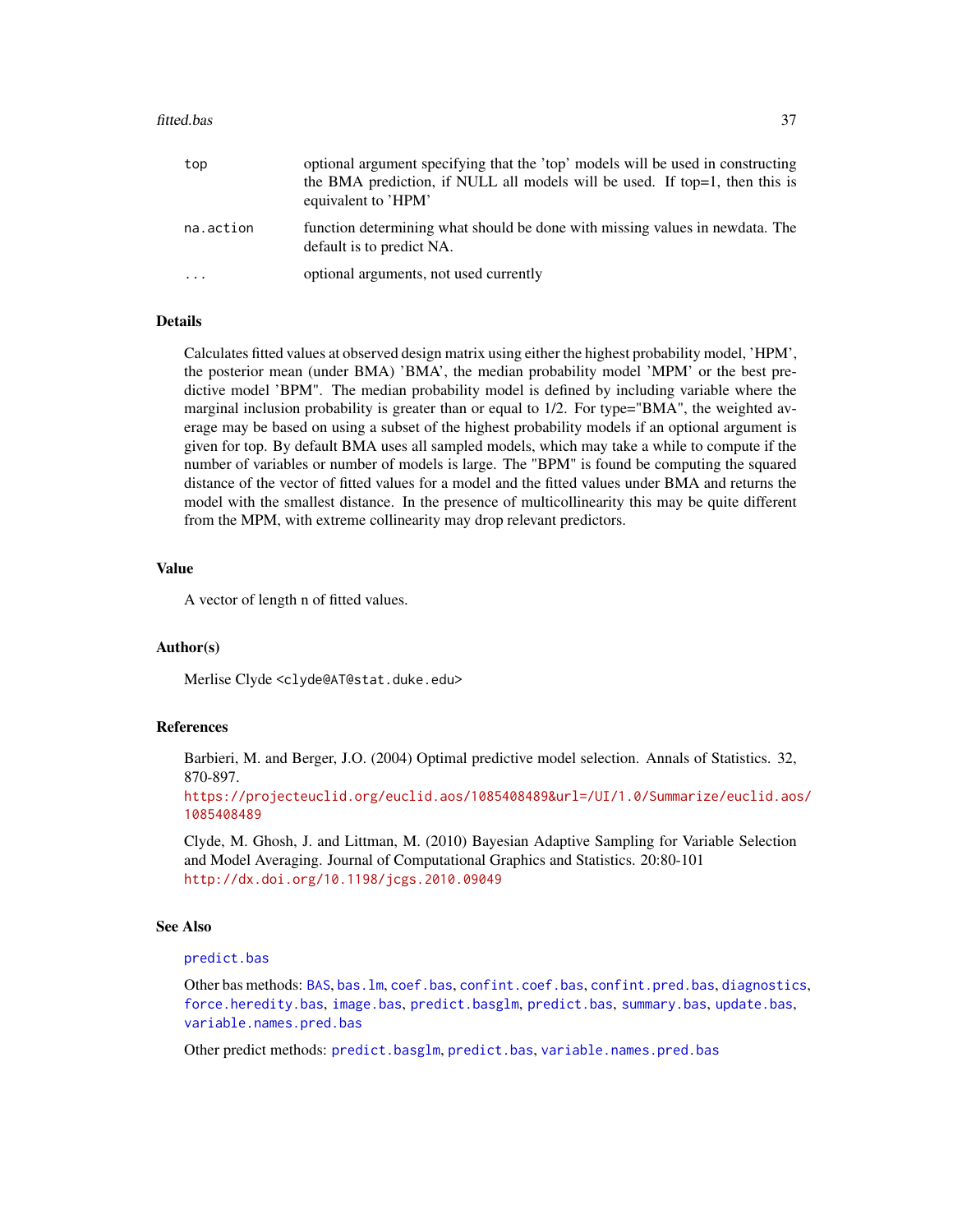## Examples

```
data(Hald)
hald.gprior = bas.lm(Y~ ., data=Hald, prior="ZS-null", initprobs="Uniform")
plot(Hald$Y, fitted(hald.gprior, estimator="HPM"))
plot(Hald$Y, fitted(hald.gprior, estimator="BMA", top=3))
plot(Hald$Y, fitted(hald.gprior, estimator="MPM"))
plot(Hald$Y, fitted(hald.gprior, estimator="BPM"))
```
<span id="page-37-0"></span>force.heredity.bas *Post processing function to force constraints on interaction inclusion bas BMA objects*

# **Description**

This function takes the output of a bas object and allows higher order interactions to be included only if their parent lower order interactions terms are in the model, by assigning zero prior probability, and hence posterior probability, to models that do include their respective parents. Currently only supports a common Bernoulli prior for inclusion. Model probabilities are given using the function 'BAS:::prob.heredity'.

#### Usage

```
force.heredity.bas(object, prior.prob = 0.5)
```
#### Arguments

| object     | a bas linear model or generalized linear model object                           |
|------------|---------------------------------------------------------------------------------|
| prior.prob | prior probability that a term is included conditional on parents being included |

#### Value

a bas object with updated models, coefficients and summaries obtained removing all models with zero prior and posterior probabilities.

#### Note

Currently prior probabilities are computed using conditional Bernoulli distributions, i.e. P(gamma\_j  $= 1$  | Parents(gamma\_j) = 1) = prior.prob. This is not very efficient for models with a large number of levels. Future updates will force this at the time of sampling.

## Author(s)

Merlise A Clyde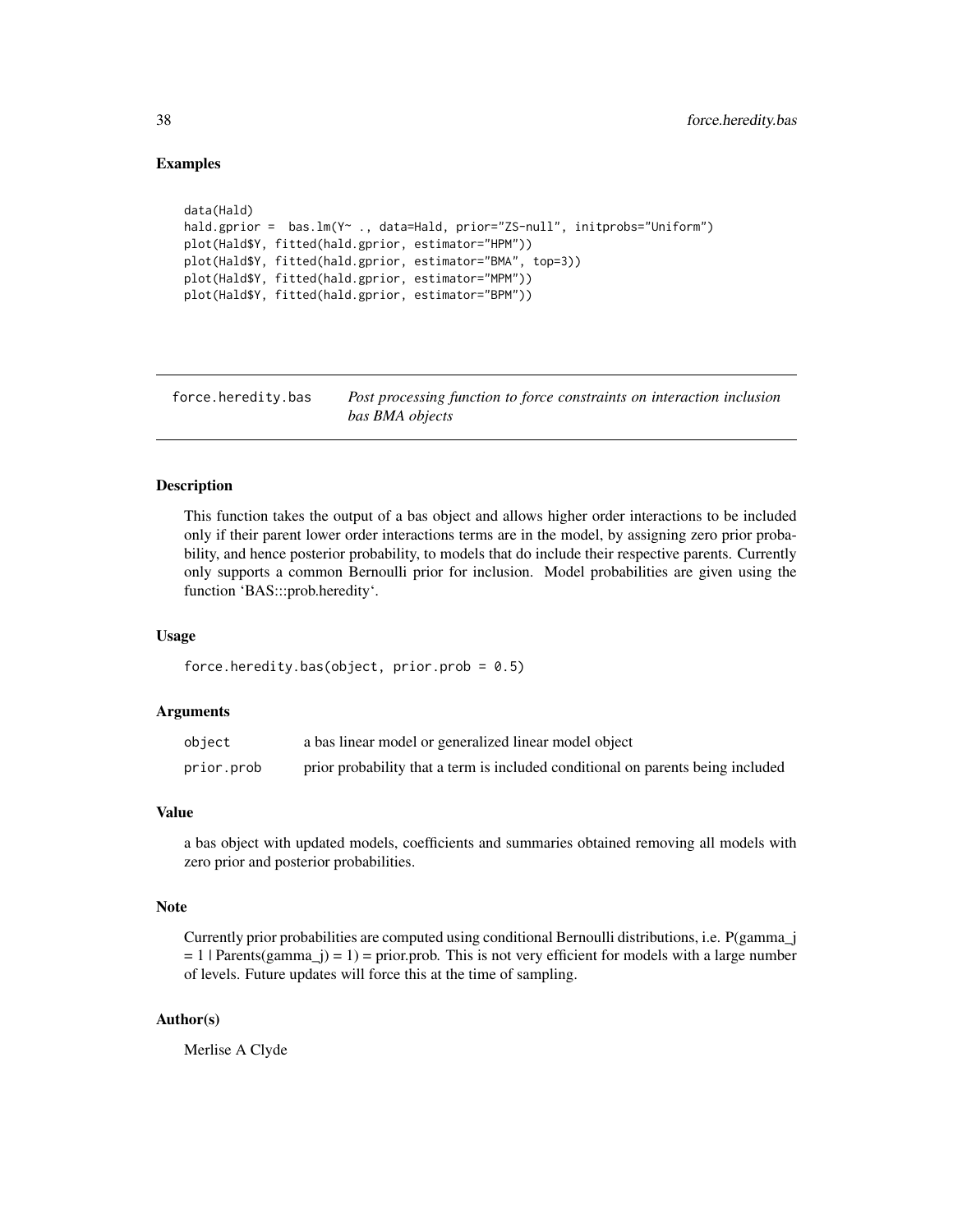#### g.prior 39

# See Also

Other bas methods: [BAS](#page-2-0), [bas.lm](#page-8-0), [coef.bas](#page-23-0), [confint.coef.bas](#page-25-0), [confint.pred.bas](#page-27-0), [diagnostics](#page-29-0), [fitted.bas](#page-35-0), [image.bas](#page-44-0), [predict.basglm](#page-57-0), [predict.bas](#page-55-0), [summary.bas](#page-62-0), [update.bas](#page-70-0), [variable.names.pred.bas](#page-71-0)

# Examples

```
data("chickwts")
bas.chk = bas.lm(weight \sim feed, data=chickwts)bas.chk.int = force.heredity.bas(bas.chk)
```

```
data(Hald)
bas.hald = bas.lm(Y \sim .2, data=Hald)
bas.hald.int = force.heredity.bas(bas.hald)
image(bas.hald.int)
```
image(bas.hald.int)

<span id="page-38-0"></span>g.prior *Families of G-Prior Distribution for Coefficients in BMA Models*

## Description

Creates an object representing the g-prior distribution on coefficients for BAS.

## Usage

g.prior(g)

## Arguments

g a scalar used in the covariance of Zellner's g-prior, Cov(beta) = sigma^2 g  $(X'X)^{\wedge}-1$ 

#### Details

Creates a structure used for BAS.

# Value

returns an object of class "prior", with the family and hyerparameters.

## Author(s)

Merlise Clyde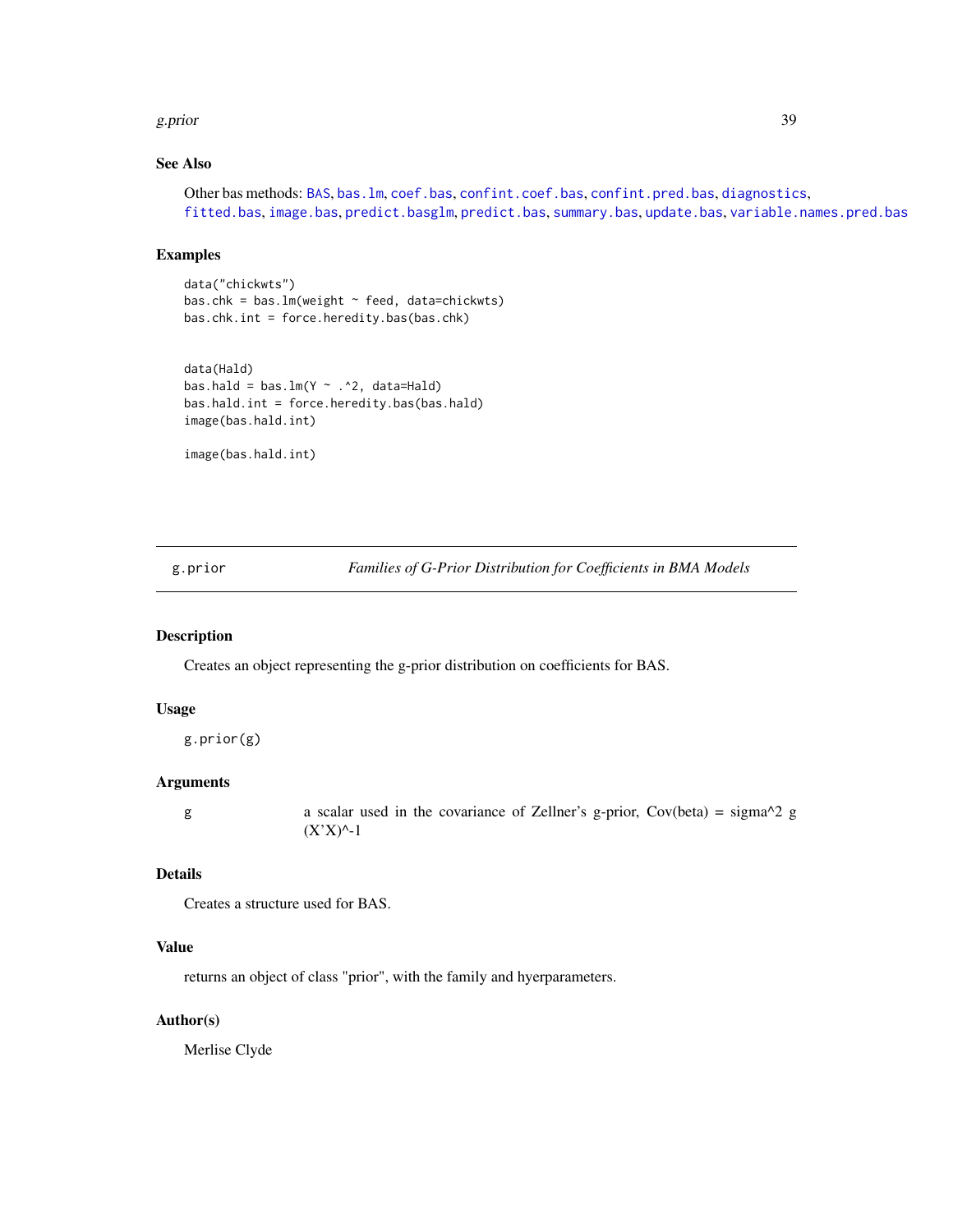## See Also

#### [IC.prior](#page-43-0)

Other beta priors: [CCH](#page-22-0), [EB.local](#page-31-0), [IC.prior](#page-43-0), [Jeffreys](#page-47-0), [TG](#page-65-0), [beta.prime](#page-19-0), [hyper.g.n](#page-40-0), [hyper.g](#page-39-0), [intrinsic](#page-46-0), [robust](#page-61-0), [tCCH](#page-63-0), [testBF.prior](#page-64-0)

#### Examples

g.prior(100)

Hald *Hald Data*

## Description

The Hald data have been used in many books and papers to illustrate variable selection. The data relate to an engineering application that was concerned with the effect of the composition of cement on heat evolved during hardening. The response variable *Y* is the *heat evolved* in a cement mix. The four explanatory variables are ingredients of the mix, X1: *tricalcium aluminate*, X2: *tricalcium silicate*, X3: *tetracalcium alumino ferrite*, X4: *dicalcium silicate*. An important feature of these data is that the variables X1 and X3 are highly correlated, as well as the variables X2 and X4. Thus we should expect any subset of  $(X1,X2,X3,X4)$  that includes one variable from highly correlated pair to do as any subset that also includes the other member.

#### Format

hald is a dataframe with 13 observations and 5 variables (columns),

Y: Heat evolved per gram of cement (in calories) X1: Amount of tricalcium aluminate X2: Amount of tricalcium silicate X3: Amount of tetracalcium alumino ferrite X4: Amount of dicalcium silicate

## Source

Wood, H., Steinour, H.H., and Starke, H.R. (1932). "Effect of Composition of Portland cement on Heat Evolved During Hardening", Industrial and Engineering Chemistry, 24, 1207-1214.

<span id="page-39-0"></span>hyper.g *Hyper-g-Prior Distribution for Coefficients in BMA Models*

## Description

Creates an object representing the hyper-g mixture of g-priors on coefficients for BAS.

#### Usage

hyper.g(alpha =  $3$ )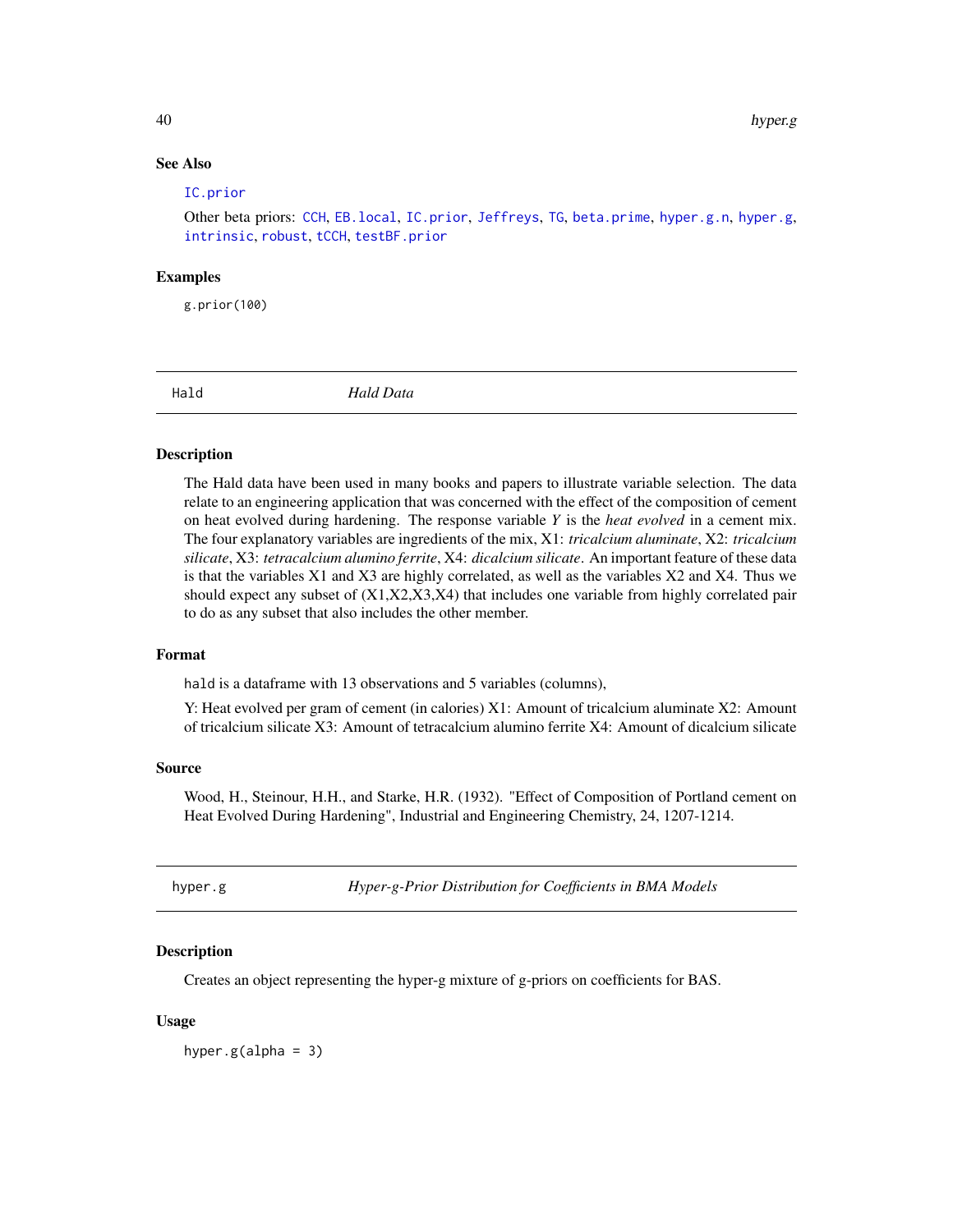#### hyper.g.n 41

## Arguments

| alpha | a scalar $> 0$ . The hyper.g(alpha) is equivalent to CCH(alpha -2, 2, 0). Liang et |
|-------|------------------------------------------------------------------------------------|
|       | al recommended values in the range $2 <$ alpha <sub>n</sub> $k = 3$                |

## Details

Creates a structure used for [bas.glm](#page-4-0).

## Value

returns an object of class "prior", with the family and hyerparameters.

# Author(s)

Merlise Clyde

# See Also

# [CCH](#page-22-0) [bas.glm](#page-4-0)

Other beta priors: [CCH](#page-22-0), [EB.local](#page-31-0), [IC.prior](#page-43-0), [Jeffreys](#page-47-0), [TG](#page-65-0), [beta.prime](#page-19-0), [g.prior](#page-38-0), [hyper.g.n](#page-40-0), [intrinsic](#page-46-0), [robust](#page-61-0), [tCCH](#page-63-0), [testBF.prior](#page-64-0)

# Examples

hyper.g(alpha=.5)

<span id="page-40-0"></span>

| hyper.g.n | Generalized hyper-g/n Prior Distribution for g for mixtures of g-priors |
|-----------|-------------------------------------------------------------------------|
|           | on Coefficients in BMA Models                                           |

# Description

Creates an object representing the hyper-g/n mixture of g-priors on coefficients for BAS. This is a special case of the tCCH prior

## Usage

hyper.g.n(alpha =  $3$ , n = NULL)

## Arguments

| a scalar $> 0$ , recommended 2 < alpha <= 3                                                         |
|-----------------------------------------------------------------------------------------------------|
| The sample size; if NULL, the value derived from the data in the call to 'bas.glm'<br>will be used. |
|                                                                                                     |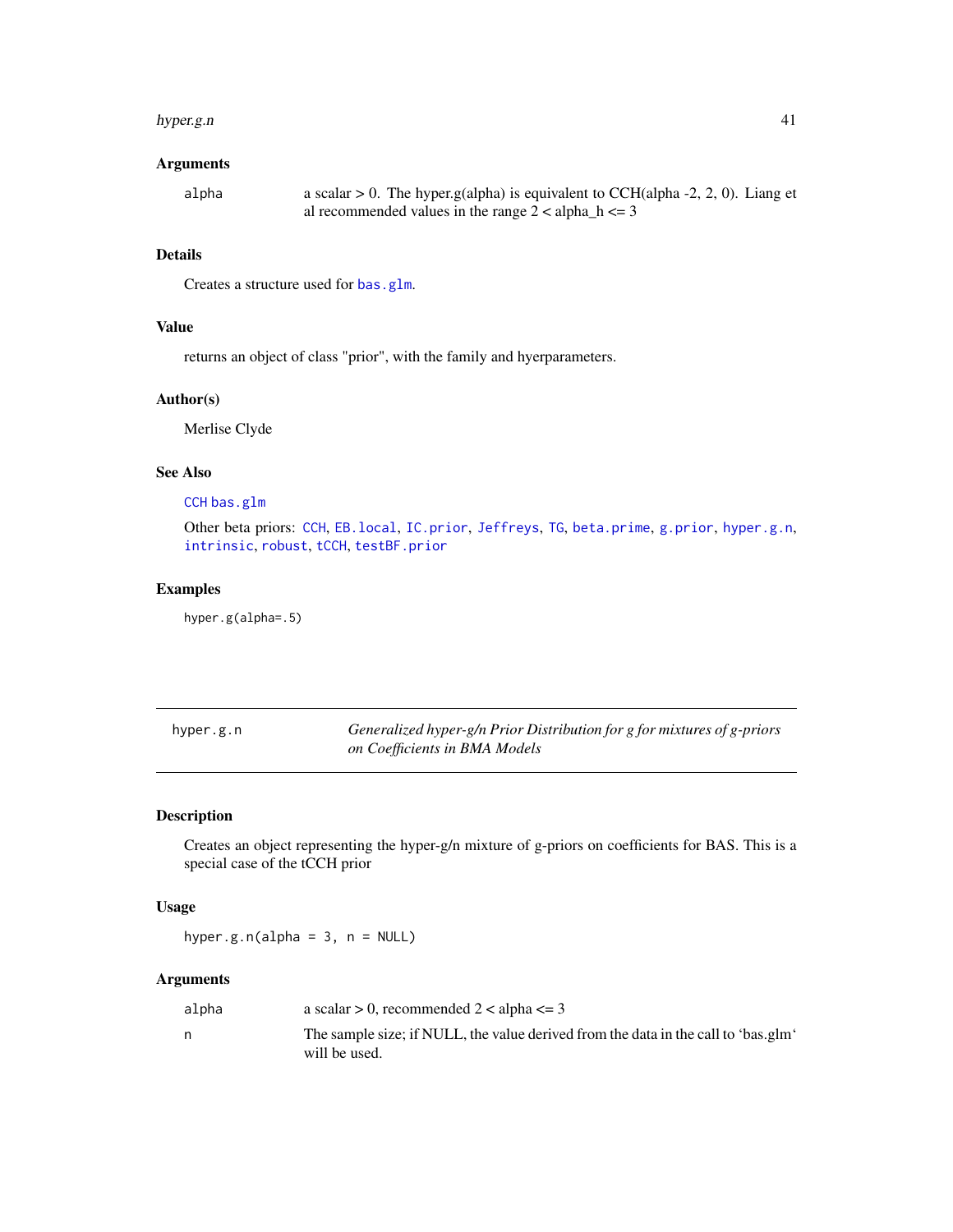# Details

```
bas.glmtCCH, where hyper.g.n(alpha=3, n)
is equivalent to tCCH(alpha=1, beta=2, s=0, r=1.5, v = 1, theta=1/n)
```
## Value

returns an object of class "prior", with the family and hyerparameters.

## Author(s)

Merlise Clyde

# See Also

[tCCH](#page-63-0), [robust](#page-61-0), [hyper.g](#page-39-0), [CCH](#page-22-0)[bas.glm](#page-4-0)

Other beta priors: [CCH](#page-22-0), [EB.local](#page-31-0), [IC.prior](#page-43-0), [Jeffreys](#page-47-0), [TG](#page-65-0), [beta.prime](#page-19-0), [g.prior](#page-38-0), [hyper.g](#page-39-0), [intrinsic](#page-46-0), [robust](#page-61-0), [tCCH](#page-63-0), [testBF.prior](#page-64-0)

# Examples

n = 500 hyper.g.n(alpha =  $3$ , n=n)

<span id="page-41-0"></span>hypergeometric1F1 *Confluent hypergeometric2F1 function*

# Description

Compute the Confluent Hypergeometric function:  $1F1(a,b,c,t) = Gamma(b)/(Gamma(a-b)Gamma(a))$ Int\_0^1 t^(b-1)  $(1 - t)$ ^(b-a-1) exp(c t) dt

## Usage

```
hypergeometric1F1(a, b, c, laplace = FALSE, log = TRUE)
```
## Arguments

| a       | arbitrary                                                                                                                                                            |
|---------|----------------------------------------------------------------------------------------------------------------------------------------------------------------------|
| b       | Must be greater $0$                                                                                                                                                  |
| C       | arbitrary                                                                                                                                                            |
| laplace | The default is to use the Cephes library; for large a or s this may return an NA,<br>Inf or negative values, in which case you should use the Laplace approximation. |
| log     | if TRUE, return $log(1F1)$                                                                                                                                           |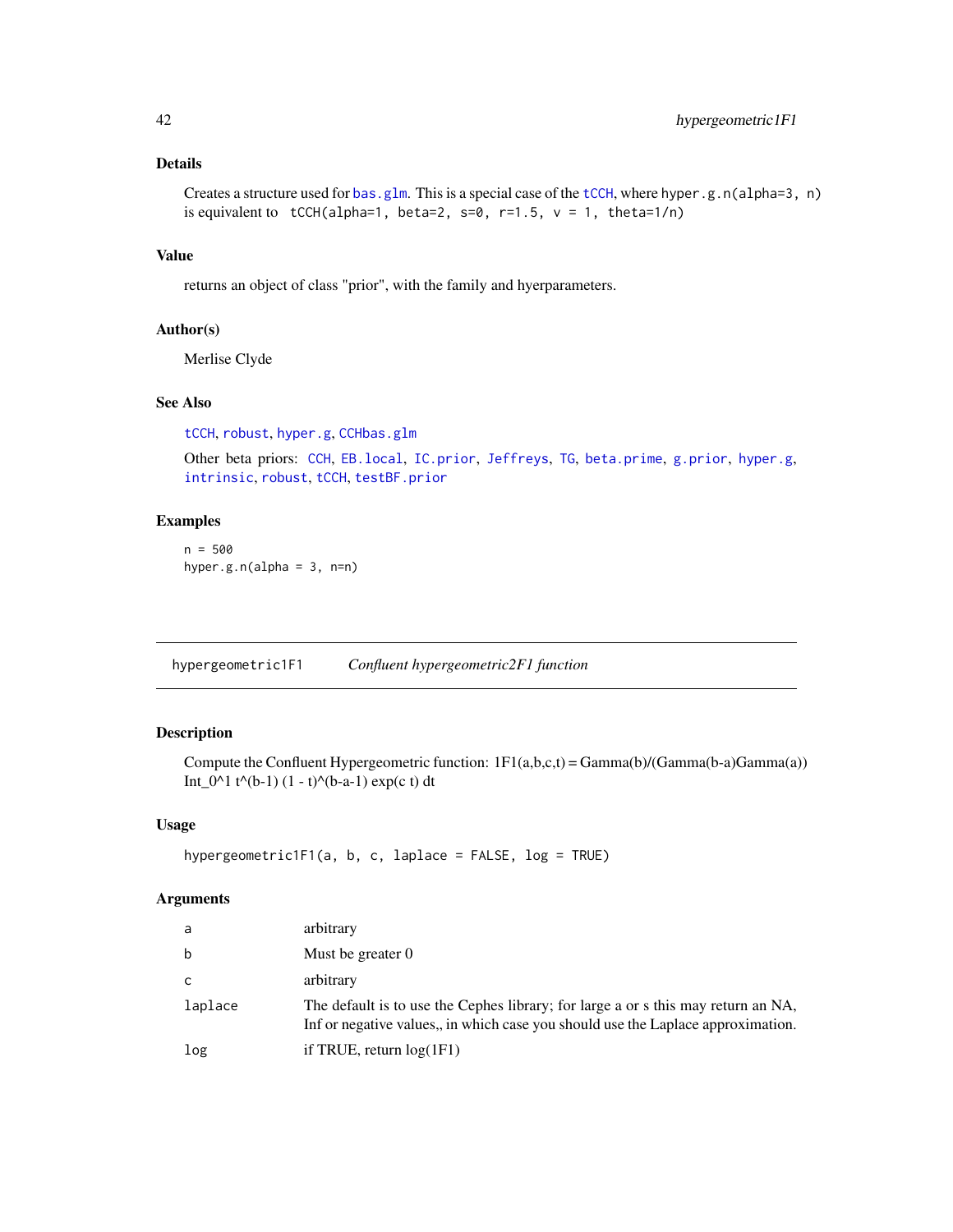# hypergeometric2F1 43

## Author(s)

Merlise Clyde (<clyde@stat.duke.edu>)

## References

Cephes library hyp1f1.c

# See Also

Other special functions: [hypergeometric2F1](#page-42-0), [phi1](#page-50-0)

#### Examples

hypergeometric1F1(11.14756, 0.5, 0.00175097)

<span id="page-42-0"></span>hypergeometric2F1 *Gaussian hypergeometric2F1 function*

## Description

Compute the Gaussian Hypergeometric2F1 function:  $2F1(a,b,c,z) = \text{Gamma}(b-c) \text{Int}_0^{\text{O}}(1 t^{\text{O}}(b-1))$  $(1 - t)^{(-c - b - 1) (1 - t z)^{(-a)} dt$ 

#### Usage

```
hypergeometric2F1(a, b, c, z, method = "Cephes", log = TRUE)
```
#### Arguments

| a      | arbitrary                                                                                                                                                                                                                                        |
|--------|--------------------------------------------------------------------------------------------------------------------------------------------------------------------------------------------------------------------------------------------------|
| b      | Must be greater 0                                                                                                                                                                                                                                |
| c.     | Must be greater than b if $ z  < 1$ , and $c > b + a$ if $z = 1$                                                                                                                                                                                 |
|        | $ z  \leq 1$                                                                                                                                                                                                                                     |
| method | The default is to use the Cephes library routine. This sometimes is unstable<br>for large a or z near one returning Inf or negative values. In this case, try<br>method="Laplace", which use a Laplace approximation for tau = $\exp(t/(1-t))$ . |
| log    | if TRUE, return $log(2F1)$                                                                                                                                                                                                                       |

# Details

The default is to use the routine hyp2f1.c from the Cephes library. If that return a negative value or Inf, one should try method="Laplace" which is based on the Laplace approximation as described in Liang et al JASA 2008. This is used in the hyper-g prior to calculate marginal likelihoods.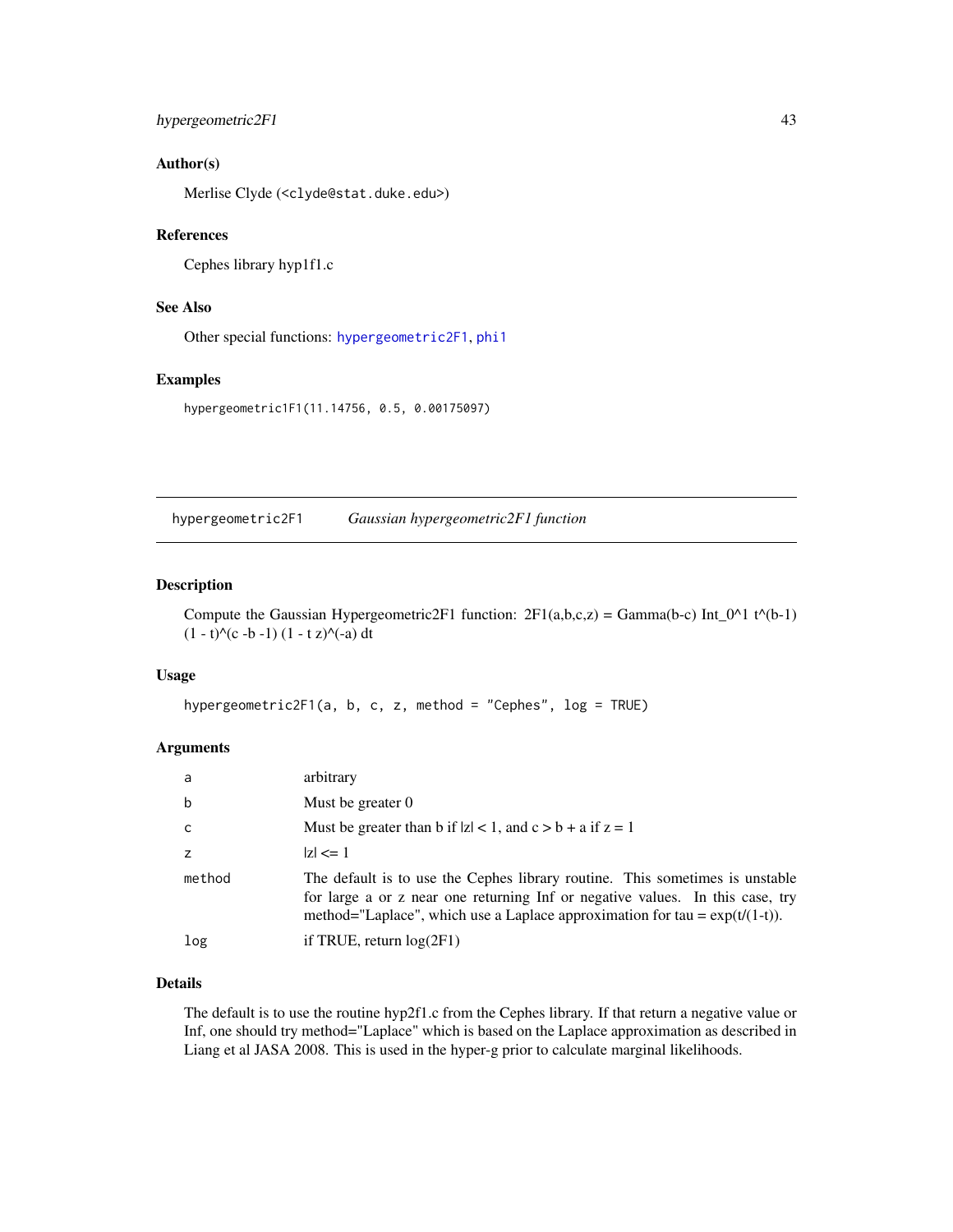if log=T returns the log of the 2F1 function; otherwise the 2F1 function.

## Author(s)

Merlise Clyde (<clyde@stat.duke.edu>)

#### References

Cephes library hyp2f1.c

Liang, F., Paulo, R., Molina, G., Clyde, M. and Berger, J.O. (2005) Mixtures of g-priors for Bayesian Variable Selection. Journal of the American Statistical Association. 103:410-423. <http://dx.doi.org/10.1198/016214507000001337>

## See Also

Other special functions: [hypergeometric1F1](#page-41-0), [phi1](#page-50-0)

#### Examples

hypergeometric2F1(12,1,2,.65)

<span id="page-43-0"></span>

| IC.prior | Information Criterion Families of Prior Distribution for Coefficients |
|----------|-----------------------------------------------------------------------|
|          | in BMA Models                                                         |

#### Description

Creates an object representing the prior distribution on coefficients for BAS.

#### Usage

```
IC.prior(penalty)
```
#### Arguments

penalty a scalar used in the penalized loglikelihood of the form penalty\*dimension

#### Details

The log marginal likelihood is approximated as -2\*(deviance + penalty\*dimension). Allows alternatives to AIC (penalty = 2) and BIC (penalty =  $log(n)$ ). For BIC, the argument may be missing, in which case the sample size is determined from the call to 'bas.glm' and used to determine the penalty.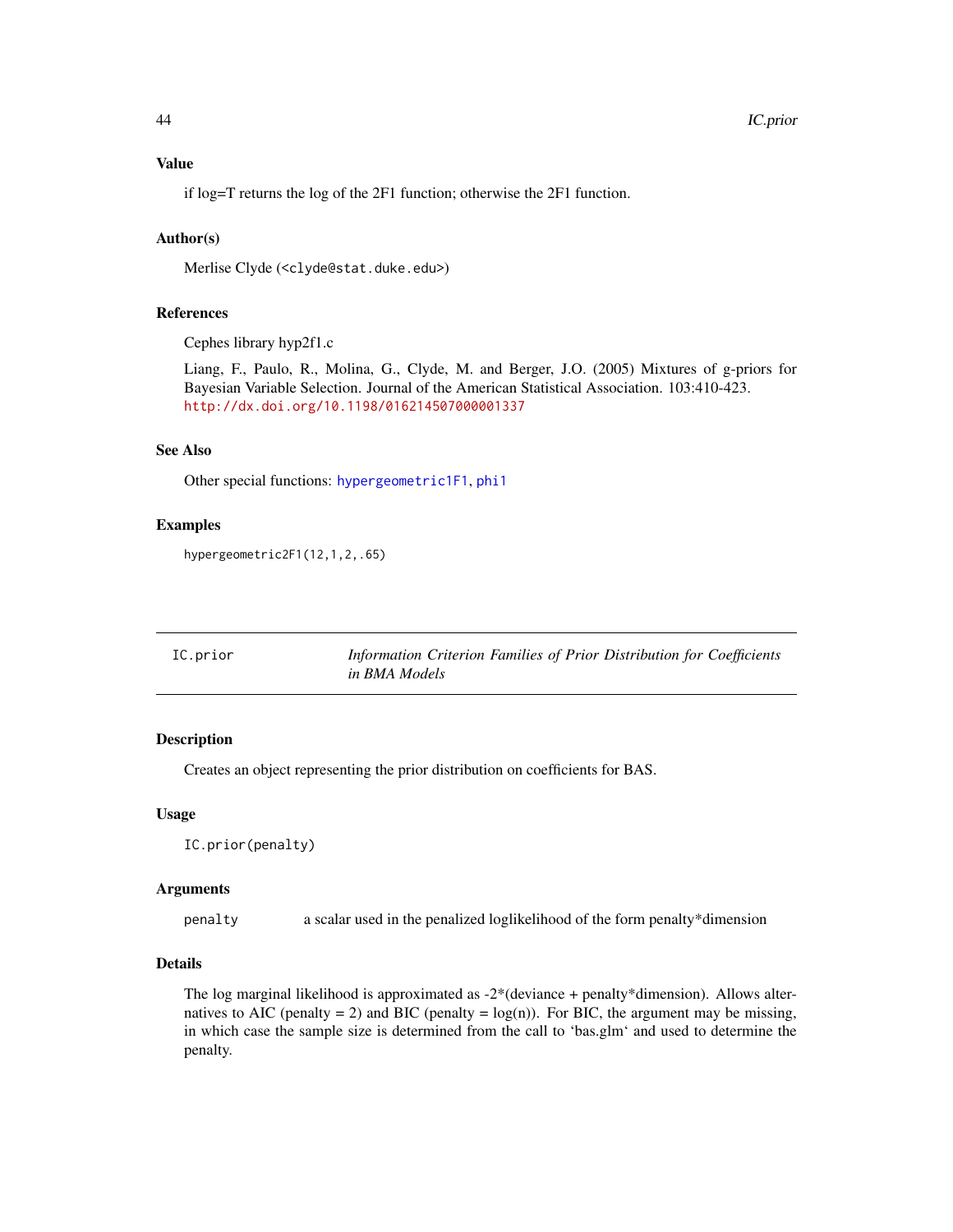image.bas 45

# Value

returns an object of class "prior", with the family and hyerparameters.

#### Author(s)

Merlise Clyde

# See Also

# [g.prior](#page-38-0)

Other beta priors: [CCH](#page-22-0), [EB.local](#page-31-0), [Jeffreys](#page-47-0), [TG](#page-65-0), [beta.prime](#page-19-0), [g.prior](#page-38-0), [hyper.g.n](#page-40-0), [hyper.g](#page-39-0), [intrinsic](#page-46-0), [robust](#page-61-0), [tCCH](#page-63-0), [testBF.prior](#page-64-0)

# Examples

```
IC.prior(2)
          aic.prior()
          bic.prior(100)
```
<span id="page-44-0"></span>image.bas *Images of models used in Bayesian model averaging*

## Description

Creates an image of the models selected using [bas](#page-8-1).

# Usage

```
## S3 method for class 'bas'
image(x, top.models = 20, intensity = TRUE, prob = TRUE,log = TRUE, rotate = TRUE, color = "rainbow", subset = NULL,
 offset = 0.75, digits = 3, vlas = 2, plas = 0, rlas = 0, ...)
```
## Arguments

| X                | A BMA object of type 'bas' created by BAS                                                                                                                                                                                                        |
|------------------|--------------------------------------------------------------------------------------------------------------------------------------------------------------------------------------------------------------------------------------------------|
| top.models       | Number of the top ranked models to plot                                                                                                                                                                                                          |
| intensity        | Logical variable, when TRUE image intensity is proportional to the probability<br>or log(probability) of the model, when FALSE, intensity is binary indicating just<br>presence (light) or absence (dark) of a variable.                         |
| prob             | Logical variable for whether the area in the image for each model should be pro-<br>portional to the posterior probability (or log probability) of the model (TRUE)<br>or with equal area (FALSE).                                               |
| log <sub>1</sub> | Logical variable indicating whether the intensities should be based on log pos-<br>terior odds (TRUE) or posterior probabilities (FALSE). The log of the posterior<br>odds is for comparing the each model to the worst model in the top models. |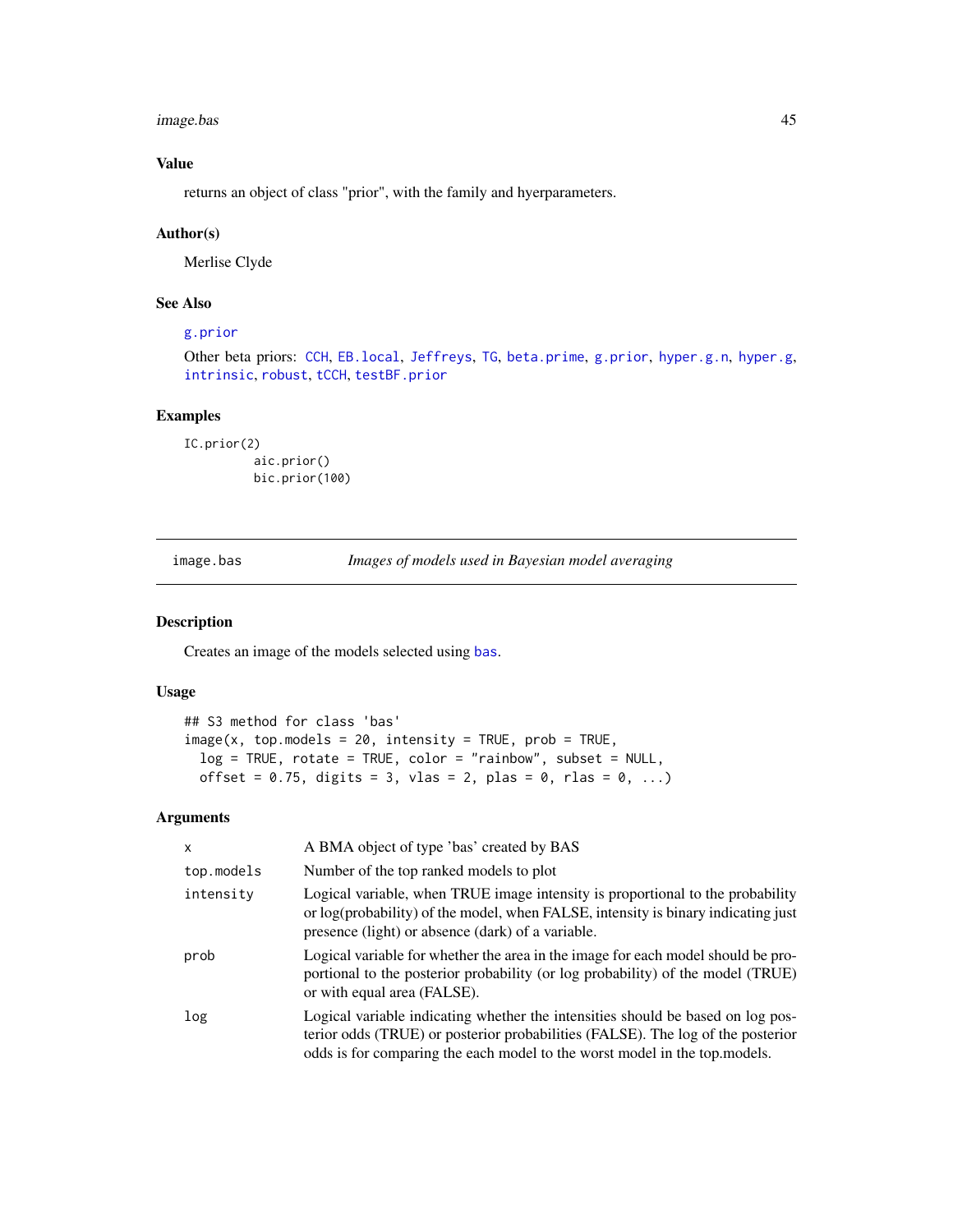| rotate   | Should the image of models be rotated so that models are on the y-axis and<br>variables are on the x-axis (TRUE)                                                         |
|----------|--------------------------------------------------------------------------------------------------------------------------------------------------------------------------|
| color    | The color scheme for image intensities. The value "rainbow" uses the rainbow<br>palette. The value "blackandwhite" produces a black and white image (greyscale<br>image) |
| subset   | indices of variables to include in plot; 1 is the intercept                                                                                                              |
| offset   | numeric value to add to intensity                                                                                                                                        |
| digits   | number of digits in posterior probabilities to keep                                                                                                                      |
| vlas     | las parameter for placing variable names; see par                                                                                                                        |
| plas     | las parameter for posterior probability axis                                                                                                                             |
| rlas     | las parameter for model ranks                                                                                                                                            |
| $\cdots$ | Other parameters to be passed to the image and axis functions.                                                                                                           |
|          |                                                                                                                                                                          |

## Details

Creates an image of the model space sampled using [bas](#page-8-1). If a subset of the top models are plotted, then probabilities are renormalized over the subset.

## Note

Suggestion to allow area of models be proportional to posterior probability due to Thomas Lumley

#### Author(s)

Merlise Clyde <clyde@stat.duke.edu>

## References

Clyde, M. (1999) Bayesian Model Averaging and Model Search Strategies (with discussion). In Bayesian Statistics 6. J.M. Bernardo, A.P. Dawid, J.O. Berger, and A.F.M. Smith eds. Oxford University Press, pages 157-185.

#### See Also

## [bas](#page-8-1)

Other bas methods: [BAS](#page-2-0), [bas.lm](#page-8-0), [coef.bas](#page-23-0), [confint.coef.bas](#page-25-0), [confint.pred.bas](#page-27-0), [diagnostics](#page-29-0), [fitted.bas](#page-35-0), [force.heredity.bas](#page-37-0), [predict.basglm](#page-57-0), [predict.bas](#page-55-0), [summary.bas](#page-62-0), [update.bas](#page-70-0), [variable.names.pred.bas](#page-71-0)

Other bas plots: [plot.bas](#page-51-0), [plot.coef.bas](#page-53-0)

## Examples

```
require(graphics)
data("Hald")
hald.ZSprior = bas.lm(Y~ ., data=Hald, prior="ZS-null")
image(hald.ZSprior, subset=-1)
```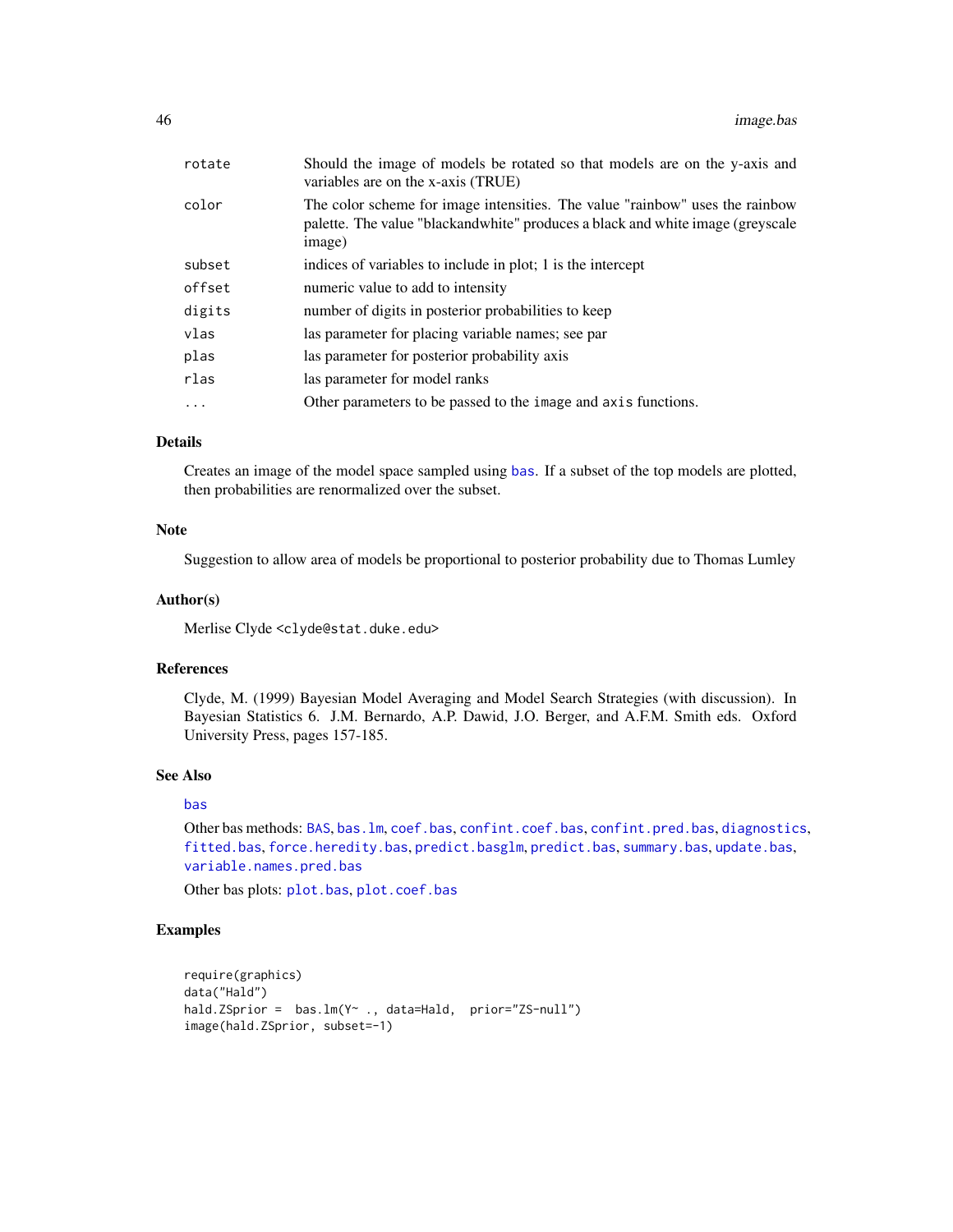<span id="page-46-0"></span>

#### Description

Creates an object representing the intrinsic prior on g, a special case of the tCCH mixture of g-priors on coefficients for BAS.

#### Usage

intrinsic(n = NULL)

#### Arguments

n the sample size; if NULL, the value derived from the data in the call to 'bas.glm' will be used.

# Details

Creates a structure used for [bas.glm](#page-4-0).

## Value

returns an object of class "prior", with the family "intrinsic" of class "TCCH" and hyperparameters alpha = 1, beta = 1, s = 0, r = 1, n = n for the tCCH prior where theta in the tCCH prior is determined by the model size and sample size.

#### Author(s)

Merlise A Clyde

## References

Womack, A., Novelo,L.L., Casella, G. (2014). "Inference From Intrinsic Bayes' Procedures Under Model Selection and Uncertainty". Journal of the American Statistical Association. 109:1040-1053. <http://amstat.tandfonline.com/doi/abs/10.1080/01621459.2014.880348>

#### See Also

[tCCH](#page-63-0), [robust](#page-61-0), [hyper.g](#page-39-0), [hyper.g.n](#page-40-0)[bas.glm](#page-4-0)

Other beta priors: [CCH](#page-22-0), [EB.local](#page-31-0), [IC.prior](#page-43-0), [Jeffreys](#page-47-0), [TG](#page-65-0), [beta.prime](#page-19-0), [g.prior](#page-38-0), [hyper.g.n](#page-40-0), [hyper.g](#page-39-0), [robust](#page-61-0), [tCCH](#page-63-0), [testBF.prior](#page-64-0)

## Examples

```
n = 500;
tCCH(alpha=1, beta=2, s=0, r=1.5, v = 1, theta=1/n)
```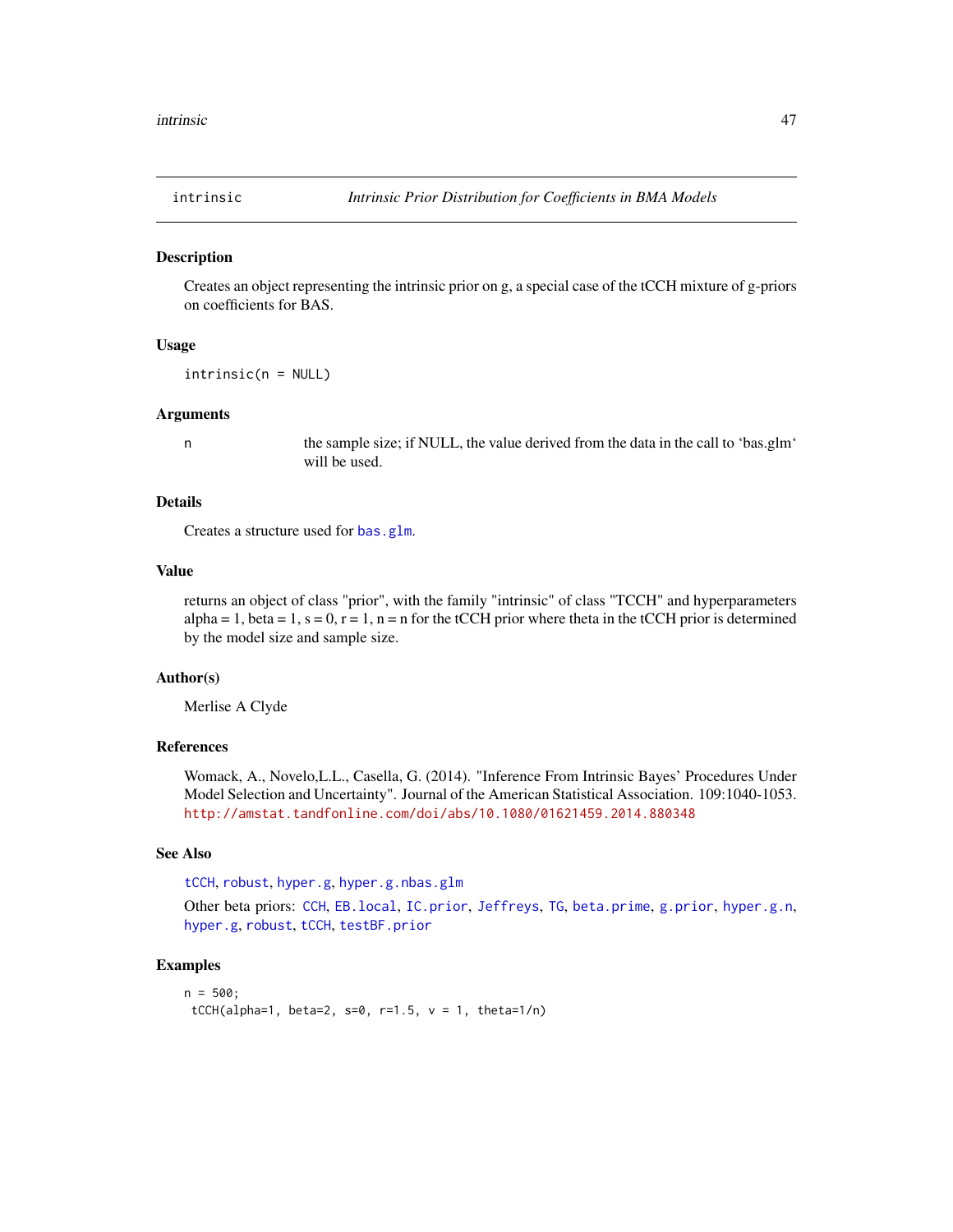<span id="page-47-0"></span>Jeffreys *Jeffreys Prior Distribution for \$g\$ for Mixtures of g-Priors for Coefficients in BMA Models*

# **Description**

Creates an object representing the Jeffrey's Prior on g mixture of g-priors on coefficients for BAS. This is equivalent to a limiting version of the CCH(a, 2, 0) with  $a = 0$  or they hyper-g( $a = 2$ ) and is an improper prior. As \$g\$ does not appear in the Null Model, Bayes Factors and model probabilities are not well-defined because of arbitrary normalizing constants, and for this reason the null model is excluded and the same constants are used across other models.

## Usage

Jeffreys()

# Details

Creates a structure used for [bas.glm](#page-4-0).

#### Value

returns an object of class "prior", with the family and hyerparameters.

#### Author(s)

Merlise Clyde

## See Also

[CCH](#page-22-0) [bas.glm](#page-4-0)

Other beta priors: [CCH](#page-22-0), [EB.local](#page-31-0), [IC.prior](#page-43-0), [TG](#page-65-0), [beta.prime](#page-19-0), [g.prior](#page-38-0), [hyper.g.n](#page-40-0), [hyper.g](#page-39-0), [intrinsic](#page-46-0), [robust](#page-61-0), [tCCH](#page-63-0), [testBF.prior](#page-64-0)

#### Examples

Jeffreys()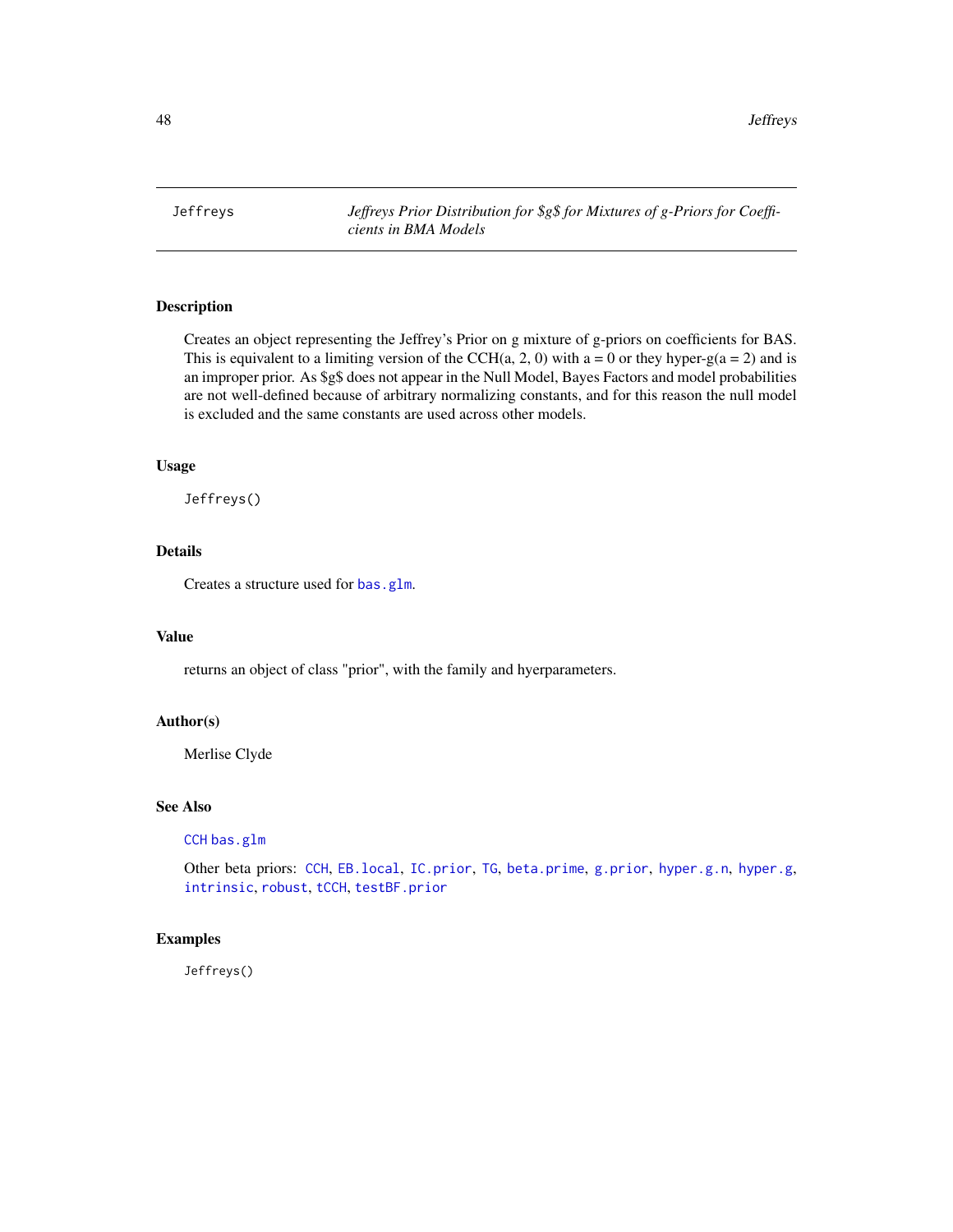<span id="page-48-0"></span>list2matrix.bas *Coerce a BAS list object into a matrix.*

#### Description

Models, coefficients, and standard errors in objects of class 'bas' are represented as a list of lists to reduce storage by omitting the zero entries. These functions coerce the list object to a matrix and fill in the zeros to facilitate other computations.

#### Usage

list2matrix.bas(x, what, which.models = NULL)

#### Arguments

| $\mathsf{x}$ | a 'bas' object                              |
|--------------|---------------------------------------------|
| what         | name of bas list to coerce                  |
| which.models | a vector of indices use to extract a subset |

#### Details

list2matrix.bas(x, which) is equivalent to list2matrix.which(x), however, the latter uses sapply rather than a loop. list2matrix.which and which.matrix both coerce x\$which into a matrix.

## Value

a matrix representation of x\$what, with number of rows equal to the length of which.models or total number of models and number of columns x\$n.vars

#### Author(s)

Merlise Clyde <clyde@stat.duke.edu>

## See Also

#### [bas](#page-8-1)

Other as.matrix methods: [list2matrix.which](#page-49-0), [which.matrix](#page-72-0)

## Examples

```
## Not run: library(MASS)
data(UScrime)
UScriptime[, -2] = log(UScriptime[, -2])crime.bic = bas.lm(y ~ ., data=UScrime, n.models=2^15, prior="BIC",
                    initprobs= "eplogp")
coef = list2matrix.bas(crime.bic, "ols") # extract all ols coefficients
```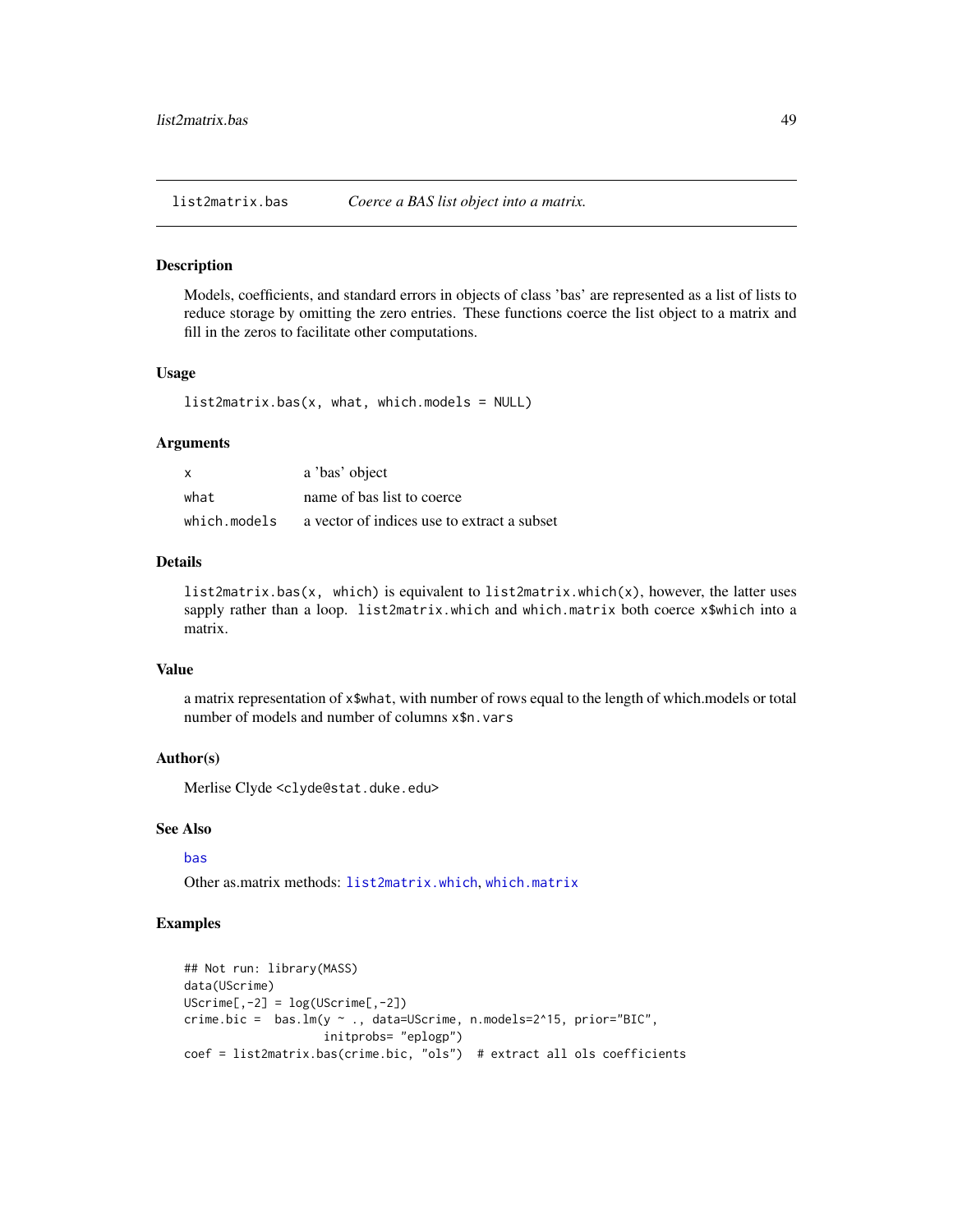```
se = list2matrix.bas(crime.bic, "ols.se")
models = list2matrix.which(crime.bic) #matrix of model indicators
models = which.matrix(crime.bic$which, crime.bic$n.vars) #matrix of model indicators
## End(Not run)
```
<span id="page-49-0"></span>list2matrix.which *Coerce a BAS list object into a matrix.*

#### Description

Models, coefficients, and standard errors in objects of class 'bas' are represented as a list of lists to reduce storage by omitting the zero entries. These functions coerce the list object to a matrix and fill in the zeros to facilitate other computations.

## Usage

list2matrix.which(x, which.models = NULL)

#### Arguments

|              | a 'bas' object                              |
|--------------|---------------------------------------------|
| which.models | a vector of indices use to extract a subset |

## Details

list2matrix.bas(x, which) is equivalent to list2matrix.which(x), however, the latter uses sapply rather than a loop. list2matrix.which and which.matrix both coerce x\$which into a matrix.

#### Value

a matrix representation of x\$what, with number of rows equal to the length of which.models or total number of models and number of columns x\$n.vars

## Author(s)

Merlise Clyde <clyde@stat.duke.edu>

## See Also

## [bas](#page-8-1)

Other as.matrix methods: [list2matrix.bas](#page-48-0), [which.matrix](#page-72-0)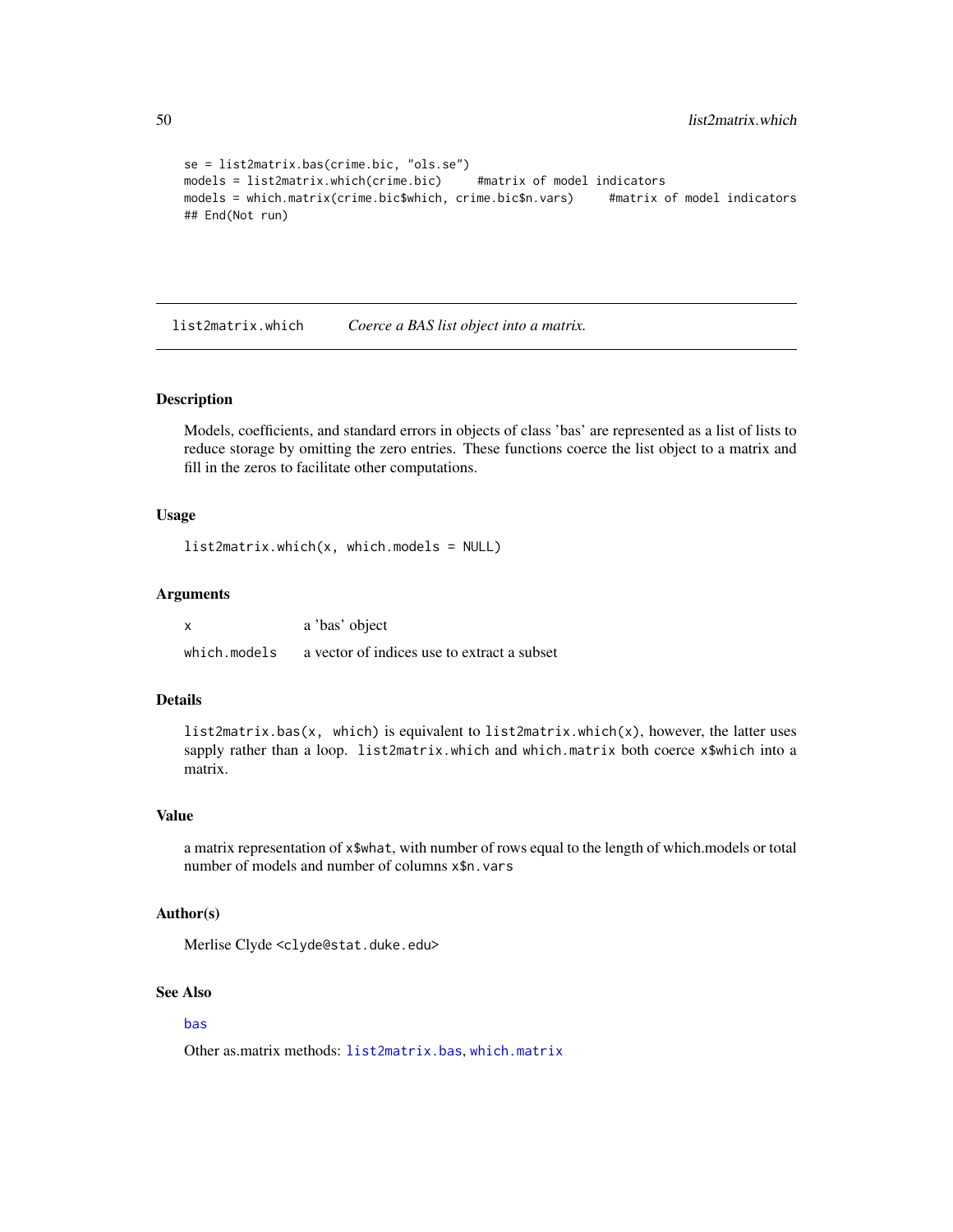## phi1 51

# Examples

```
## Not run: library(MASS)
data(UScrime)
UScriptime[, -2] = log(UScriptime[, -2])crime.bic = bas.lm(y ~ ., data=UScrime, n.models=2^15, prior="BIC",
                    initprobs= "eplogp")
coef = list2matrix.bas(crime.bic, "ols") # extract all ols coefficients
se = list2matrix.bas(crime.bic, "ols.se")
models = list2matrix.which(crime.bic) #matrix of model indicators
models = which.matrix(crime.bic$which, crime.bic$n.vars) #matrix of model indicators
## End(Not run)
```
<span id="page-50-0"></span>phi1 *Compound Confluent hypergeometric function of two variables*

#### Description

Compute the Confluent Hypergeometric function of two variables, also know as a Horn hypergeometric function or Humbert's hypergeometric used in Gordy (1998) with integral representation:

#### Usage

phi1(a, b, c, x, y)

## Arguments

| a | a > 0           |
|---|-----------------|
| b | arbitrary       |
| C | c > 0           |
| X | x > 0           |
| v | $0 \le y \le 1$ |

## Details

phi\_1(a,b,c,x,y) = Beta(a,b) Int\_0^1 t^(a-1) (1 - t)^(c-a-1) (1 - yt)^(-b) exp(x t) dt [https://en.](https://en.wikipedia.org/wiki/Humbert_series) [wikipedia.org/wiki/Humbert\\_series](https://en.wikipedia.org/wiki/Humbert_series) Note that Gordy's arguments for x and y are reversed in the reference above.

Code for phi1 provided by Gordy.

# Author(s)

Merlise Clyde (<clyde@stat.duke.edu>)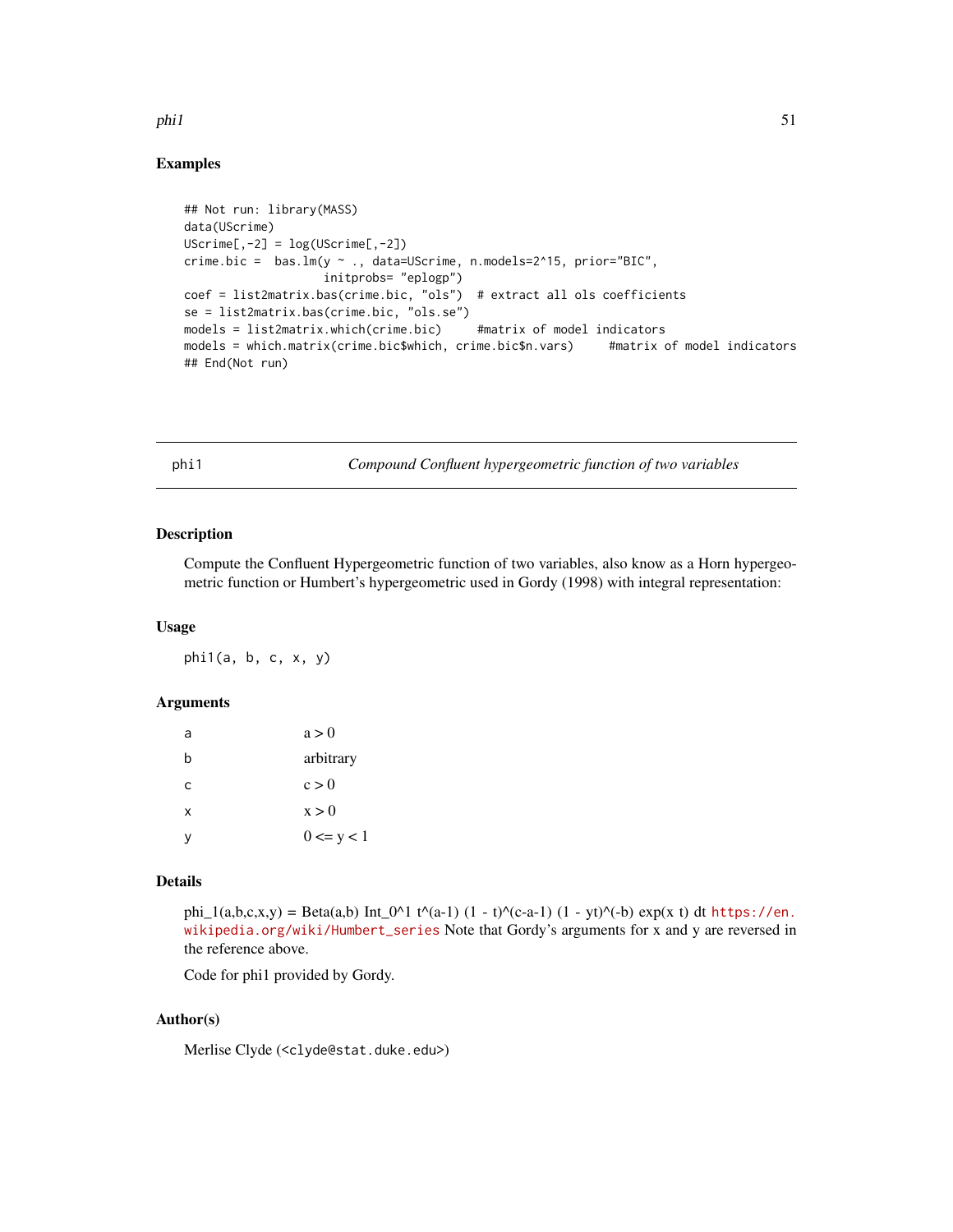#### References

Gordy 1998

## See Also

Other special functions: [hypergeometric1F1](#page-41-0), [hypergeometric2F1](#page-42-0)

## Examples

```
# special cases
# Phi1(a, b, c, x=0, y) = 2F1(b, a; c, y)
phi1(1, 2, 1.5, 0, 1/100);
hypergeometric2F1(2, 1, 1.5, 1/100, log = FALSE)
# Phi1(a, b=0, c, x, y) = Phi(a, b, c, x, y=0) = 1F1(a, c, x) ## ??
phi1(1, 0, 1.5, 3, 1/100);
hypergeometric1F1(1, 1.5, 3, log = FALSE);
```

```
plot.bas Plot Diagnostics for an BAS Object
```
#### Description

Four plots (selectable by 'which') are currently available: a plot of residuals against fitted values, Cumulative Model Probabilities, log marginal likelihoods versus model dimension, and marginal inclusion probabilities.

#### Usage

```
## S3 method for class 'bas'
plot(x, which = c(1:4), caption = c("Residuals vs fitted","Model Probabilities", "Model Complexity", "Inclusion Probabilities"),
 panel = if (add.smooth) panel.smooth else points, sub.caption = NULL,
 main = "", ask = prod(par("mfcol")) < length(which) && dev.interactive(),
 col.in = 2, col.ex = 1, col.pch = 1, cex.lab = 1, ..., id.n = 3,labels.id = NULL, cex.id = 0.75, add.smooth = getOption("add.smooth"),
  label.pos = c(4, 2)
```
#### Arguments

| X       | bas BMA object result of 'bas'                                                                               |
|---------|--------------------------------------------------------------------------------------------------------------|
| which   | if a subset of the plots is required, specify a subset of the numbers '1:4'                                  |
| caption | captions to appear above the plots                                                                           |
| panel   | panel function. The useful alternative to 'points', 'panel.smooth' can be chosen<br>by 'add.smooth = $TRUE'$ |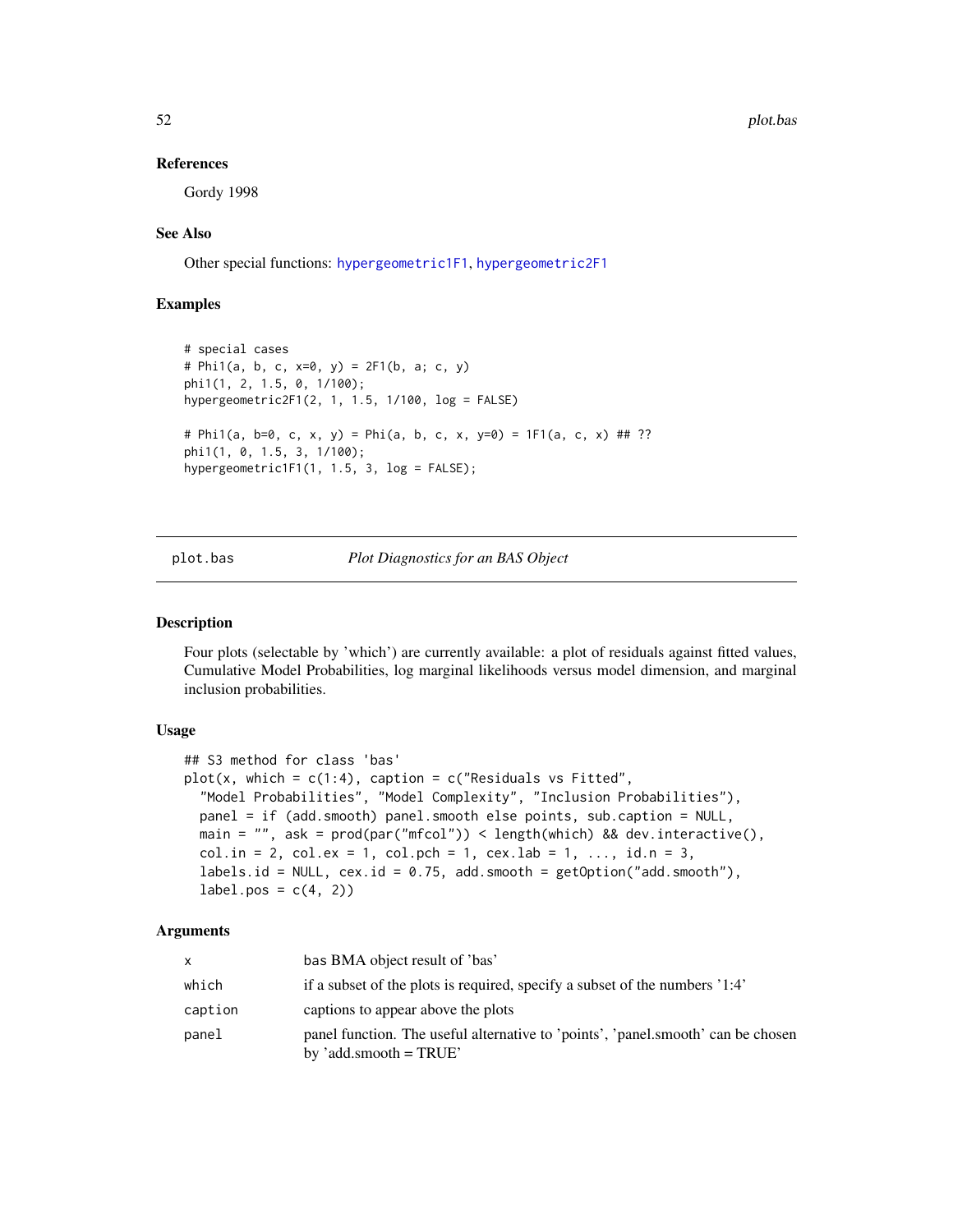plot.bas 53

| sub.caption | common title-above figures if there are multiple; used as 'sub' (s.'title') other-<br>wise. If 'NULL', as by default, a possible shortened version of deparse (x\$call)<br>is used |  |  |
|-------------|------------------------------------------------------------------------------------------------------------------------------------------------------------------------------------|--|--|
| main        | title to each plot-in addition to the above 'caption'                                                                                                                              |  |  |
| ask         | logical; if 'TRUE', the user is asked before each plot, see 'par(ask=.)'                                                                                                           |  |  |
| col.in      | color for the included variables                                                                                                                                                   |  |  |
| col.ex      | color for the excluded variables                                                                                                                                                   |  |  |
| col.pch     | color for points in panels 1-3                                                                                                                                                     |  |  |
| cex.lab     | graphics parameter to control size of variable names                                                                                                                               |  |  |
| $\cdots$    | other parameters to be passed through to plotting functions                                                                                                                        |  |  |
| id.n        | number of points to be labelled in each plot, starting with the most extreme                                                                                                       |  |  |
| labels.id   | vector of labels, from which the labels for extreme points will be chosen. 'NULL'<br>uses observation numbers                                                                      |  |  |
| cex.id      | magnification of point labels.                                                                                                                                                     |  |  |
| add.smooth  | logical indicating if a smoother should be added to most plots; see also 'panel'<br>above                                                                                          |  |  |
| label.pos   | positioning of labels, for the left half and right half of the graph respectively, for<br>plots $1-4$                                                                              |  |  |

# Details

This provides a panel of 4 plots: the first is a plot of the residuals versus fitted values under BMA. The second is a plot of the cumulative marginal likelihoods of models; if the model space cannot be enumerated then this provides some indication of whether the probabilities are leveling off. The third is a plot of log marginal likelihood versus model dimension and the fourth plot show the posterior marginal inclusion probabilities.

## Author(s)

Merlise Clyde, based on plot.lm by John Maindonald and Martin Maechler

#### See Also

[plot.coef.bas](#page-53-0) and [image.bas](#page-44-0). Other bas plots: [image.bas](#page-44-0), [plot.coef.bas](#page-53-0)

## Examples

```
data(Hald)
hald.gprior = bas.lm(Y~ ., data=Hald, prior="g-prior", alpha=13,
                     modelprior=beta.binomial(1,1),
                     initprobs="eplogp")
```
plot(hald.gprior)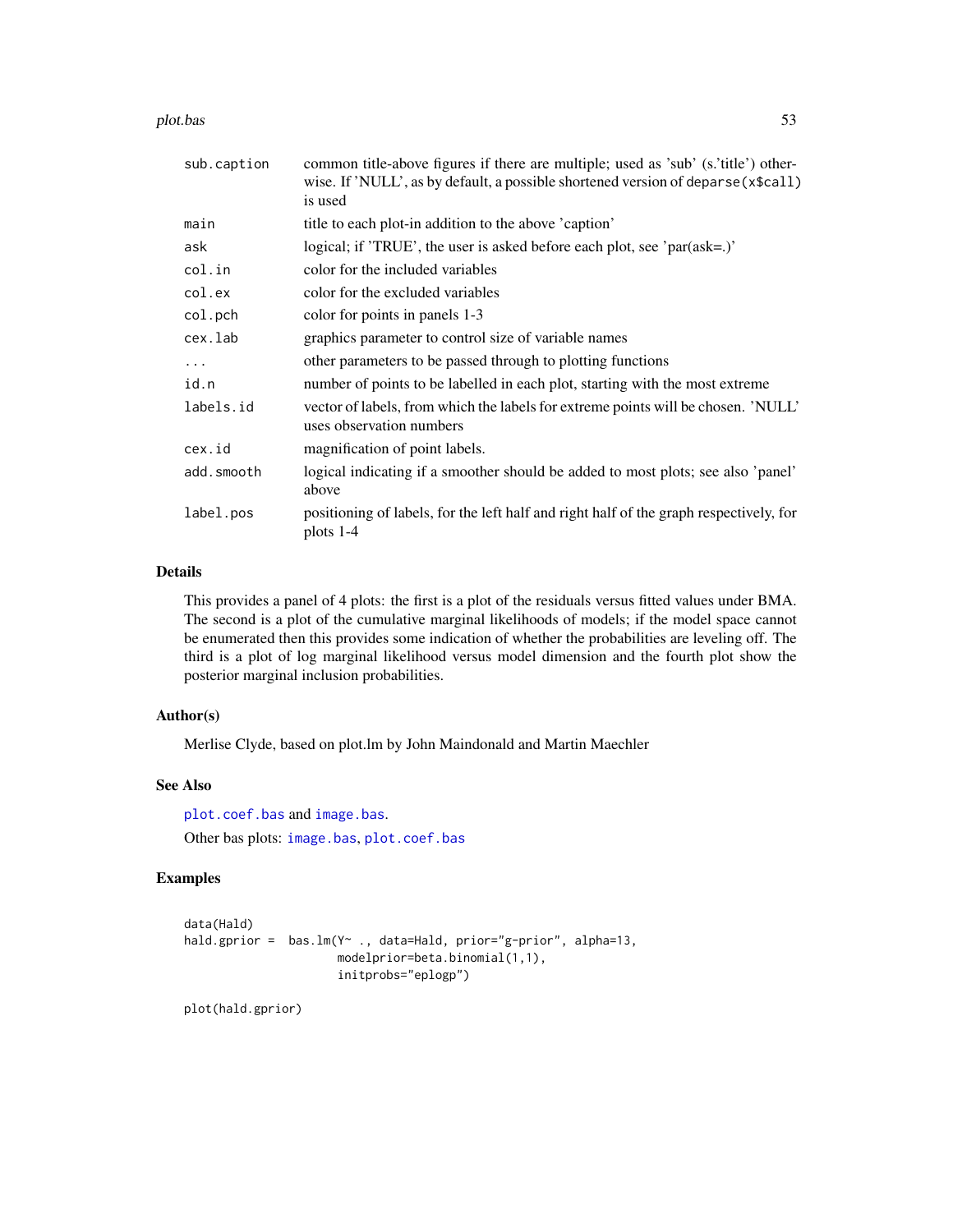<span id="page-53-0"></span>

## Description

Displays plots of the posterior distributions of the coefficients generated by Bayesian model averaging over linear regression.

## Usage

```
## S3 method for class 'coef.bas'
plot(x, e = 1e-04, subset = 1:x$n.vars, ask = TRUE,...)
```
# Arguments

| x        | object of class coef.bas                                                                       |
|----------|------------------------------------------------------------------------------------------------|
| e        | optional numeric value specifying the range over which the distributions are to<br>be graphed. |
| subset   | optional numerical vector specifying which variables to graph (including the<br>intercept)     |
| ask      | Prompt for next plot                                                                           |
| $\cdots$ | other parameters to be passed to plot and lines                                                |

# Details

Produces plots of the posterior distributions of the coefficients under model averaging. The posterior probability that the coefficient is zero is represented by a solid line at zero, with height equal to the probability. The nonzero part of the distribution is scaled so that the maximum height is equal to the probability that the coefficient is nonzero.

The parameter e specifies the range over which the distributions are to be graphed by specifying the tail probabilities that dictate the range to plot over.

#### Note

For mixtures of g-priors, uncertainty in g is not incorporated at this time, thus results are approximate

## Author(s)

based on function plot.bic by Ian Painter in package BMA; adapted for 'bas' class by Merlise Clyde <clyde@stat.duke.edu>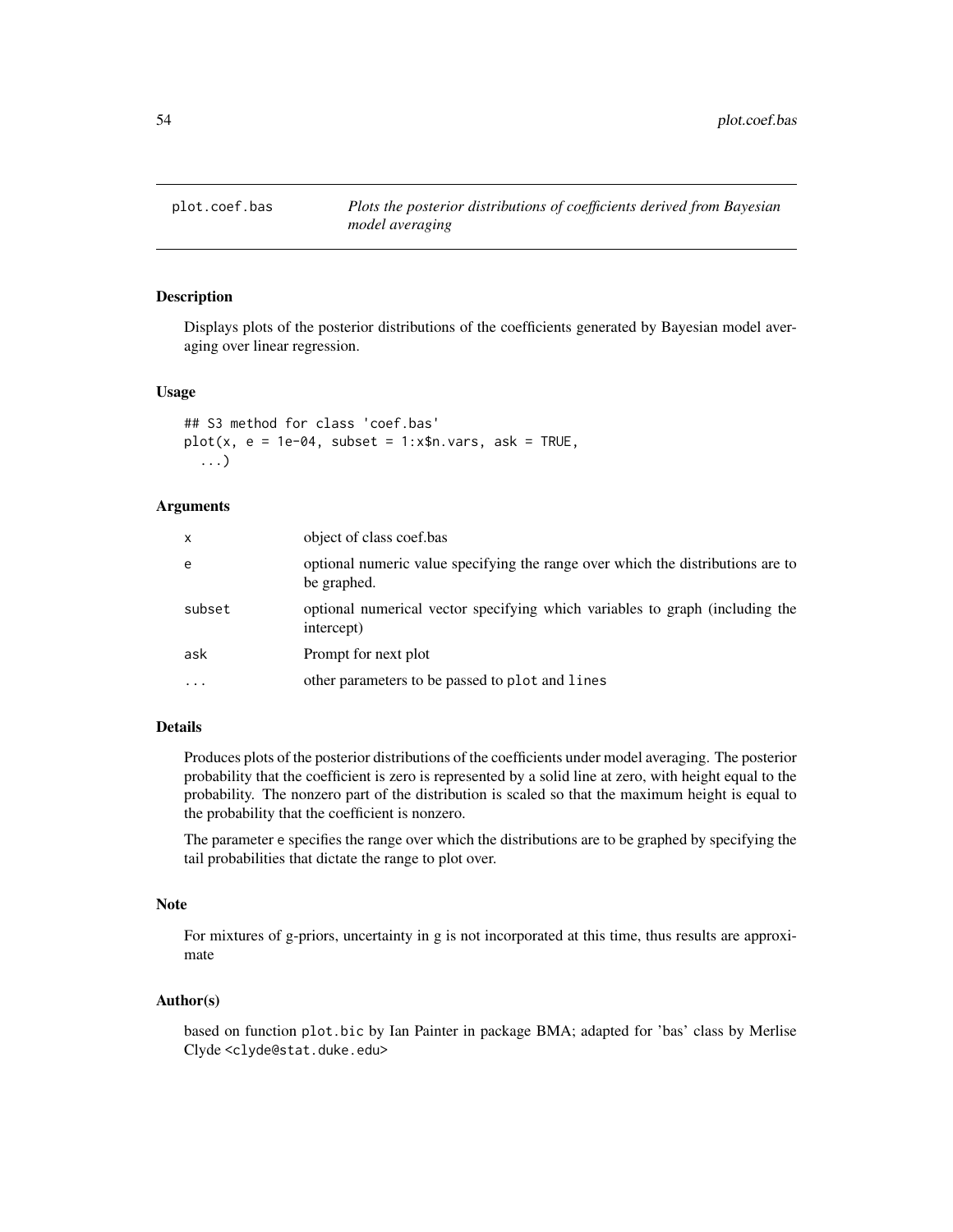# plot.confint.bas 55

## References

Hoeting, J.A., Raftery, A.E. and Madigan, D. (1996). A method for simultaneous variable selection and outlier identification in linear regression. Computational Statistics and Data Analysis, 22, 251- 270.

## See Also

## [coef.bas](#page-23-0)

Other bas plots: [image.bas](#page-44-0), [plot.bas](#page-51-0)

#### Examples

```
## Not run: library(MASS)
data(UScrime)
UScriptTime[, -2] = log(UScriptTime[, -2])crime.bic = bas.lm(y ~ ., data=UScrime, n.models=2^15, prior="BIC")
plot(coefficients(crime.bic), ask=TRUE)
```
## End(Not run)

plot.confint.bas *Plot Bayesian Confidence Intervals*

# Description

Function takes the the output of functions that return credible intervals from BAS objects, and creates a plot of the posterior mean with segments representing the credible interval. of what the function does.  $\sim$ 

#### Usage

```
## S3 method for class 'confint.bas'
plot(x, horizontal = FALSE, ...)
```
## Arguments

|                         | the output from confint.coef.bas or confint.pred.bas containing credible<br>intervals and estimates. |
|-------------------------|------------------------------------------------------------------------------------------------------|
| horizontal              | orientation of the plot                                                                              |
| $\cdot$ $\cdot$ $\cdot$ | optional graphical arguments to pass on to plot                                                      |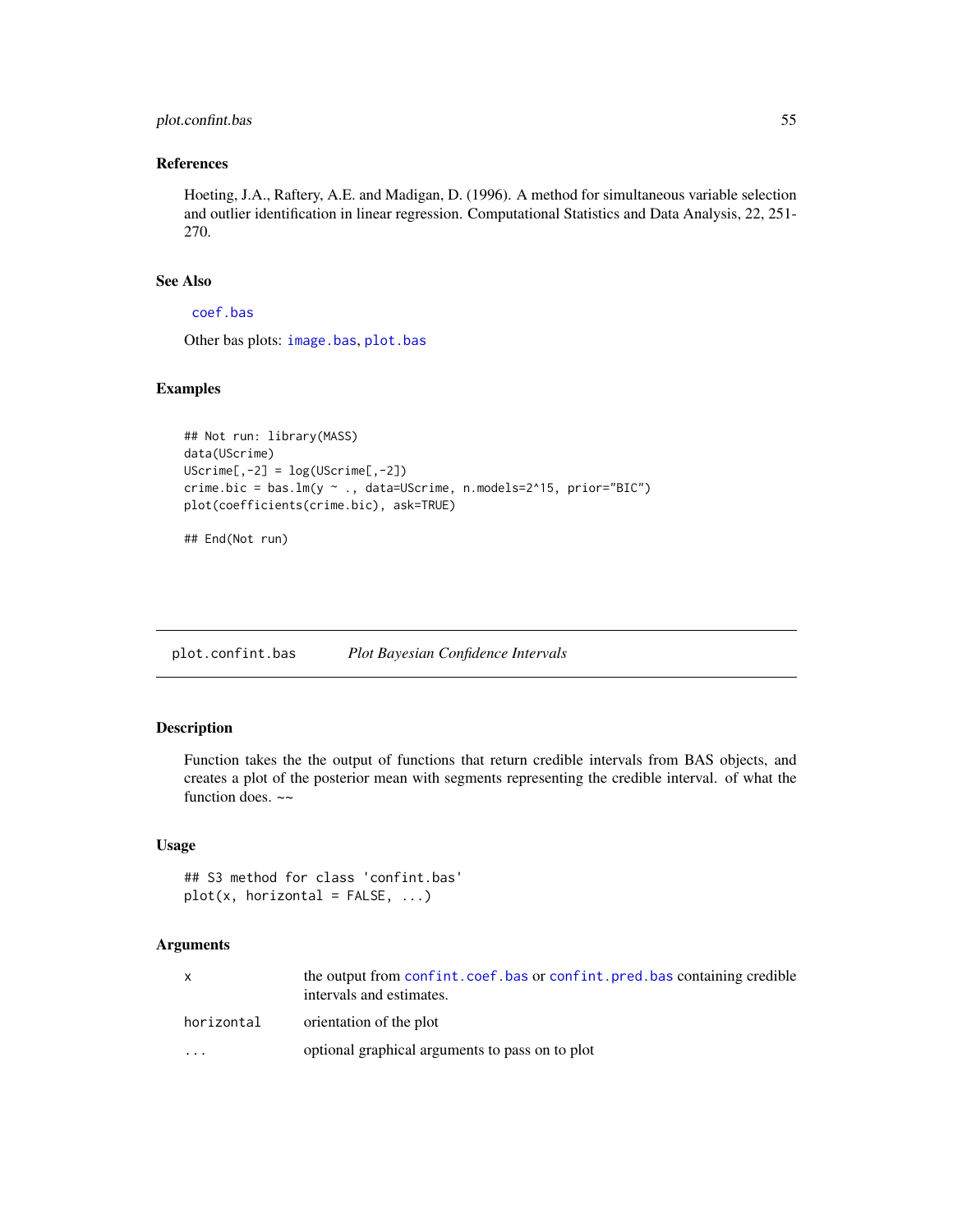56 predict.bas

## Details

This function takes the HPD intervals or credible intervals created by [confint.coef.bas](#page-25-0) or [confint.pred.bas](#page-27-0) from BAS objects, and creates a plot of the posterior mean with segments representing the credible interval. BAS tries to return HPD intervals, and under model averaging these may not be symmetric. the description above  $\sim$ 

## Value

A plot of the credible intervals.

#### Author(s)

Merlise A Clyde

#### See Also

[confint.coef.bas](#page-25-0), [confint.pred.bas](#page-27-0), [coef.bas](#page-23-0), [predict.bas](#page-55-0), link{bas.lm}

Other CI methods: [confint.coef.bas](#page-25-0), [confint.pred.bas](#page-27-0)

## Examples

```
data(Hald)
hald.ZS = bas.lm(Y \sim ., data=Hald, prior="ZS-null", modelprior=uniform())plot(confint(coef(hald.ZS),parm=2:5))
plot(confint(predict(hald.ZS, se.fit=TRUE), parm="mean"))
```
<span id="page-55-0"></span>

predict.bas *Prediction Method for an object of class BMA*

## Description

Predictions under model averaging or other estimators from a BMA object of class inheriting from 'bas'.

#### Usage

```
## S3 method for class 'bas'
predict(object, newdata, se.fit = FALSE, type = "link",
  top = NULL, estimator = "BMA", na.action = na.pass, ...)
```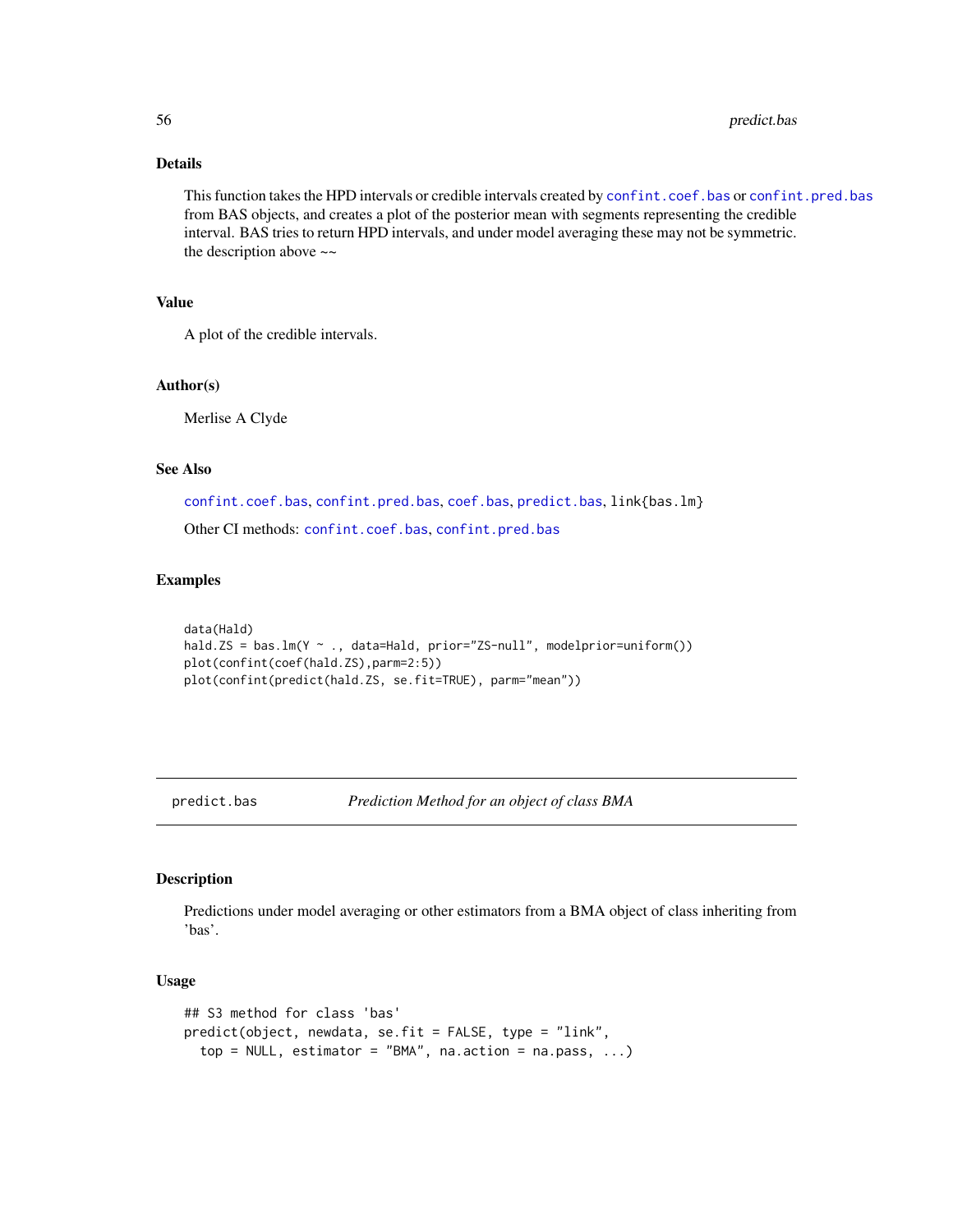# predict.bas 57

# Arguments

| object    | An object of class BAS, created by bas                                                                                                                                                                                                                                                                                                                                                             |  |  |
|-----------|----------------------------------------------------------------------------------------------------------------------------------------------------------------------------------------------------------------------------------------------------------------------------------------------------------------------------------------------------------------------------------------------------|--|--|
| newdata   | data frame for predictions. If missing, then use the data frame used for fitting for<br>obtaining fitted and predicted values.                                                                                                                                                                                                                                                                     |  |  |
| se.fit    | indicator for whether to compute se of fitted and predictied values                                                                                                                                                                                                                                                                                                                                |  |  |
| type      | Type of predictions required. "Link" which is on the scale of the linear predictor<br>is the only option currently.                                                                                                                                                                                                                                                                                |  |  |
| top       | a scalar integer M. If supplied, subset the top M models, based on posterior<br>probabilities for model predictions and BMA.                                                                                                                                                                                                                                                                       |  |  |
| estimator | estimator used for predictions. Currently supported options include:<br>'HPM' the highest probability model<br>'BMA' Bayesian model averaging, using optionally only the 'top' models<br>'MPM' the median probability model of Barbieri and Berger.<br>'BPM' the model that is closest to BMA predictions under squared error loss.<br>BMA may be computed using only the 'top' models if supplied |  |  |
| na.action | function determining what should be done with missing values in newdata. The<br>default is to predict NA.                                                                                                                                                                                                                                                                                          |  |  |
| $\ddotsc$ | optional extra arguments                                                                                                                                                                                                                                                                                                                                                                           |  |  |

# Details

Use BMA and/or model selection to form predictions using the top highest probability models.

# Value

| a list of   |                                                                                                                                |  |  |
|-------------|--------------------------------------------------------------------------------------------------------------------------------|--|--|
| fit         | fitted values based on the selected estimator                                                                                  |  |  |
| Ybma        | predictions using BMA, the same as fit for non-BMA methods for compatabilty;<br>will be deprecated                             |  |  |
| Ypred       | matrix of predictions under each model for BMA                                                                                 |  |  |
| se.fit      | se of fitted values; in the case of BMA this will be a matrix                                                                  |  |  |
| se.pred     | se for predicted values; in the case of BMA this will be a matrix                                                              |  |  |
| se.bma.fit  | vector of posterior sd under BMA for posterior mean of the regression function.<br>This will be NULL if estimator is not 'BMA' |  |  |
| se.bma.pred | vector of posterior sd under BMA for posterior predictive values. this will be<br>NULL if estimator is not 'BMA'               |  |  |
| best        | index of top models included                                                                                                   |  |  |
| bestmodels  | subset of bestmodels used for fitting or prediction                                                                            |  |  |
| best.vars   | names of variables in the top model; NULL if estimator='BMA'                                                                   |  |  |
| df          | scalar or vector of degrees of freedom for models                                                                              |  |  |
| estimator   | estimator upon which 'fit' is based.                                                                                           |  |  |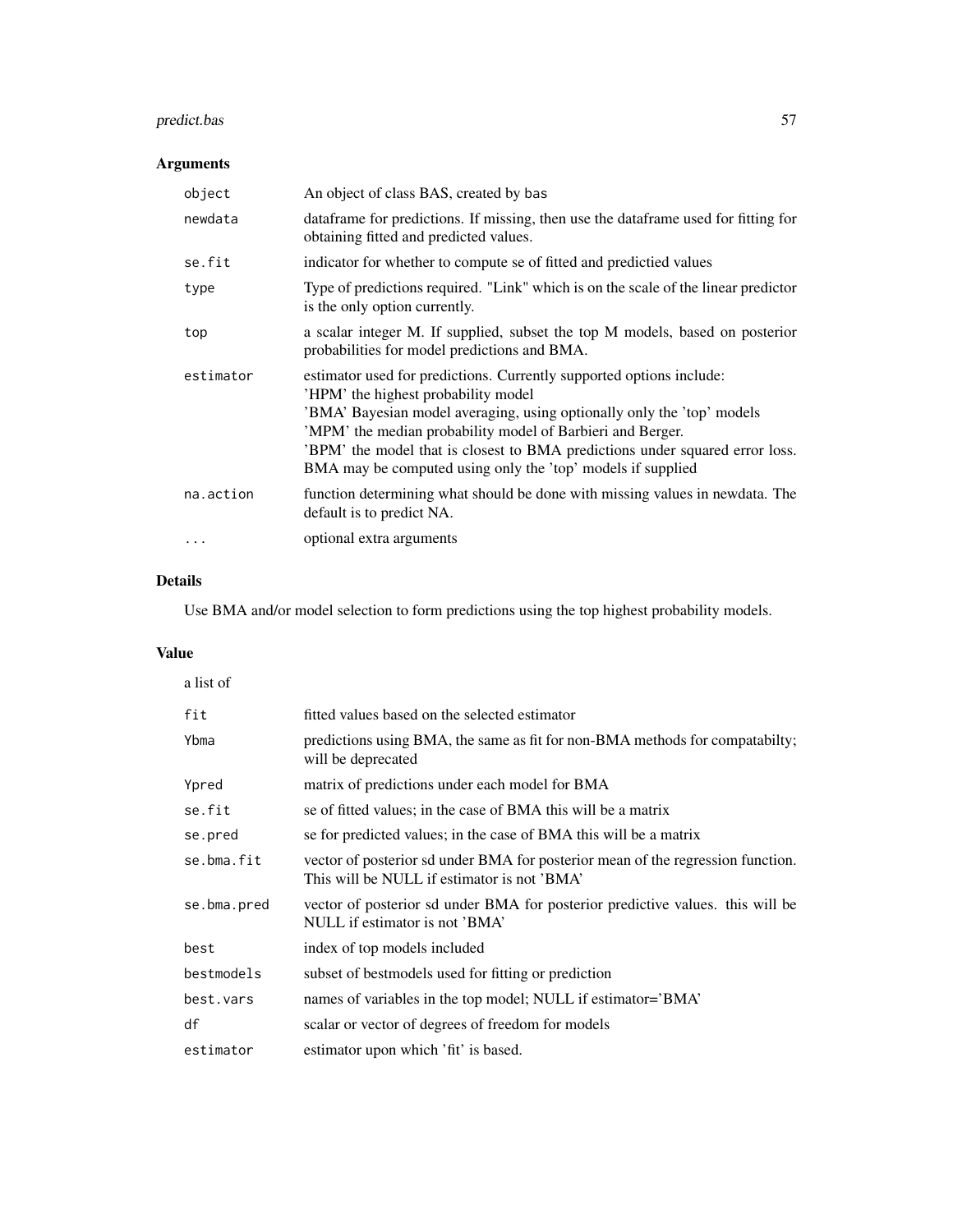#### Author(s)

Merlise Clyde

# See Also

[bas](#page-8-1), [fitted.bas](#page-35-0), [confint.pred.bas](#page-27-0), [variable.names.pred.bas](#page-71-0)

Other predict methods: [fitted.bas](#page-35-0), [predict.basglm](#page-57-0), [variable.names.pred.bas](#page-71-0)

Other bas methods: [BAS](#page-2-0), [bas.lm](#page-8-0), [coef.bas](#page-23-0), [confint.coef.bas](#page-25-0), [confint.pred.bas](#page-27-0), [diagnostics](#page-29-0), [fitted.bas](#page-35-0), [force.heredity.bas](#page-37-0), [image.bas](#page-44-0), [predict.basglm](#page-57-0), [summary.bas](#page-62-0), [update.bas](#page-70-0), [variable.names.pred.bas](#page-71-0)

## Examples

```
data("Hald")
hald.gprior = bas.lm(Y \sim ., data=Hald, alpha=13, prior="g-prior")predict(hald.gprior, newdata=Hald, estimator="BPM", se.fit=TRUE)
# same as fitted
fitted(hald.gprior,estimator="BPM")
# default is BMA and estimation of mean vector
hald.bma = predict(hald.gprior, top=5, se.fit=TRUE)
confint(hald.bma)
hald.bpm = predict(hald.gprior, newdata=Hald[1,],
                    se.fit=TRUE,
                    estimator="BPM")
confint(hald.bpm)
# extract variables
variable.names(hald.bpm)
hald.hpm = predict(hald.gprior, newdata=Hald[1,],
                    se.fit=TRUE,
                    estimator="HPM")
confint(hald.hpm)
variable.names(hald.hpm)
hald.mpm = predict(hald.gprior, newdata=Hald[1,],
                    se.fit=TRUE,
                    estimator="MPM")
confint(hald.mpm)
variable.names(hald.mpm)
```
<span id="page-57-0"></span>predict.basglm *Prediction Method for an Object of Class basglm*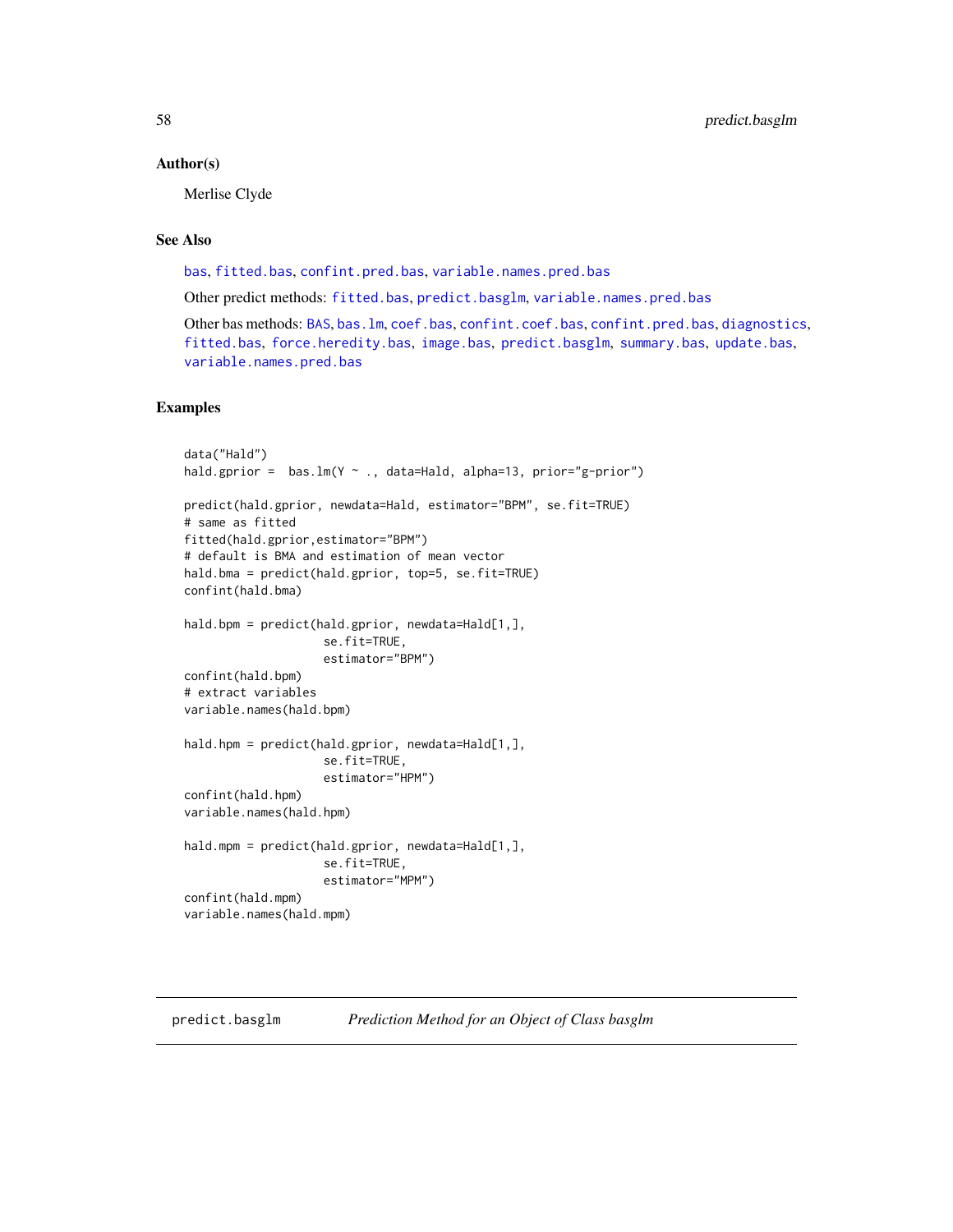# predict.basglm 59

#### Description

Predictions under model averaging from a BMA (BAS) object for GLMs under different loss functions.

#### Usage

```
## S3 method for class 'basglm'
predict(object, newdata, se.fit = FALSE,
  type = c("response", "link"), top = NULL, estimator = "BMA",
  na. action = na. pass, ...
```
#### Arguments

| object    | An object of class "basglm", created by bas.glm                                                                                                                                                                                                                                                                                                                                                    |  |  |
|-----------|----------------------------------------------------------------------------------------------------------------------------------------------------------------------------------------------------------------------------------------------------------------------------------------------------------------------------------------------------------------------------------------------------|--|--|
| newdata   | dataframe, new matrix or vector of data for predictions. May include a column<br>for the intercept or just the predictor variables. If a dataframe, the variables<br>are extracted using model.matrix using the call that created 'object'. May be<br>missing in which case the data used for fitting will be used for prediction.                                                                 |  |  |
| se.fit    | indicator for whether to compute se of fitted and predicted values                                                                                                                                                                                                                                                                                                                                 |  |  |
| type      | Type of predictions required. The default is "response" is on the scale of the<br>response variable, with the alternative being on the linear predictor scale, 'type<br>$=$ 'link''. Thus for a default binomial model 'type $=$ 'response'' gives the pre-<br>dicted probabilities, while with ''link'', the estimates are of log-odds (probabil-<br>ities on logit scale).                       |  |  |
| top       | A scalar integer M. If supplied, calculate results using the subset of the top M<br>models based on posterior probabilities.                                                                                                                                                                                                                                                                       |  |  |
| estimator | estimator used for predictions. Currently supported options include:<br>'HPM' the highest probability model<br>'BMA' Bayesian model averaging, using optionally only the 'top' models<br>'MPM' the median probability model of Barbieri and Berger.<br>'BPM' the model that is closest to BMA predictions under squared error loss.<br>BMA may be computed using only the 'top' models if supplied |  |  |
| na.action | function determining what should be done with missing values in newdata. The<br>default is to predict NA.                                                                                                                                                                                                                                                                                          |  |  |
| .         | optional extra arguments                                                                                                                                                                                                                                                                                                                                                                           |  |  |

#### Details

This function first calls the predict method for class bas (linear models) to form predictions on the linear predictor scale for 'BMA', 'HPM', 'MPM' etc. If the estimator is 'BMA' and 'type='response'' then the inverse link is applied to fitted values for type equal ''link'' and model averaging takes place in the 'reponse' scale. Thus applying the inverse link to BMA estimate with 'type = 'link'' is not equal to the fitted values for 'type = 'response'' under BMA due to the nonlinear transformation under the inverse link.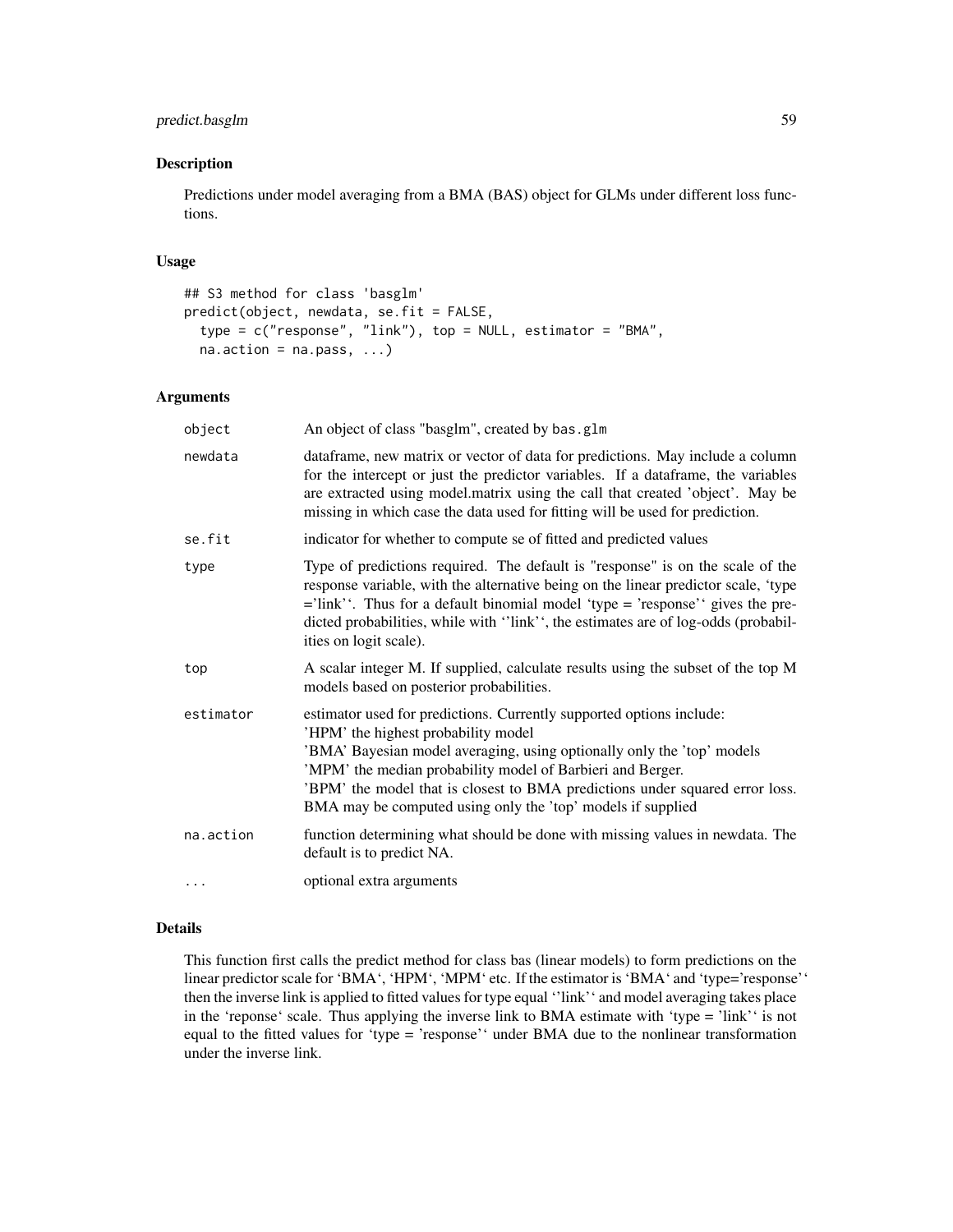60 print.bas

## Value

a list of

| fit       | predictions using BMA or other estimators    |
|-----------|----------------------------------------------|
| Ypred     | matrix of predictions under model(s)         |
| postprobs | renormalized probabilities of the top models |
| best      | index of top models included                 |

# Author(s)

Merlise Clyde

## See Also

[bas.glm](#page-4-0), [predict.bas](#page-55-0), [fitted.bas](#page-35-0)

Other predict methods: [fitted.bas](#page-35-0), [predict.bas](#page-55-0), [variable.names.pred.bas](#page-71-0)

Other bas methods: [BAS](#page-2-0), [bas.lm](#page-8-0), [coef.bas](#page-23-0), [confint.coef.bas](#page-25-0), [confint.pred.bas](#page-27-0), [diagnostics](#page-29-0), [fitted.bas](#page-35-0), [force.heredity.bas](#page-37-0), [image.bas](#page-44-0), [predict.bas](#page-55-0), [summary.bas](#page-62-0), [update.bas](#page-70-0), [variable.names.pred.bas](#page-71-0)

## Examples

```
data(Pima.tr, package="MASS")
data(Pima.te, package="MASS")
Pima.bas = bas.glm(type ~ ., data=Pima.tr, n.models= 2^7, method="BAS",
          betaprior=CCH(a=1, b=nrow(Pima.tr)/2, s=0), family=binomial(),
          modelprior=uniform())
pred = predict(Pima.bas, newdata=Pima.te, top=1) # Highest Probability model
cv.summary.bas(pred$fit, Pima.te$type, score="miss-class")
```
print.bas *Print a Summary of Bayesian Model Averaging objects from BAS*

## Description

summary and print methods for Bayesian model averaging objects created by bas Bayesian Adaptive Sampling

#### Usage

```
## S3 method for class 'bas'
print(x, digits = max(3L, getOption("digits") - 3L), ...)
```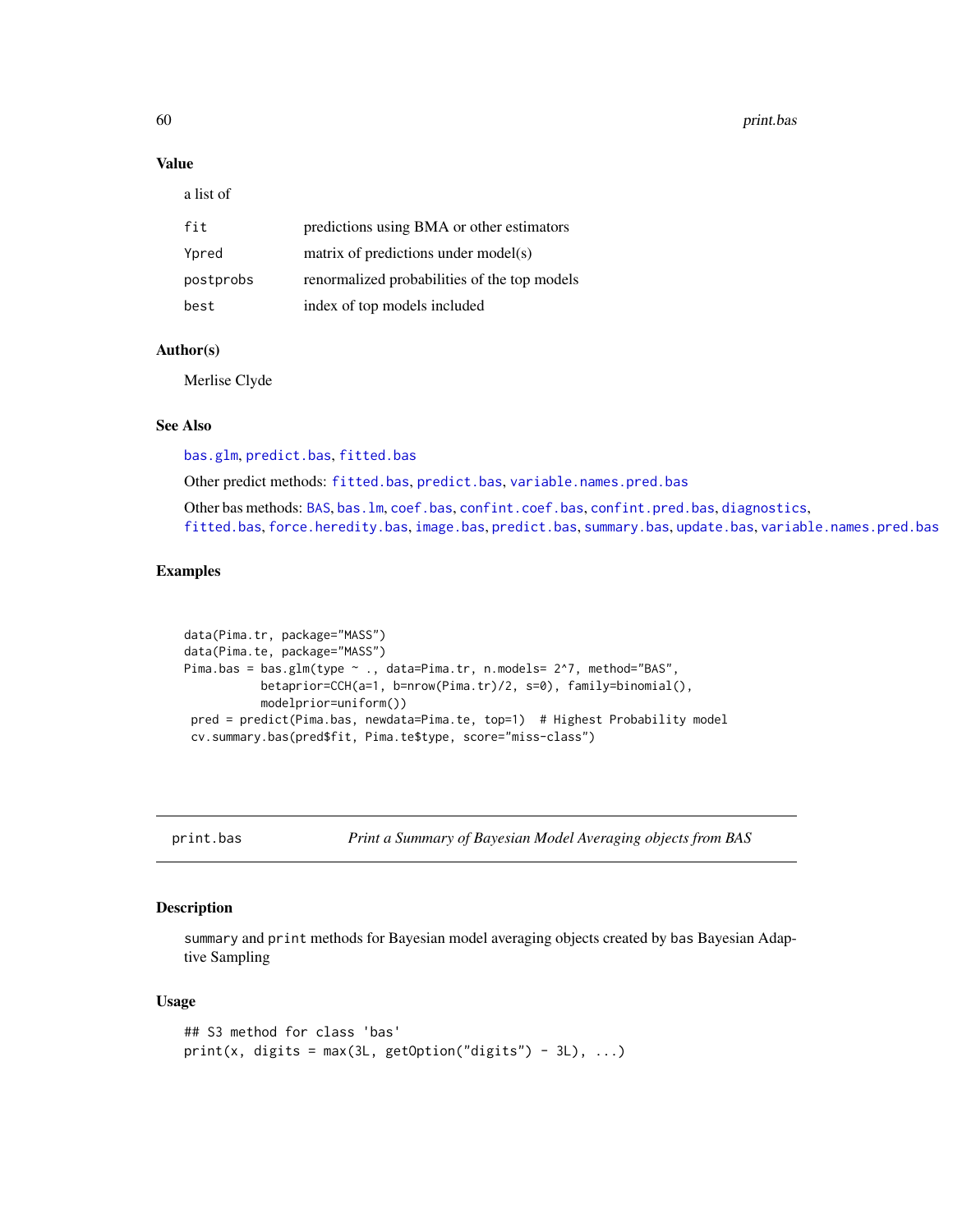#### protein 61

#### Arguments

|                         | object of class 'bas'                                      |
|-------------------------|------------------------------------------------------------|
| digits                  | optional number specifying the number of digits to display |
| $\cdot$ $\cdot$ $\cdot$ | other parameters to be passed to print. default            |

# Details

The print methods display a view similar to print.lm . The summary methods display a view specific to Bayesian model averaging giving the top 5 highest probability models represented by their inclusion indicators. Summaries of the models include the Bayes Factor (BF) of each model to the model with the largest marginal likelihood, the posterior probability of the models, R2, dim (which includes the intercept) and the log of the marginal likelihood.

## Author(s)

Merlise Clyde <clyde@stat.duke.edu>

# See Also

[coef.bas](#page-23-0)

## Examples

```
library(MASS)
data(UScrime)
UScriptime[, -2] = log(UScriptime[, -2])crime.bic = bas.lm(y ~ ., data=UScrime, n.models=2^15, prior="BIC", initprobs= "eplogp")
print(crime.bic)
summary(crime.bic)
```
protein *Protein Activity Data*

#### Description

This data sets includes several predictors of protein activity from an experiment run at Glaxo.

#### Format

protein is a dataframe with 96 observations and 8 predictor variables of protein activity:

| $\left[ .1 \right]$ | buf  | factor  | Buffer                        |
|---------------------|------|---------|-------------------------------|
| $\lceil .2 \rceil$  | pΗ   | numeric |                               |
| $\left[ .3 \right]$ | NaCl | numeric |                               |
| [4]                 | con  |         | numeric protein concentration |
| $\left[ .5 \right]$ | ra   | factor  | reducing agent                |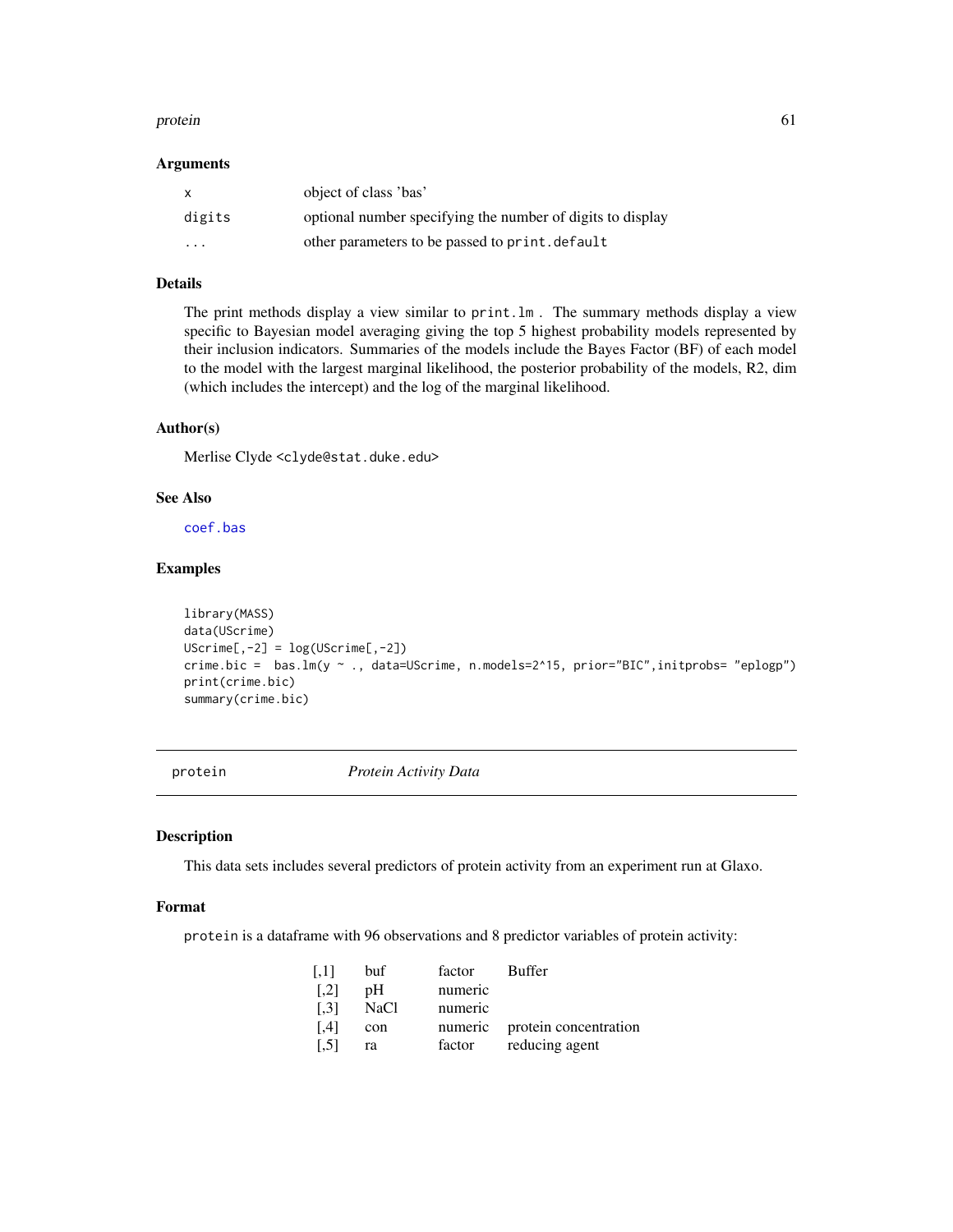62 robust and the contract of the contract of the contract of the contract of the contract of the contract of the contract of the contract of the contract of the contract of the contract of the contract of the contract of

| $\left[ 0.6\right]$  | det       | factor  | detergent        |
|----------------------|-----------|---------|------------------|
| $\left[ .7 \right]$  | MgCl2     | numeric |                  |
| $\left[ 0.8\right]$  | temp      | numeric | (temperature)    |
| [.9]                 | prot.act1 | numeric |                  |
| $\left[ .10 \right]$ | prot.act2 | numeric |                  |
| [.11]                | prot.act3 | numeric |                  |
| [.12]                | prot.act4 | numeric | protein activity |

#### Source

Clyde, M. A. and Parmigiani, G. (1998), Protein Construct Storage: Bayesian Variable Selection and Prediction with Mixtures, Journal of Biopharmaceutical Statistics, 8, 431-443

<span id="page-61-0"></span>robust *Robust-Prior Distribution for Coefficients in BMA Model*

## Description

Creates an object representing the robust prior of Bayarri et al (2012) that is mixture of g-priors on coefficients for BAS.

#### Usage

 $robust(n = NULL)$ 

#### Arguments

n the sample size.

# Details

Creates a prior structure used for [bas.glm](#page-4-0).

## Value

returns an object of class "prior", with the family and hyerparameters.

## Author(s)

Merlise Clyde

# See Also

[CCH](#page-22-0) and[bas.glm](#page-4-0)

Other beta priors: [CCH](#page-22-0), [EB.local](#page-31-0), [IC.prior](#page-43-0), [Jeffreys](#page-47-0), [TG](#page-65-0), [beta.prime](#page-19-0), [g.prior](#page-38-0), [hyper.g.n](#page-40-0), [hyper.g](#page-39-0), [intrinsic](#page-46-0), [tCCH](#page-63-0), [testBF.prior](#page-64-0)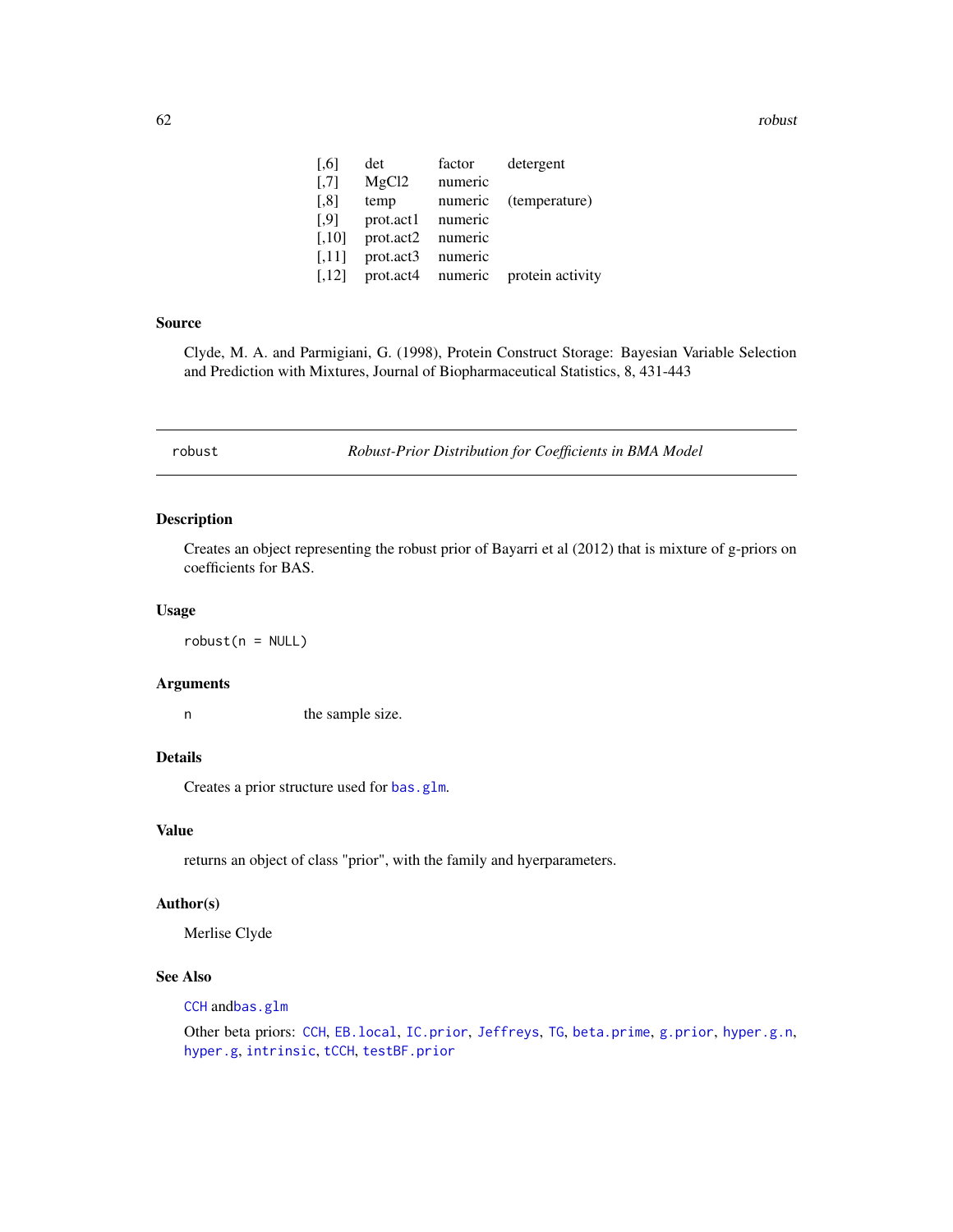# summary.bas 63

#### Examples

robust(100)

## <span id="page-62-0"></span>summary.bas *Summaries of Bayesian Model Averaging objects from BAS*

## Description

summary and print methods for Bayesian model averaging objects created by bas Bayesian Adaptive Sampling

#### Usage

```
## S3 method for class 'bas'
summary(object, n.models = 5, ...)
```
## Arguments

| object                  | object of class 'bas'                                                      |
|-------------------------|----------------------------------------------------------------------------|
| n.models                | optional number specifying the number of best models to display in summary |
| $\cdot$ $\cdot$ $\cdot$ | other parameters to be passed to summary.default                           |

#### Details

The print methods display a view similar to print.lm . The summary methods display a view specific to Bayesian model averaging giving the top 5 highest probability models represented by their inclusion indicators. Summaries of the models include the Bayes Factor (BF) of each model to the model with the largest marginal likelihood, the posterior probability of the models, R2, dim (which includes the intercept) and the log of the marginal likelihood.

#### Author(s)

Merlise Clyde <clyde@duke.edu>

## See Also

#### [coef.bas](#page-23-0)

Other bas methods: [BAS](#page-2-0), [bas.lm](#page-8-0), [coef.bas](#page-23-0), [confint.coef.bas](#page-25-0), [confint.pred.bas](#page-27-0), [diagnostics](#page-29-0), [fitted.bas](#page-35-0), [force.heredity.bas](#page-37-0), [image.bas](#page-44-0), [predict.basglm](#page-57-0), [predict.bas](#page-55-0), [update.bas](#page-70-0), [variable.names.pred.bas](#page-71-0)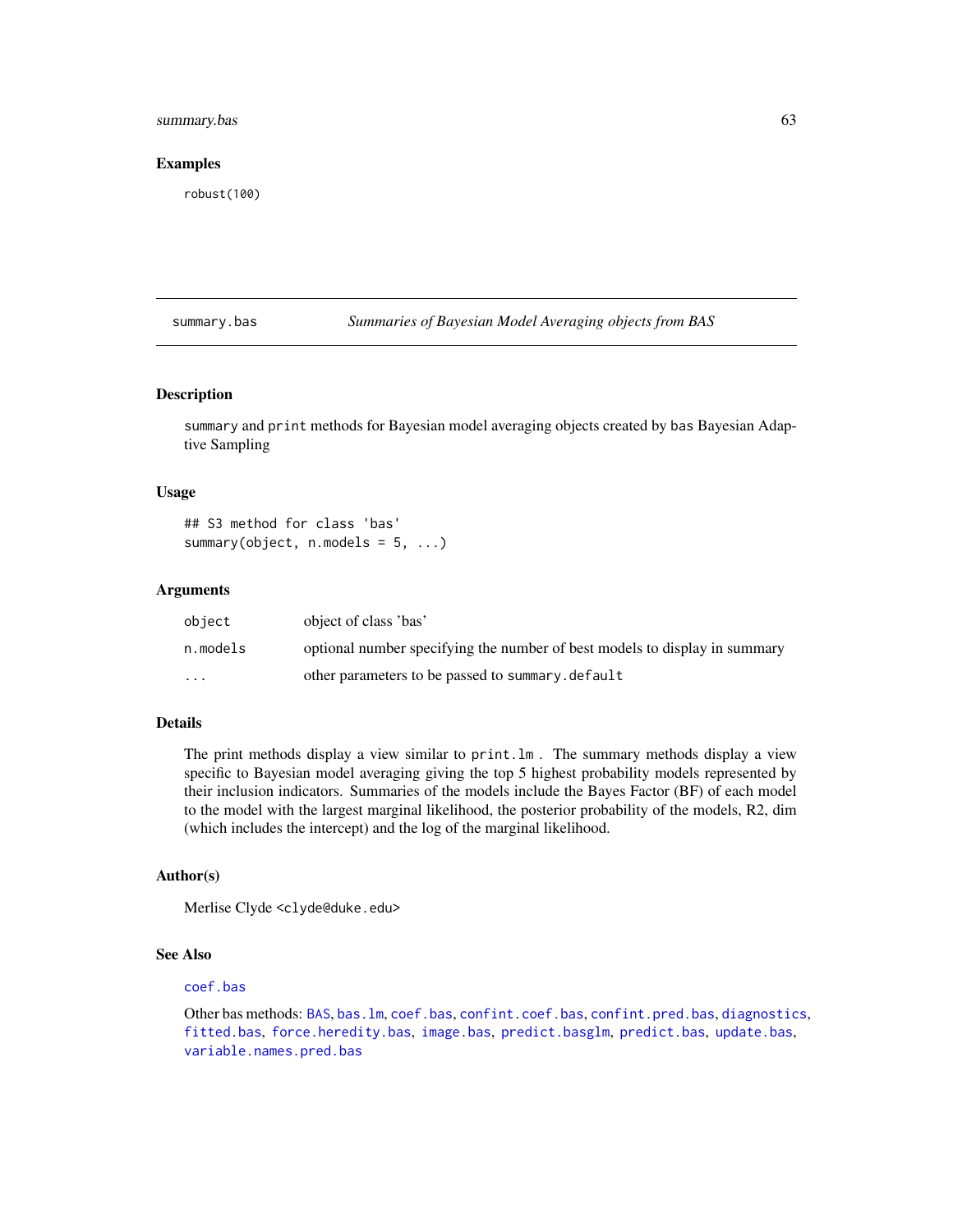## Examples

```
library(MASS)
data(UScrime)
UScriptime[, -2] = log(UScriptime[, -2])crime.bic = bas.lm(y ~ ., data=UScrime, n.models=2^15, prior="BIC",initprobs= "eplogp")
print(crime.bic)
summary(crime.bic)
```
<span id="page-63-0"></span>

| $\sim$ | ۰.<br>$\sim$ | I<br>$\sim$ | × |
|--------|--------------|-------------|---|

Generalized tCCH g-Prior Distribution for Coefficients in BMA Mod*els*

# Description

Creates an object representing the tCCH mixture of g-priors on coefficients for BAS.

## Usage

tCCH(alpha = 1, beta = 2, s = 0, r = 3/2, v = 1, theta = 1)

# Arguments

| alpha | a scalar $> 0$ , recommended alpha=.5 (betaprime) or 1.                                                                        |
|-------|--------------------------------------------------------------------------------------------------------------------------------|
| beta  | a scalar $> 0$ . The value is not updated by the data; beta should be a function of n<br>for consistency under the null model. |
|       | a scalar, recommended s=0 a priori                                                                                             |
|       | r arbitrary; in the hyper-g-n prior sets $r = (alpha + 2)$                                                                     |
| v     | 0 < v                                                                                                                          |
| theta | theta $> 1$                                                                                                                    |

# Details

Creates a structure used for [bas.glm](#page-4-0).

## Value

returns an object of class "prior", with the family and hyerparameters.

# Author(s)

Merlise Clyde

## See Also

[CCH](#page-22-0), [robust](#page-61-0), [hyper.g](#page-39-0), [hyper.g.n](#page-40-0)[bas.glm](#page-4-0)

Other beta priors: [CCH](#page-22-0), [EB.local](#page-31-0), [IC.prior](#page-43-0), [Jeffreys](#page-47-0), [TG](#page-65-0), [beta.prime](#page-19-0), [g.prior](#page-38-0), [hyper.g.n](#page-40-0), [hyper.g](#page-39-0), [intrinsic](#page-46-0), [robust](#page-61-0), [testBF.prior](#page-64-0)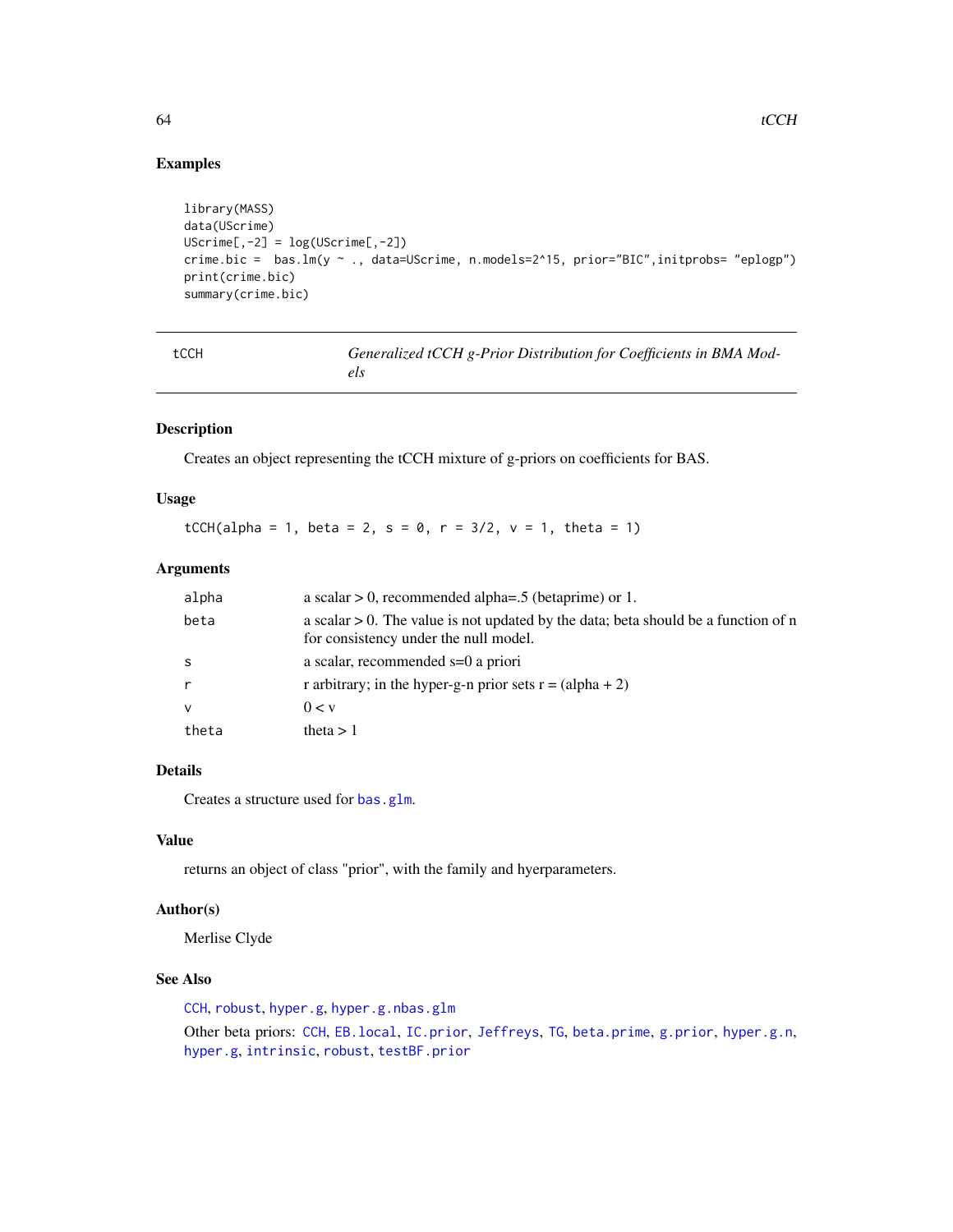## testBF.prior 65

# Examples

 $n = 500$ ; tCCH(alpha=1, beta=2, s=0, r=1.5,  $v = 1$ , theta=1/n)

<span id="page-64-0"></span>testBF.prior *Test based Bayes Factors for BMA Models*

## Description

Creates an object representing the prior distribution on coefficients for BAS that corresponds to the test-based Bayes Factors.

#### Usage

testBF.prior(g)

#### Arguments

g a scalar used in the covariance of Zellner's g-prior, Cov(beta) = sigma^2 g  $(X'X)$ <sup> $\wedge$ </sup>-

## Details

Creates a prior object structure used for BAS in 'bas.glm'.

## Value

returns an object of class "prior", with the family and hyerparameters.

#### Author(s)

Merlise Clyde

# See Also

```
g.prior, bas.glm
```
Other beta priors: [CCH](#page-22-0), [EB.local](#page-31-0), [IC.prior](#page-43-0), [Jeffreys](#page-47-0), [TG](#page-65-0), [beta.prime](#page-19-0), [g.prior](#page-38-0), [hyper.g.n](#page-40-0), [hyper.g](#page-39-0), [intrinsic](#page-46-0), [robust](#page-61-0), [tCCH](#page-63-0)

## Examples

```
testBF.prior(100)
library(MASS)
data(Pima.tr)
# use g = n
bas.glm(type ~ ., data=Pima.tr, family=binomial(),
        betaprior=testBF.prior(nrow(Pima.tr)),
        modelprior=uniform(), method="BAS")
```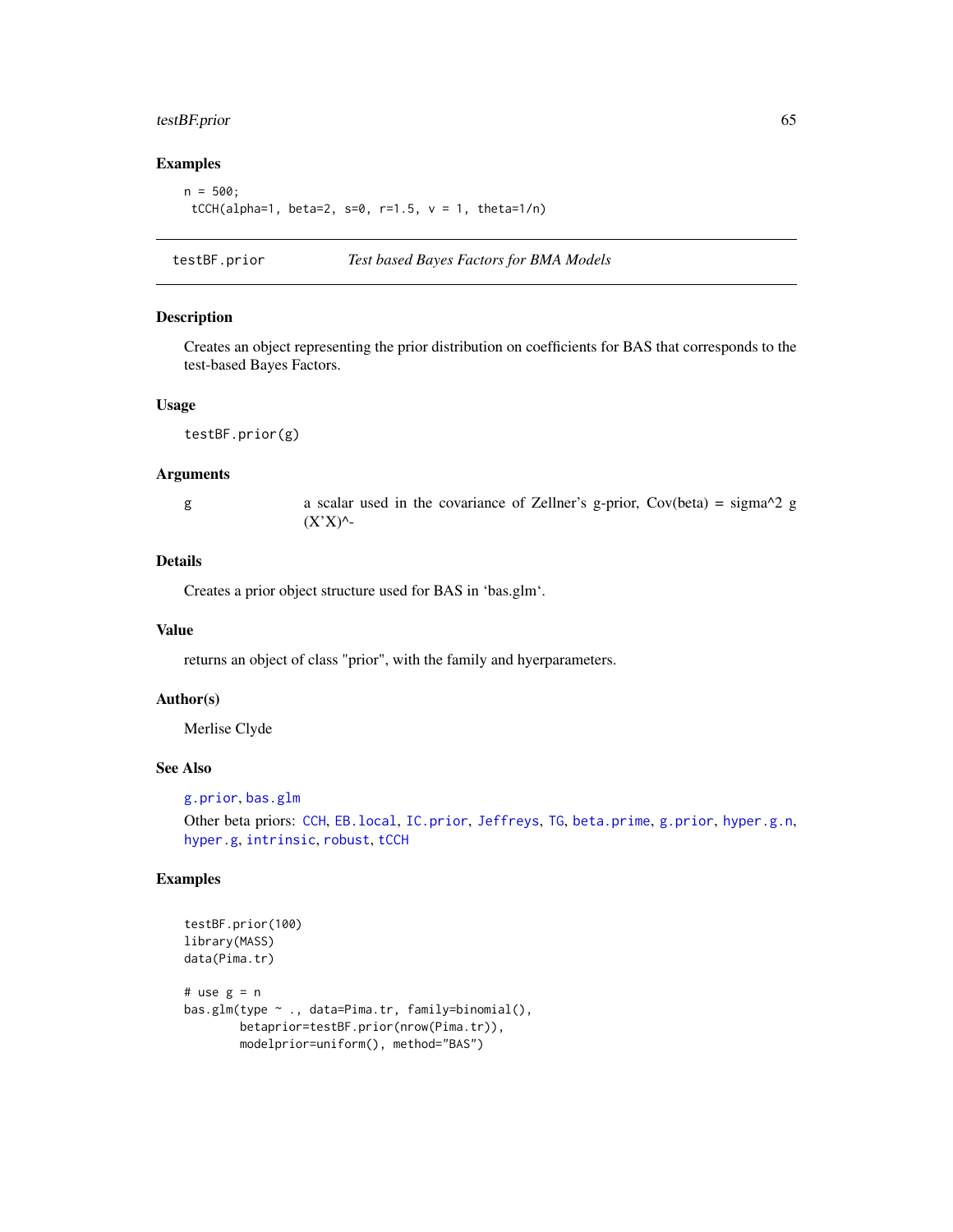# <span id="page-65-0"></span>Description

Creates an object representing the Truncated Gamma (tCCH) mixture of g-priors on coefficients for BAS, where  $u = 1/(1+g)$  has a Gamma distribution supported on  $(0, 1]$ .

#### Usage

 $TG(alpha = 2)$ 

## Arguments

alpha a scalar > 0, recommended alpha=.5 (betaprime) or 1. alpha=2 corresponds to the uniform prior on the shrinkage factor.

## Details

Creates a structure used for [bas.glm](#page-4-0).

#### Value

returns an object of class "prior", with the family and hyerparameters.

## Author(s)

Merlise Clyde

## See Also

[CCH](#page-22-0) [bas.glm](#page-4-0)

Other beta priors: [CCH](#page-22-0), EB. local, IC. prior, [Jeffreys](#page-47-0), [beta.prime](#page-19-0), [g.prior](#page-38-0), [hyper.g.n](#page-40-0), [hyper.g](#page-39-0), [intrinsic](#page-46-0), [robust](#page-61-0), [tCCH](#page-63-0), [testBF.prior](#page-64-0)

# Examples

```
TG(alpha=2)
CCH(alpha=2, beta=100, s=0)
```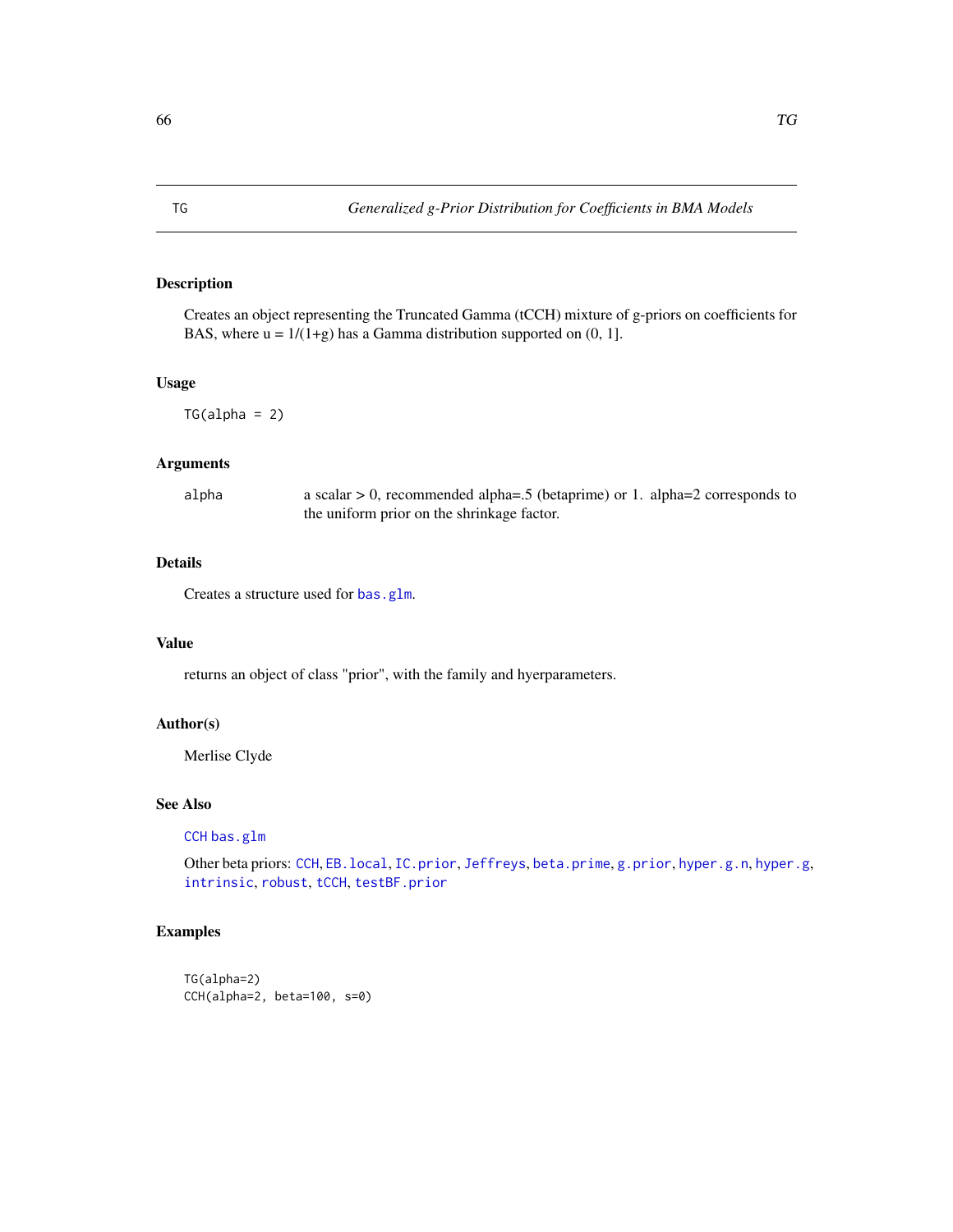<span id="page-66-0"></span>tr.beta.binomial *Truncated Beta-Binomial Prior Distribution for Models*

## Description

Creates an object representing the prior distribution on models for BAS using a truncated Beta-Binomial Distribution on the Model Size

## Usage

```
tr.beta.binomial(alpha = 1, beta = 1, trunc)
```
## Arguments

| alpha | parameter in the beta prior distribution                                                                               |
|-------|------------------------------------------------------------------------------------------------------------------------|
| beta  | parameter in the beta prior distribution                                                                               |
| trunc | parameter that determines truncation in the distribution <i>i.e.</i> P(M; alpha, beta,<br>trunc) = $0$ if M $>$ trunc. |

## Details

The beta-binomial distribution on model size is obtained by assigning each variable inclusion indicator independent Bernoulli distributions with probability w, and then giving w a beta(alpha,beta) distribution. Marginalizing over w leads to the number of included predictors having a betabinomial distribution. The default hyperparameters lead to a uniform distribution over model size. The Truncated version assigns zero probability to all models of size > trunc.

## Value

returns an object of class "prior", with the family and hyerparameters.

#### Author(s)

Merlise Clyde

## See Also

#### [bas.lm](#page-8-0), [Bernoulli](#page-17-0),[uniform](#page-69-0)

Other priors modelpriors: [Bernoulli.heredity](#page-18-0), [Bernoulli](#page-17-0), [beta.binomial](#page-18-1), [tr.poisson](#page-67-0), [tr.power.prior](#page-68-0), [uniform](#page-69-0)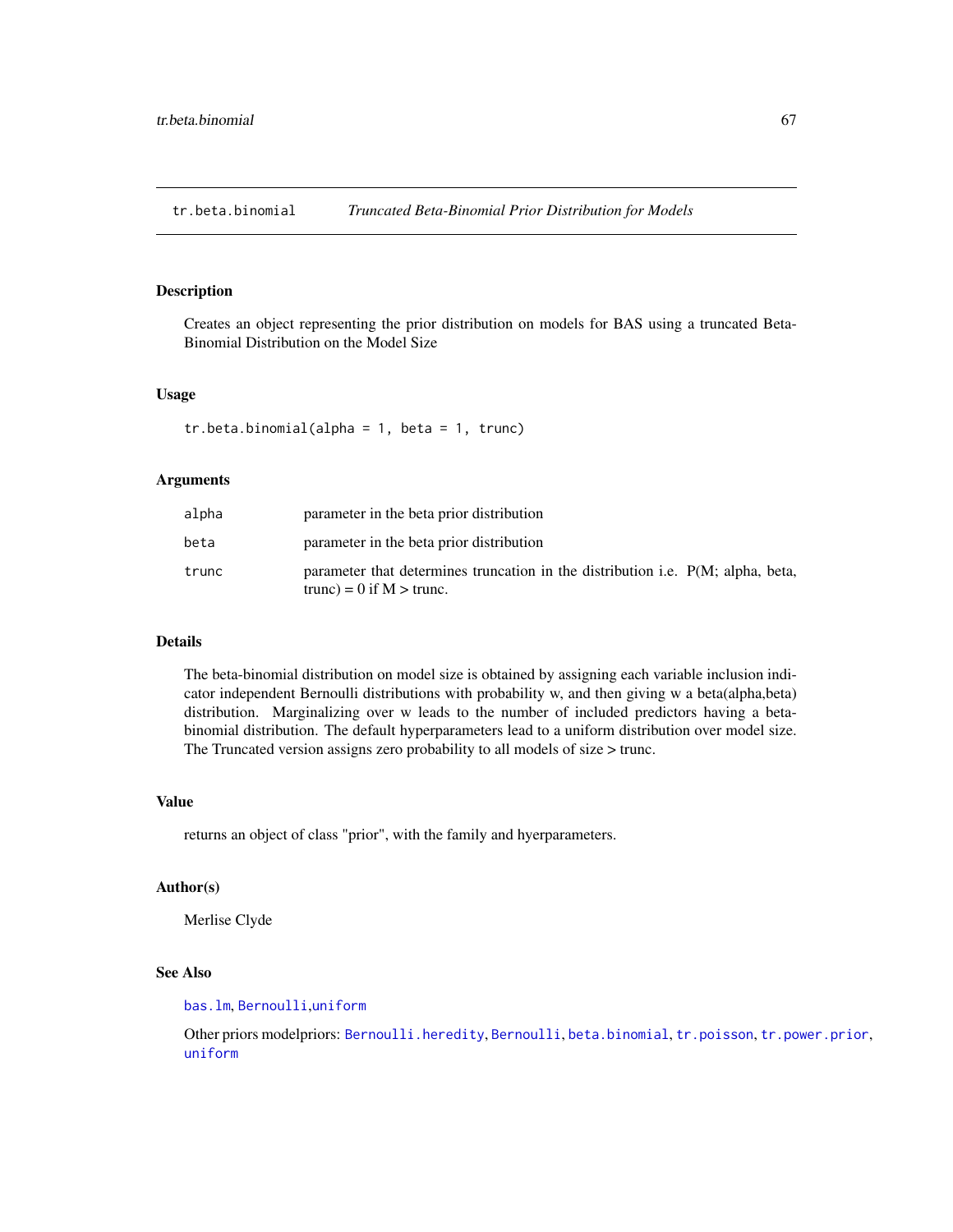## Examples

```
tr.beta.binomial(1,10, 5)
library(MASS)
data(UScrime)
UScriptime[, -2] = log(UScriptime[, -2])crime.bic = bas.lm(y ~ ., data=UScrime, n.models=2^15, prior="BIC",
                    modelprior=tr.beta.binomial(1,1,8),
                     initprobs= "eplogp")
```
<span id="page-67-0"></span>tr.poisson *Truncated Poisson Prior Distribution for Models*

# Description

Creates an object representing the prior distribution on models for BAS using a truncated Poisson Distribution on the Model Size

#### Usage

```
tr.poisson(lambda, trunc)
```
#### Arguments

| lambda | parameter in the Poisson distribution representing expected model size with in-<br>finite predictors               |
|--------|--------------------------------------------------------------------------------------------------------------------|
| trunc  | parameter that determines truncation in the distribution <i>i.e.</i> $P(M: lambda, trunc)$<br>$= 0$ if M $>$ trunc |

#### Details

The Poisson prior distribution on model size is obtained by assigning each variable inclusion indicator independent Bernoulli distributions with probability w, and then taking a limit as p goes to infinity and w goes to zero, such that  $p^*w$  converges to lambda. The Truncated version assigns zero probability to all models of size M > trunc.

## Value

returns an object of class "prior", with the family and hyerparameters.

## Author(s)

Merlise Clyde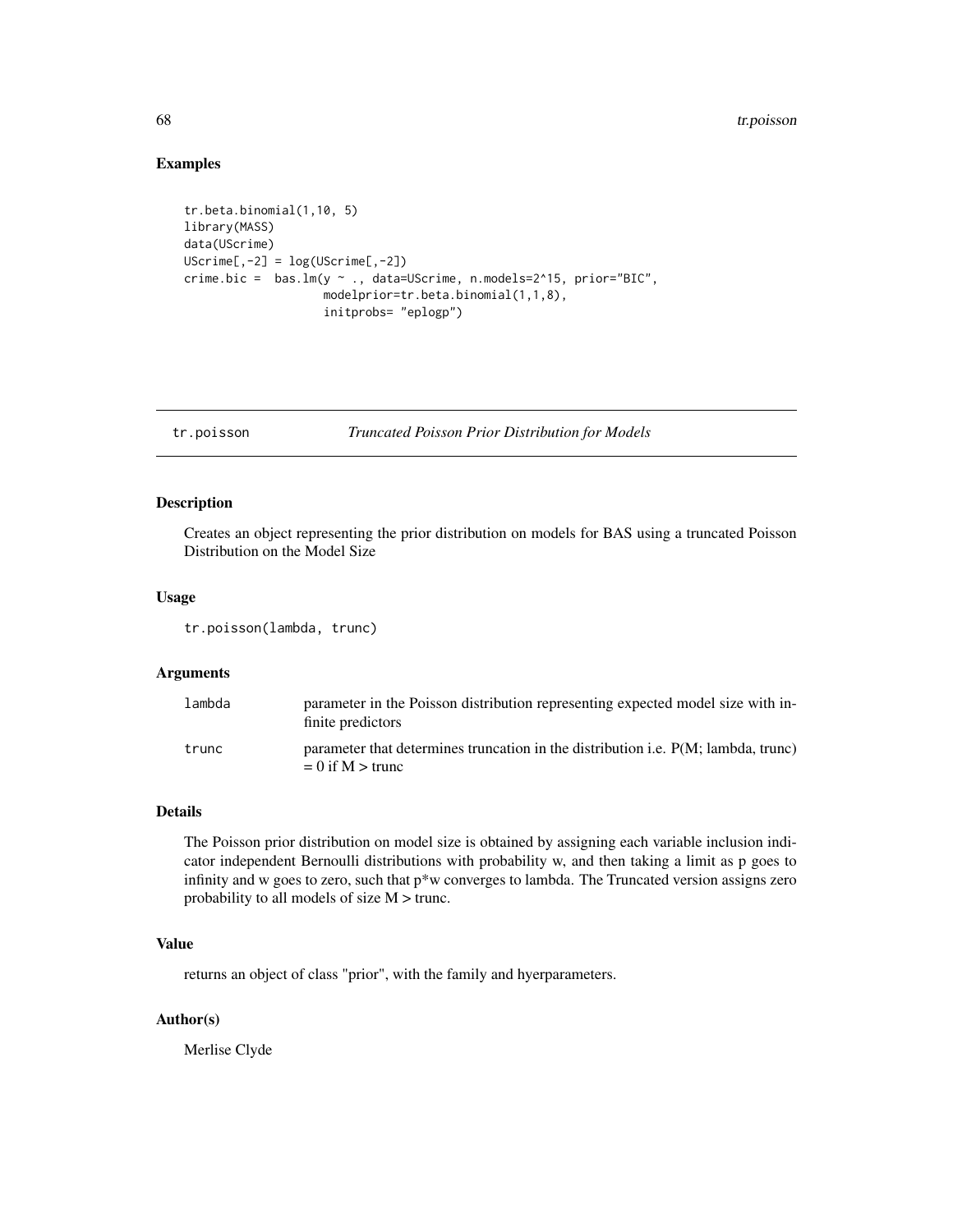# tr.power.prior 69

## See Also

[bas.lm](#page-8-0), [Bernoulli](#page-17-0),[uniform](#page-69-0)

Other priors modelpriors: [Bernoulli.heredity](#page-18-0), [Bernoulli](#page-17-0), [beta.binomial](#page-18-1), [tr.beta.binomial](#page-66-0), [tr.power.prior](#page-68-0), [uniform](#page-69-0)

#### Examples

tr.poisson(10, 50)

<span id="page-68-0"></span>tr.power.prior *Truncated Power Prior Distribution for Models*

## Description

Creates an object representing the prior distribution on models for BAS using a truncated Distribution on the Model Size where the probability of gamma =  $p^{\wedge}$ -kappa |gamma| where gamma is the vector of model indicators

## Usage

tr.power.prior(kappa = 2, trunc)

#### Arguments

| kappa | parameter in the prior distribution that controls sparsity                                                                         |
|-------|------------------------------------------------------------------------------------------------------------------------------------|
| trunc | parameter that determines truncation in the distribution i.e. $P(\text{gamma})$ alpha,<br>beta, trunc) = $0$ if $ gamma  >$ trunc. |

## Details

The beta-binomial distribution on model size is obtained by assigning each variable inclusion indicator independent Bernoulli distributions with probability w, and then giving w a beta(alpha,beta) distribution. Marginalizing over w leads to the number of included predictors having a betabinomial distribution. The default hyperparameters lead to a uniform distribution over model size. The Truncated version assigns zero probability to all models of size > trunc.

## Value

returns an object of class "prior", with the family and hyerparameters.

## Author(s)

Merlise Clyde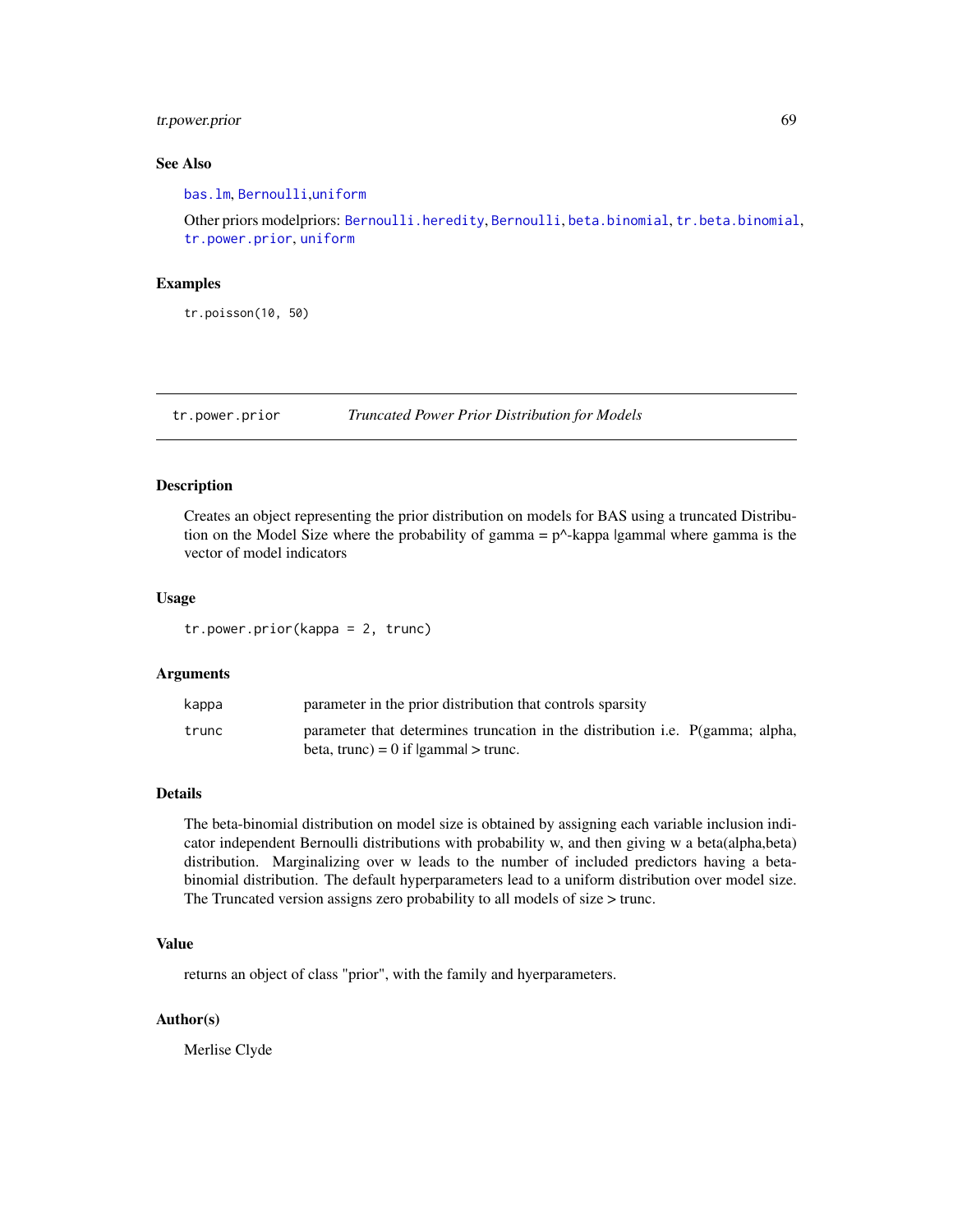70 uniform

## See Also

[bas.lm](#page-8-0), [Bernoulli](#page-17-0),[uniform](#page-69-0)

Other priors modelpriors: [Bernoulli.heredity](#page-18-0), [Bernoulli](#page-17-0), [beta.binomial](#page-18-1), [tr.beta.binomial](#page-66-0), [tr.poisson](#page-67-0), [uniform](#page-69-0)

# Examples

```
tr.power.prior(2, 8)
library(MASS)
data(UScrime)
UScriptime[, -2] = log(UScriptime[, -2])crime.bic = bas.lm(y ~ ., data=UScrime, n.models=2^15, prior="BIC",
                    modelprior=tr.power.prior(2,8),
                     initprobs= "eplogp")
```
<span id="page-69-0"></span>uniform *Uniform Prior Distribution for Models*

## Description

Creates an object representing the prior distribution on models for BAS.

#### Usage

uniform()

## Details

The Uniform prior distribution is a commonly used prior in BMA, and is a special case of the independent Bernoulli prior with probs=.5. The implied prior distribution on model size is binomial(p, .5).

# Value

returns an object of class "prior", with the family name Uniform.

## Author(s)

Merlise Clyde

# See Also

[bas.lm](#page-8-0), [beta.binomial](#page-18-1),[Bernoulli](#page-17-0),

Other priors modelpriors: [Bernoulli.heredity](#page-18-0), [Bernoulli](#page-17-0), [beta.binomial](#page-18-1), [tr.beta.binomial](#page-66-0), [tr.poisson](#page-67-0), [tr.power.prior](#page-68-0)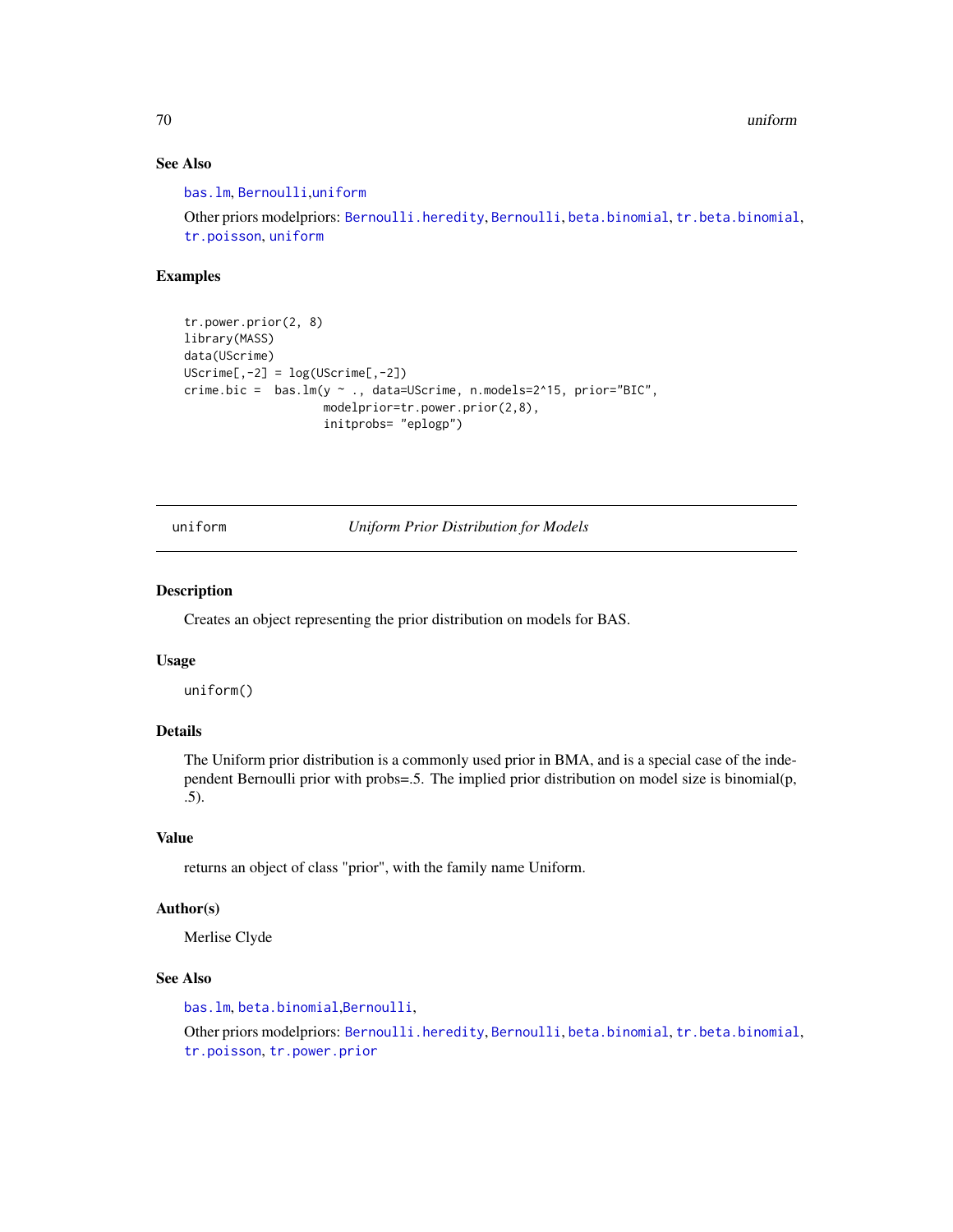# update.bas 71

## Examples

uniform()

#### <span id="page-70-0"></span>update.bas *Update BAS object using a new prior*

# Description

Update a BMA object using a new prior distribution on the coefficients.

#### Usage

```
## S3 method for class 'bas'
update(object, newprior, alpha = NULL, ...)
```
# Arguments

| object    | BMA object to update                                                                                                                    |
|-----------|-----------------------------------------------------------------------------------------------------------------------------------------|
| newprior  | Update posterior model probabilities, probne0, shrinkage, logmarg, etc, using<br>prior based on newprior. See bas for available methods |
| alpha     | optional new value of hyperparameter in prior for method                                                                                |
| $\ddotsc$ | optional arguments                                                                                                                      |

# Details

Recomputes the marginal likelihoods for the new methods for models already sampled in current object.

#### Value

```
A new object of class BMA
```
#### Author(s)

Merlise Clyde <clyde@stat.duke.edu>

#### References

Clyde, M. Ghosh, J. and Littman, M. (2010) Bayesian Adaptive Sampling for Variable Selection and Model Averaging. Journal of Computational Graphics and Statistics. 20:80-101 <http://dx.doi.org/10.1198/jcgs.2010.09049>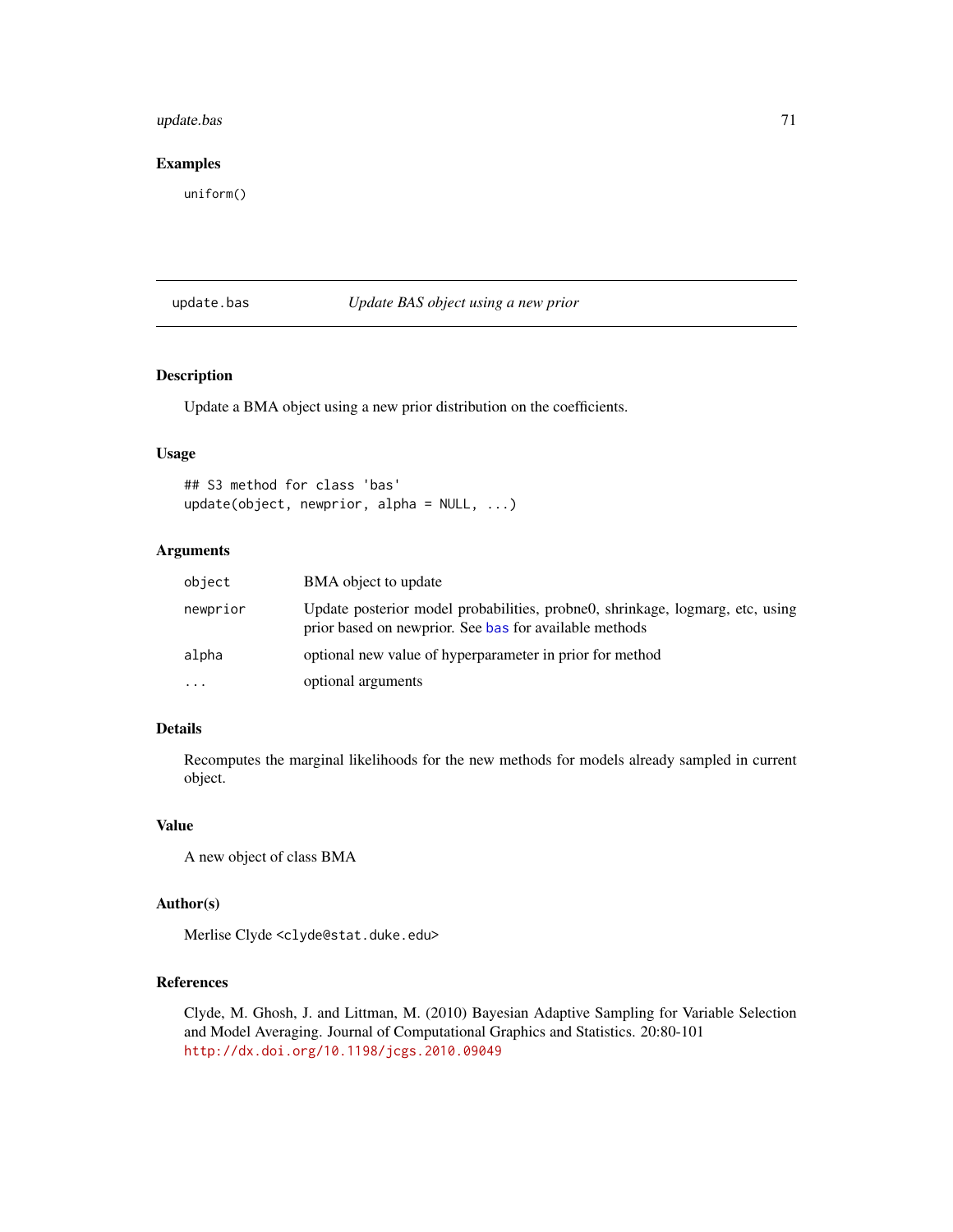# See Also

[bas](#page-8-1) for available methods and choices of alpha

Other bas methods: [BAS](#page-2-0), [bas.lm](#page-8-0), [coef.bas](#page-23-0), [confint.coef.bas](#page-25-0), [confint.pred.bas](#page-27-0), [diagnostics](#page-29-0), [fitted.bas](#page-35-0), [force.heredity.bas](#page-37-0), [image.bas](#page-44-0), [predict.basglm](#page-57-0), [predict.bas](#page-55-0), [summary.bas](#page-62-0), [variable.names.pred.bas](#page-71-0)

#### Examples

```
## Not run:
library(MASS)
data(UScrime)
UScrime[,-2] = log(UScrime[,-2])
crime.bic = bas.lm(y ~ ., data=UScrime, n.models=2^15, prior="BIC",initprobs= "eplogp")
crime.ebg = update(crime.bic, newprior="EB-global")
crime.zs = update(crime.bic, newprior="ZS-null")
## End(Not run)
```
<span id="page-71-0"></span>variable.names.pred.bas

*Extract the variable names for a model from a BAS prediction object*

#### Description

S3 method for class 'pred.bas'. Simple utility function to extract the variable names. Used to print names for the selected models using estimators for 'HPM', 'MPM' or 'BPM". for the selected model created by predict for BAS objects.

# Usage

```
## S3 method for class 'pred.bas'
variable.names(object, ...)
```
## Arguments

| object | a BAS object created by predict from a BAS 'bas.lm' or 'bas.glm' object |
|--------|-------------------------------------------------------------------------|
| .      | other arguments to pass on                                              |

## Value

a character vector with the names of the variables included in the selected model; in the case of 'BMA' this will be all variables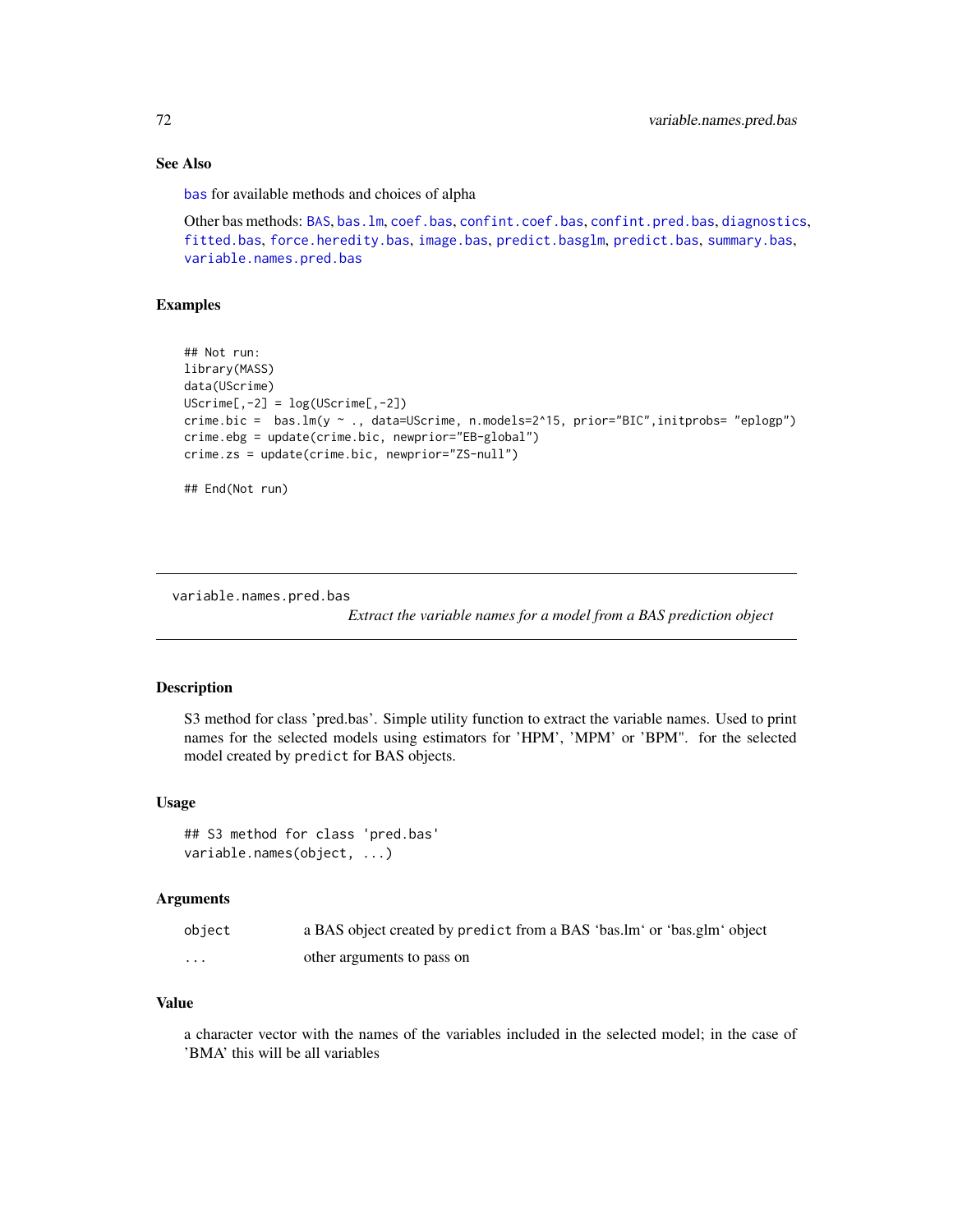#### <span id="page-72-0"></span>which matrix 23

## See Also

#### [predict.bas](#page-55-0)

Other predict methods: [fitted.bas](#page-35-0), [predict.basglm](#page-57-0), [predict.bas](#page-55-0)

Other bas methods: [BAS](#page-2-0), [bas.lm](#page-8-0), [coef.bas](#page-23-0), [confint.coef.bas](#page-25-0), [confint.pred.bas](#page-27-0), [diagnostics](#page-29-0), [fitted.bas](#page-35-0), [force.heredity.bas](#page-37-0), [image.bas](#page-44-0), [predict.basglm](#page-57-0), [predict.bas](#page-55-0), [summary.bas](#page-62-0), [update.bas](#page-70-0)

which.matrix *Coerce a BAS list object of models into a matrix.*

## Description

This function coerces the list object of models to a matrix and fill in the zeros to facilitate other computations.

#### Usage

```
which.matrix(which, n.vars)
```
#### Arguments

| which  | a 'bas' model object x\$which              |
|--------|--------------------------------------------|
| n.vars | the total number of predictors, x\$n. vars |

# Details

which.matrix coerces x\$which into a matrix.

#### Value

a matrix representation of x\$which, with number of rows equal to the length of which.models or total number of models and number of columns x\$n.vars

#### Author(s)

Merlise Clyde <clyde@stat.duke.edu>

## See Also

## [bas](#page-8-1)

Other as.matrix methods: [list2matrix.bas](#page-48-0), [list2matrix.which](#page-49-0)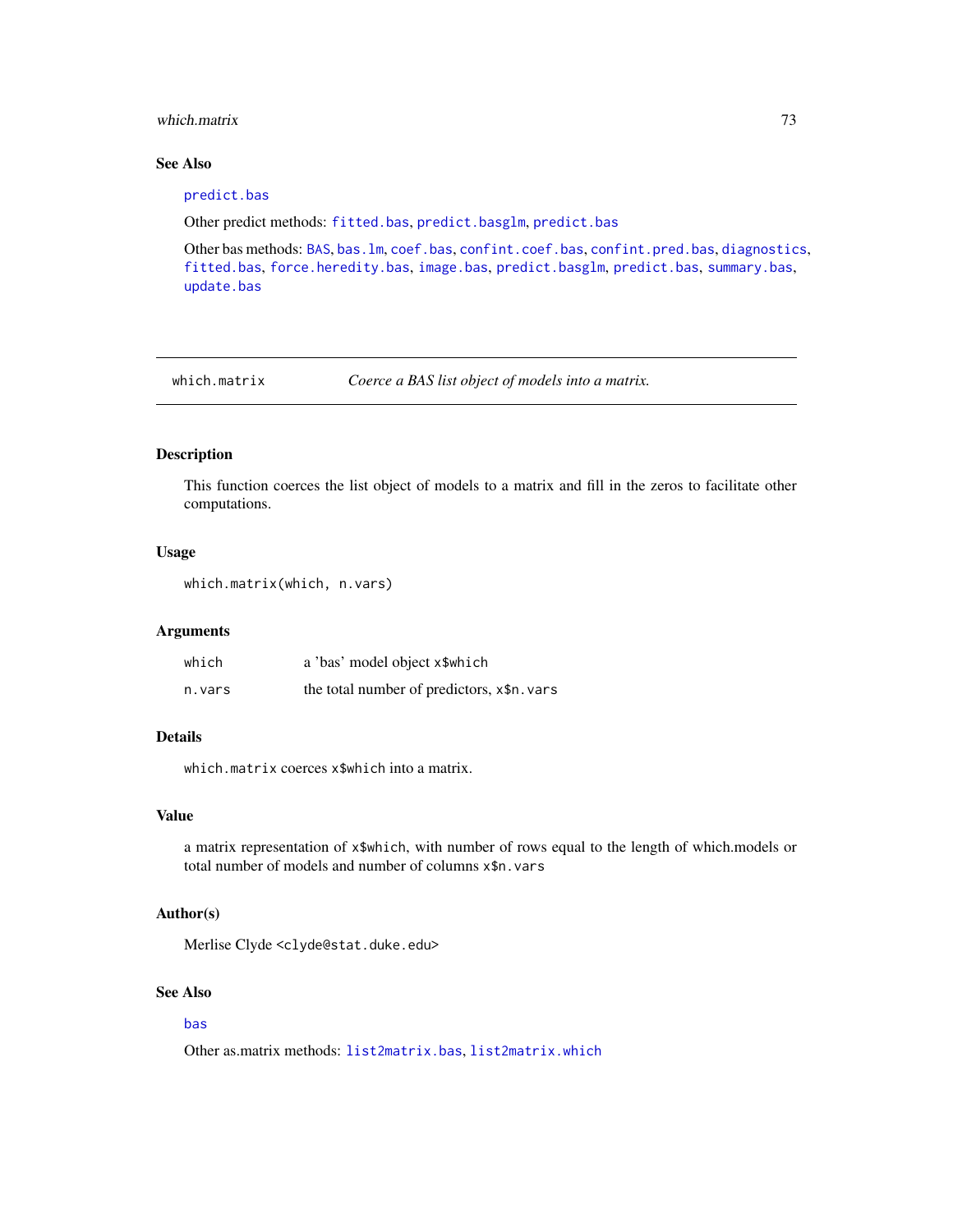# Examples

```
## Not run: library(MASS)
data(UScrime)
UScrime[,-2] = log(UScrime[,-2])
crime.bic = bas.lm(y ~ ., data=UScrime, n.models=2^15, prior="BIC",
                  initprobs= "eplogp")
models = which.matrix(crime.bic$which, crime.bic$n.vars) #matrix of model indicators
## End(Not run)
```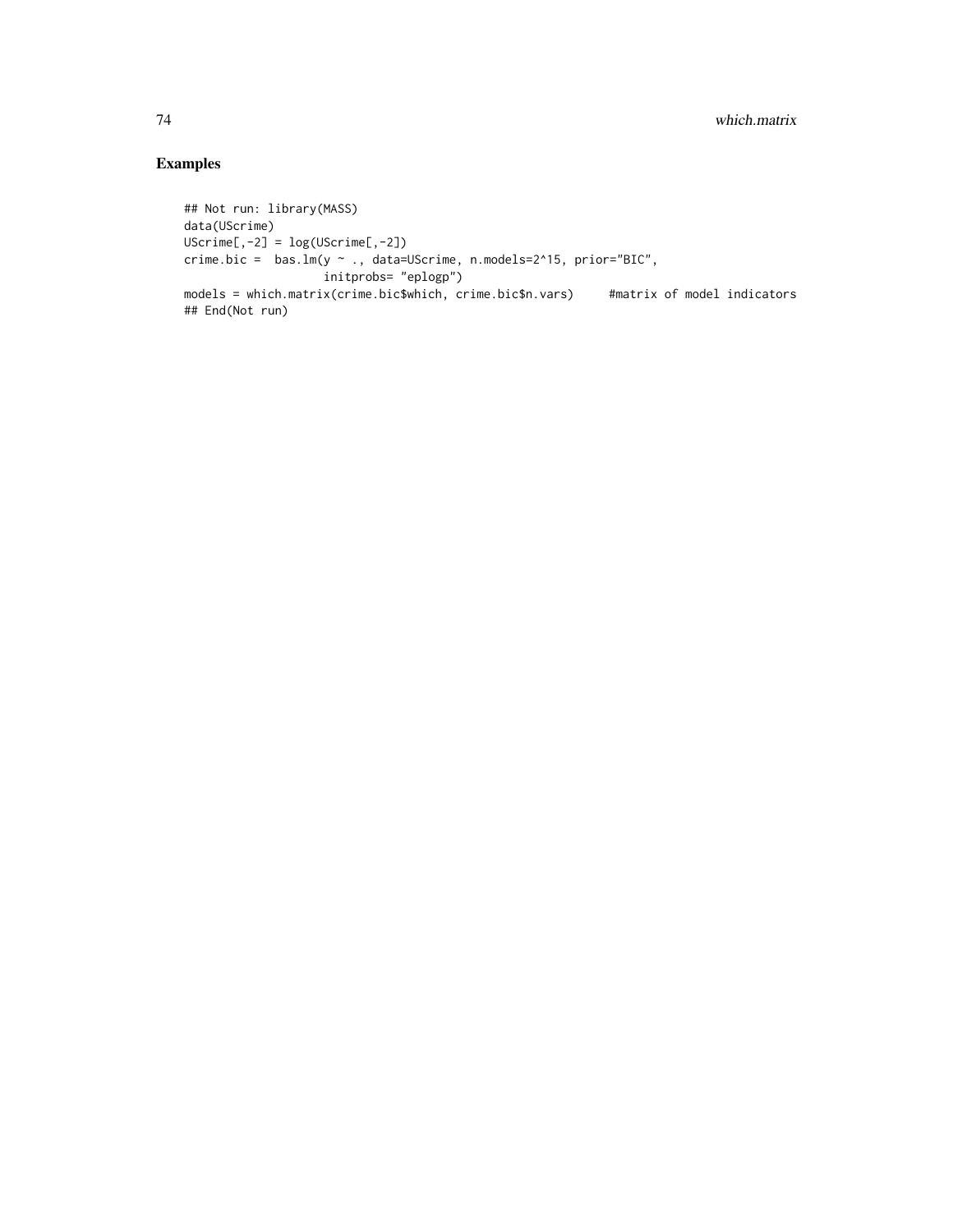# **Index**

∗Topic GLM bas.glm , [5](#page-4-0) bayesglm.fit, [16](#page-15-0) ∗Topic bayesian plot.confint.bas , [55](#page-54-0) ∗Topic datasets bodyfat , [21](#page-20-0) Hald, [40](#page-39-0) protein , [61](#page-60-0) ∗Topic math hypergeometric1F1 , [42](#page-41-0) hypergeometric2F1 , [43](#page-42-0) phi1 , [51](#page-50-0) ∗Topic package BAS, [3](#page-2-1) ∗Topic print print.bas , [60](#page-59-0) summary.bas, [63](#page-62-1) ∗Topic regression BAS, [3](#page-2-1) bas.glm, [5](#page-4-0) bas.lm, [9](#page-8-2) bayesglm.fit , [16](#page-15-0) coef.bas , [24](#page-23-1) confint.coef.bas , [26](#page-25-1) confint.pred.bas , [28](#page-27-1) cv.summary.bas , [29](#page-28-0) EB.global , [31](#page-30-0) eplogprob , [33](#page-32-0) eplogprob.marg , [35](#page-34-0) fitted.bas, [36](#page-35-1) force.heredity.bas , [38](#page-37-1) image.bas , [45](#page-44-1) list2matrix.bas , [49](#page-48-1) list2matrix.which , [50](#page-49-1) plot.bas , [52](#page-51-0) plot.coef.bas , [54](#page-53-0) plot.confint.bas , [55](#page-54-0) predict.bas , [56](#page-55-1)

predict.basglm , [58](#page-57-1) print.bas , [60](#page-59-0) summary.bas, [63](#page-62-1) update.bas , [71](#page-70-1) which.matrix , [73](#page-72-0) AIC , *[5](#page-4-0)* AIC.prior *(*IC.prior *)* , [44](#page-43-0) aic.prior *(*IC.prior *)* , [44](#page-43-0) BAS , [3](#page-2-1) , *[14](#page-13-0)* , *[25](#page-24-0)* , *[27,](#page-26-0) [28](#page-27-1)* , *[31](#page-30-0)* , *[37](#page-36-0)* , *[39](#page-38-0)* , *[46](#page-45-0)* , *[58](#page-57-1)* , *[60](#page-59-0)* , *[63](#page-62-1)* , *[72](#page-71-0) , [73](#page-72-0)* bas , *[4](#page-3-0)* , *[25](#page-24-0)* , *[31](#page-30-0) , [32](#page-31-0)* , *[34](#page-33-0)* , *[36](#page-35-1)* , *[45](#page-44-1) , [46](#page-45-0)* , *[49](#page-48-1) , [50](#page-49-1)* , *[58](#page-57-1)* , *[71](#page-70-1) [–73](#page-72-0)* bas *(*bas.lm *)* , [9](#page-8-2) BAS-package *(*BAS *)* , [3](#page-2-1) bas.glm , [5](#page-4-0) , *[20](#page-19-0)* , *[23](#page-22-0) , [24](#page-23-1)* , *[32](#page-31-0) , [33](#page-32-0)* , *[41](#page-40-0) , [42](#page-41-0)* , *[47,](#page-46-0) [48](#page-47-0)* , *[60](#page-59-0)* , *[62](#page-61-0)* , *[64](#page-63-0) [–66](#page-65-0)* bas.lm , *[4](#page-3-0)* , [9](#page-8-2) , *[18](#page-17-0)* , *[20](#page-19-0)* , *[25](#page-24-0)* , *[27,](#page-26-0) [28](#page-27-1)* , *[31](#page-30-0)* , *[37](#page-36-0)* , *[39](#page-38-0)* , *[46](#page-45-0)* , *[58](#page-57-1)* , *[60](#page-59-0)* , *[63](#page-62-1)* , *[67](#page-66-0)* , *[69](#page-68-0) , [70](#page-69-0)* , *[72](#page-71-0) , [73](#page-72-0)* Bayes.outlier, [15](#page-14-0) bayesglm.fit, [16](#page-15-0) Bernoulli , *[5](#page-4-0)* , *[10](#page-9-0)* , [18](#page-17-0) , *[19](#page-18-0) , [20](#page-19-0)* , *[67](#page-66-0)* , *[69](#page-68-0) , [70](#page-69-0)* bernoulli *(*Bernoulli *)* , [18](#page-17-0) Bernoulli.heredity , *[18](#page-17-0)* , [19](#page-18-0) , *[20](#page-19-0)* , *[67](#page-66-0)* , *[69](#page-68-0) , [70](#page-69-0)* Beta.Binomial *(*beta.binomial *)* , [19](#page-18-0) beta.binomial , *[5](#page-4-0)* , *[10](#page-9-0)* , *[18](#page-17-0) , [19](#page-18-0)* , [19](#page-18-0) , *[67](#page-66-0)* , *[69](#page-68-0) , [70](#page-69-0)* beta.prime , *[5](#page-4-0)* , [20](#page-19-0) , *[24](#page-23-1)* , *[33](#page-32-0)* , *[40](#page-39-0)[–42](#page-41-0)* , *[45](#page-44-1)* , *[47,](#page-46-0) [48](#page-47-0)* , *[62](#page-61-0)* , *[64](#page-63-0) [–66](#page-65-0)* BIC , *[5](#page-4-0)* BIC.prior *(*IC.prior *)* , [44](#page-43-0) bic.prior , *[17](#page-16-0)* , *[24](#page-23-1)* bic.prior *(*IC.prior *)* , [44](#page-43-0) Bodyfat *(*bodyfat *)* , [21](#page-20-0) bodyfat , [21](#page-20-0) CCH , *[5](#page-4-0)* , *[21](#page-20-0)* , [23](#page-22-0) , *[33](#page-32-0)* , *[40–](#page-39-0)[42](#page-41-0)* , *[45](#page-44-1)* , *[47,](#page-46-0) [48](#page-47-0)* , *[62](#page-61-0)* , *[64](#page-63-0) [–66](#page-65-0)*

coef *(*coef.bas *)* , [24](#page-23-1) coef.bas , *[4](#page-3-0)* , *[14](#page-13-0)* , [24](#page-23-1) , *[27,](#page-26-0) [28](#page-27-1)* , *[31](#page-30-0)* , *[37](#page-36-0)* , *[39](#page-38-0)* , *[46](#page-45-0)* , *[55](#page-54-0) , [56](#page-55-1)* , *[58](#page-57-1)* , *[60](#page-59-0) , [61](#page-60-0)* , *[63](#page-62-1)* , *[72](#page-71-0) , [73](#page-72-0)*